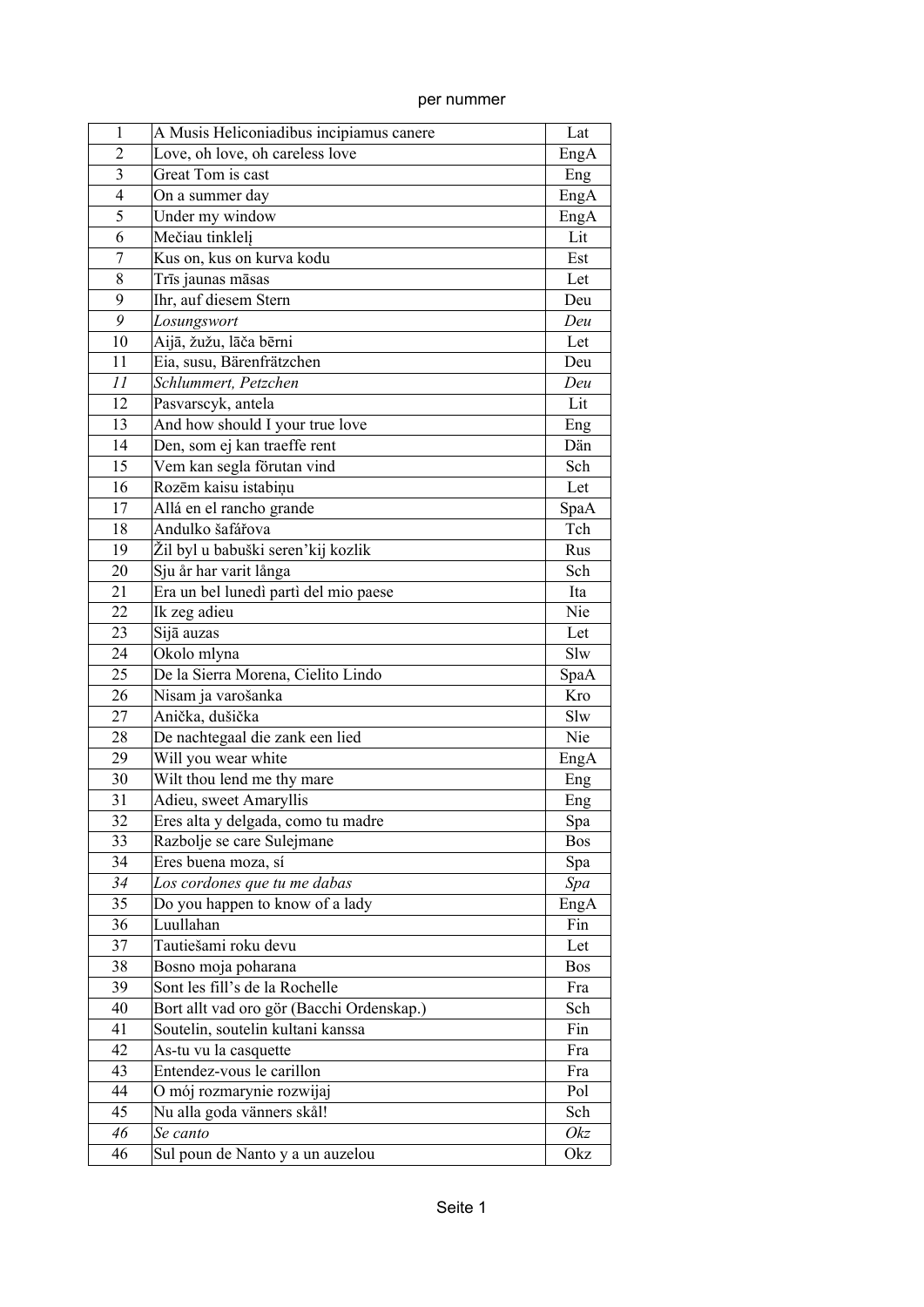| 47 | <b>Belo Naneto</b>                                 | Okz        |
|----|----------------------------------------------------|------------|
| 48 | Kristallen den fina                                | Sch        |
| 49 | Vo pole berëzon'ka stojala                         | Rus        |
| 50 | Večernij zvon                                      | Rus        |
| 51 | Schwäfelhelzle                                     | Deu        |
| 52 | Fjäriln vingad syns på Haga (Fredmans Sång n:o 64) | Sch        |
| 52 | Haga (Fredmans Sång n: o 64)                       | Sch        |
| 53 | V tym proskovskym černym leśe                      | TchM       |
| 54 | Pop my whip                                        | EngA       |
| 54 | The ox-driving song                                | EngA       |
| 55 | As I walk'd out in the The Streets of Laredo       | EngA       |
| 55 | The Streets of Laredo / The Cowboy's Lament        | EngA       |
| 56 | Tek saulīte tecēdama                               | Let        |
| 57 | Oj, pojichav Revucha                               | Ukr        |
| 58 | O Pescador                                         | Por        |
| 58 | Pescador da barca bela                             | Por        |
| 59 | 't Ros Beijaard doet zijn ronde                    | Nie        |
| 60 | Oj, u poli dvi topoli                              | Ukr        |
| 61 | Oj, vyjsja, chmelju                                | Ukr        |
| 62 | Robin Hood and little John                         |            |
| 63 | Non nobis, Domine, non nobis                       | Eng<br>Lat |
| 64 | E mi son chi in barchetta e ti su in timonella     |            |
| 65 |                                                    | Ita        |
|    | A good sword and a trusty hand                     | Eng        |
| 65 | Song of the Western men                            | Eng        |
| 66 | Though Philomela lost her love                     | Eng        |
| 67 | Erdő, erdő, erdő                                   | Mag        |
| 68 | Una tarde fresquita de Mayo                        | Spa        |
| 69 | Hallelujah, Bum again                              | EngA       |
| 69 | Oh, why don't I work                               | EngA       |
| 70 | Oh! que festa nós farémos                          | Por        |
| 71 | Jichav kozak za Dunaj                              | Ukr        |
| 72 | Westering home and a song in the air               | EngS       |
| 73 | As I went out one May morning                      | Eng        |
| 73 | <b>Searching For Lambs</b>                         | Eng        |
| 74 | Oj, u poli try krynyčen'ky                         | Ukr        |
| 75 | Odnozvučno gremit kolokol'čik                      | Rus        |
| 76 | Oh, dear! What can the matter be?                  | Eng        |
| 77 | L'è rizzolina l'è rizzolada                        | Ita        |
| 78 | Måltidssång (Fredmans Sång n:o 21)                 | Sch        |
| 78 | Så lunka vi så småningom (Fredmans Sång n:o 21)    | Sch        |
| 79 | Glory to Thee, my God (Tallys' Canon)              | Eng        |
| 80 | C'est le soir, la nuit descend                     | Fra        |
| 81 | Tu crois, ô beau soleil                            | Fra        |
| 82 | Gaudeamusigitur                                    | Lat        |
| 83 | Adiós mi chaparrita                                | SpaA       |
| 84 | A raiz do toxo verde                               | Gal        |
| 84 | Cantar de pandeiro                                 | Gal        |
| 85 | Pūt, vējiņi (Andrejs Jurjāns)                      | Let        |
| 86 | Tutte le fundanelle se sò seccate                  | Ita        |
| 87 | La pastorella si leva per tempo                    | Ita        |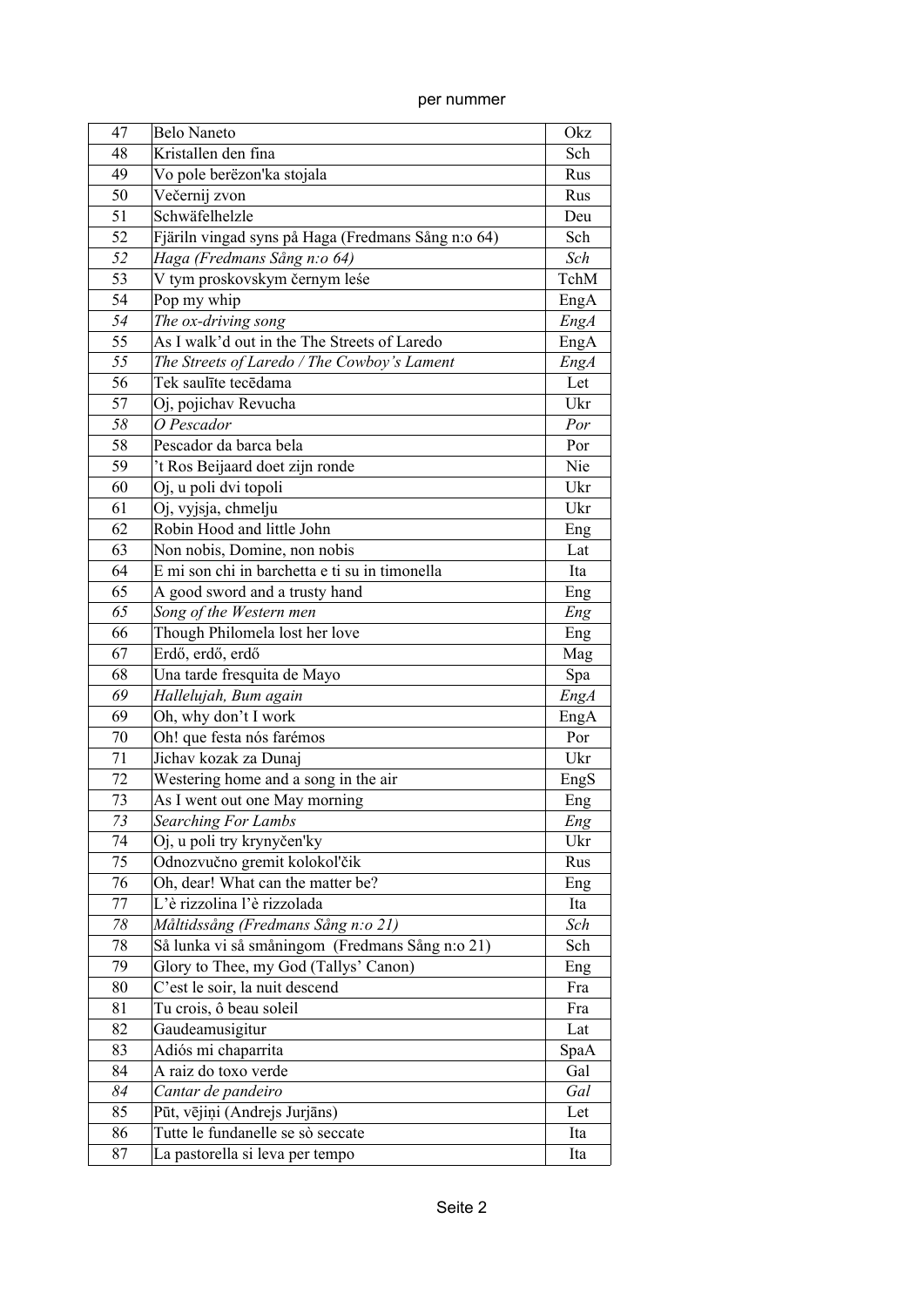| 88  | La lezione di canto                      | Ita  |
|-----|------------------------------------------|------|
| 88  | Re mi fa sol la si do                    | Ita  |
| 89  | Su, cantemo, la, la la                   | Ita  |
| 90  | En passant par la Lorraine               | Fra  |
| 90  | Les trois capitaines                     | Fra  |
| 91  | Taivas on sininen ja valkoinen           | Fin  |
| 92  | Der hat vergeben das ewig Leben          | Deu  |
| 92  | Von der edlen Music                      | Deu  |
| 93  | Célébrons sans cesse de Dieu les bontés  | Fra  |
| 94  | Nach Süden nun sich lenken die Vöglein   | Deu  |
| 94  | Wanderlied der Prager Studenten          | Deu  |
| 95  | Da così dotta man sei stato fatto        | Ita  |
| 96  | Aime-moi, bergère, et je t'aimerai       | Fra  |
| 97  | What shall we do with the drunken sailor | Eng  |
| 98  | De time is nebber dreary                 | EngA |
| 99  | De Camptown ladies                       | EngA |
| 100 | Oh, Shenandoah, I long to hear you       | EngA |
| 101 | Wånn du durchgehst durchs Tål            | Deu  |
| 102 | Neemt mij in der hand                    | Nie  |
| 103 | Kookaburra                               | Eng  |
| 104 | Farigouleto, Farigoula!                  | Okz  |
| 104 | Moun paire avié tres jouini              | Okz  |
| 105 | Teci, teci, kumelini                     | Let  |
| 106 | La serrana                               | Spa  |
| 106 | Límpiate con mi pañuelo                  | Spa  |
| 107 | Ai! a menina, Dom solidom                | Por  |
| 108 | Vai, tu diemed'                          | Lit  |
| 109 | Comely swain                             | Eng  |
| 110 | Miserere mei                             | Lat  |
| 111 | Koupím já si koně vraný                  | Tch  |
| 112 | Sur la route de Châtillon                | Fra  |
| 113 | Chevaliers de la table ronde             | Fra  |
| 114 | Auld lang syne                           | EngS |
| 114 | Should auld acquaintance                 | EngS |
| 115 | As I was going to Strawberry Fair        | Eng  |
| 116 | Feuilles volages (L'automne)             | Fra  |
| 117 | Ach synku, synku!                        | Tch  |
| 118 | Gentil coquelicot                        | Fra  |
| 118 | J'ai descendu dans mon jardin            | Fra  |
| 119 | Saránda palikárja                        | Gri  |
| 120 | Išla Marina do cintorina                 | TchM |
| 121 | Lučina, lučinuška                        | Rus  |
| 122 | Opp Amaryllis! (Fredmans Sång n:o 31)    | Sch  |
| 123 | Ty pojdi, moja korovuška                 | Rus  |
| 124 | Aissera, Nannine mme nne sagliette       | Ita  |
| 124 | Funiculì-Funiculà                        | Ita  |
| 125 | Ahi che quest' occhi miei                | Ita  |
| 126 | Coś tam w lesie gruchneło                | Pol  |
| 127 | Blow the wind southerly                  | Eng  |
| 128 | Illumina oculos meos                     | Lat  |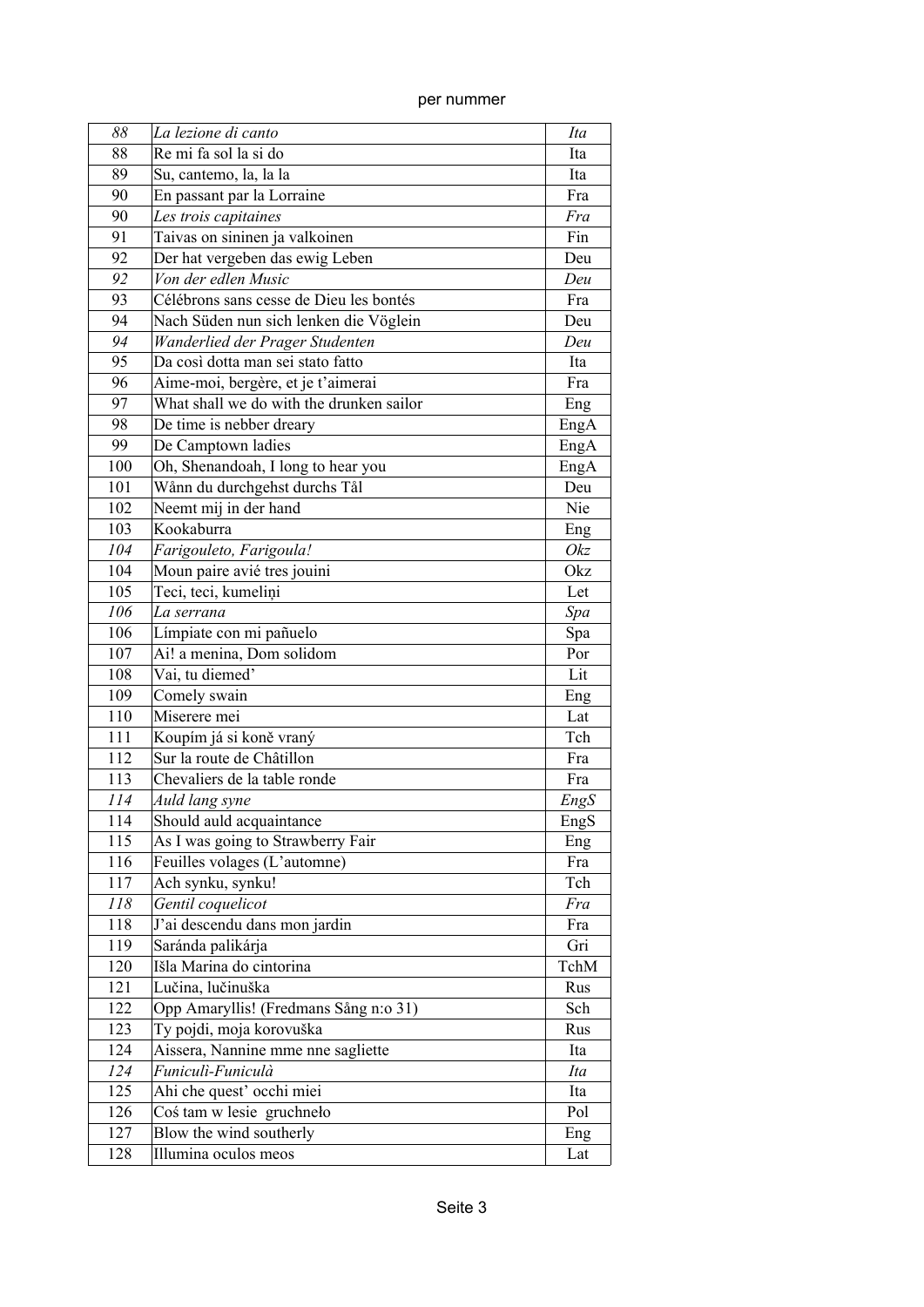| per nummer |
|------------|

| 129 | Elmenyek, elmegyek                              | Mag  |
|-----|-------------------------------------------------|------|
| 130 | Esik az eső, ázik a heveder                     | Mag  |
| 131 | Sing we and chant it                            | Eng  |
| 132 | Con egual passo                                 | Ita  |
| 133 | Come, follow, follow                            | Eng  |
| 134 | Böljan sig mindre rör (Trio ur "Bacchi Tempel") | Sch  |
| 135 | Die Symphonie                                   | Deu  |
| 135 | Meine Herren, lasst uns jetzt                   | Deu  |
| 136 | Dicen que ya no me quieres                      | Spa  |
| 136 | Son de Laredo                                   | Spa  |
| 137 | Kinise o Róvas                                  | Gri  |
| 138 | Schoon lieveke, waar waarde gij                 | Nie  |
| 139 | A la claire fontaine m'en allant promener       | Fra  |
| 140 | Le bourdon dit à la clochette                   | Fra  |
| 141 | A la nanita nana                                | Spa  |
| 142 | There was a frog                                | Eng  |
| 143 | Hoe leit dit kindeken                           | Nie  |
| 144 | Con guitarras y almireces                       | Spa  |
| 145 | Tidings in Bethlehem                            | Eng  |
| 146 | Oh, nobody knows                                | EngA |
| 147 | Se nyne blagoslovite Gospoda                    | Rus  |
| 148 | La Marjolaine                                   | Fra  |
| 148 | Qu'est-c'qui pass' ici si tard                  | Fra  |
| 149 | De klokken van Haarlem                          | Nie  |
| 150 | Pūt, vējiņi (Adolf Lohmann)                     | Let  |
| 151 | Herr, ich bin dein Eigentum                     | Deu  |
| 152 | Där sitter en fågel på liljonakvist             | Sch  |
| 153 | Au clair de la lune, mon ami Pierrot            | Fra  |
| 154 | Now, oh now I needs must part                   | Eng  |
| 155 | Prídi ty, šuhajko, ráno k nám                   | Slw  |
| 156 | Black, black, black is the color                | EngA |
| 157 | Sä kasvoit, neito kaunoinen                     | Fin  |
| 158 | Tekėjo saulelė pro debesėlį                     | Lit  |
| 159 | Quand vous voudrez faire une amie               | Fra  |
| 160 | Sedlák, sedlák, sedlák                          | Tch  |
| 161 | Tänker du, att jag förlorader är                | Sch  |
| 162 | When John Henry was about three days old        | EngA |
| 163 | My Lord! what a mourning                        | EngA |
| 164 | Küla mull' ütleb: kuku, kuku                    | Est  |
| 165 | Valiok, dalgeli, valiok                         | Lit  |
| 166 | Good night, ladies!                             | Eng  |
| 167 | Cekulaina zīle dzieda                           | Let  |
| 167 | Rīgas torņa gala zīle                           | Let  |
| 168 | Ich fahr dahin, wann es muss sein               | Deu  |
| 169 | A-Hunting we will go                            | Eng  |
| 169 | The dusky night rides down the sky              | Eng  |
| 170 | Derrièr' chez nous il y a-t-une montagne        | Fra  |
| 171 | Daar was een sneeuwwit vogeltje                 | Nie  |
| 172 | Kazač'ja kolybel'naja pesnja                    | Rus  |
| 172 | Spi, mladenec moj prekrasnyj                    | Rus  |
|     |                                                 |      |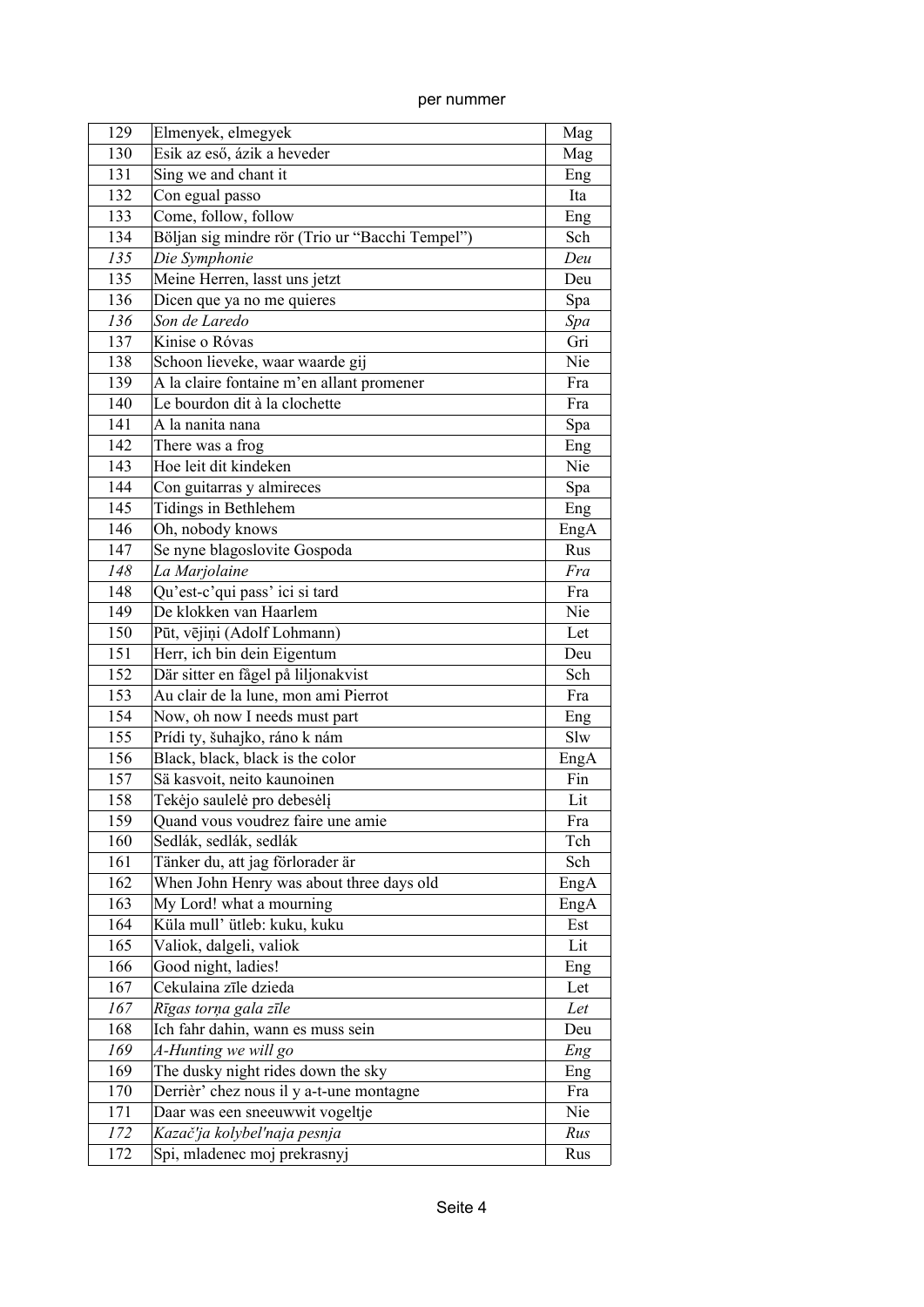| 173 | Szánt a babám, csireg csörög               | Mag  |
|-----|--------------------------------------------|------|
| 174 | Fate la nanna coscine di pollo             | Ita  |
| 175 | Wilt heden nu treden                       | Nie  |
| 176 | Osman Paşa                                 | Tür  |
| 176 | Tuna nehri akmam diyor                     | Tür  |
| 177 | Carju nebesnyj                             | Rus  |
| 178 | Hvalile se Kaštelanke                      | Kro  |
| 179 | Pasol Janko tri voly                       | TchM |
| 180 | I'm just a poor wayfairing stranger        | EngA |
| 181 | Dås jagrische Leb'n is a Freid auf da Welt | Deu  |
| 182 | It muzyk giet troch de buorren             | Fri  |
| 183 | Al veure despuntar                         | Kat  |
| 184 | Au joli bois je m'en vais                  | Fra  |
| 185 | Cadır altı minare                          | Tür  |
| 186 | Boinsoir! Bonsoir! La brume monte du sol   | Fra  |
| 187 | Gone are the days                          | EngA |
| 187 | Old Black Joe                              | EngA |
| 188 | Quel mazzolin di fiori                     | Ita  |
| 189 | Kâtip                                      | Tür  |
| 189 | Üsküdar'a gideriken                        | Tür  |
| 190 | Kui ma hakkan laulemaie                    | Est  |
| 190 | Laulu mõju                                 | Est  |
| 191 | Al lado de mi cabaña                       | Spa  |
| 192 | Dónde va de mañana la niña blanca          | Spa  |
| 193 | Sur la route de Dijon                      | Fra  |
| 194 | En enero no hay claveles                   | Spa  |
| 195 | La Taveyanne                               | Fra  |
| 195 | Voici la Mi-Eté bergers de nos montagnes   | Fra  |
| 196 | Under this stone lies Gabriel John         | Eng  |
| 197 | Kalinka                                    | Rus  |
| 198 | Jedna hodina s půlnoci byla                | TchM |
| 199 | Past three o'clock                         | Eng  |
| 200 | Fie, nay, prithee, John                    | Eng  |
| 201 | Let's have a peal                          | Eng  |
| 202 | Ne tombez jamais dans les fers de Lise     | Fra  |
| 203 | Oh, no John                                | Eng  |
| 203 | On yonder hill there stands a creature     | Eng  |
| 204 | Su ípa mána, kalé mána                     | Gri  |
| 204 | Tsakónikos                                 | Gri  |
| 205 | Visas bija Jānu zāles, līgo!               | Let  |
| 206 | O Magali, ma tant amado                    | Okz  |
| 207 | La Pernette se lève                        | Fra  |
| 208 | Vinden drar, skeppet far                   | Sch  |
| 209 | Ellillilli ellinnova                       | Fin  |
| 209 | Valamon kellosävelmä                       | Fin  |
| 210 | De Wielewaal                               | Nie  |
| 210 | Kom mee naar buiten allemaal               | Nie  |
| 211 | Křepelenka křepelala                       | TchM |
| 212 | Il faut te marier, Papillon                | Fra  |
| 213 | Vsi so vénci béjli                         | Slv  |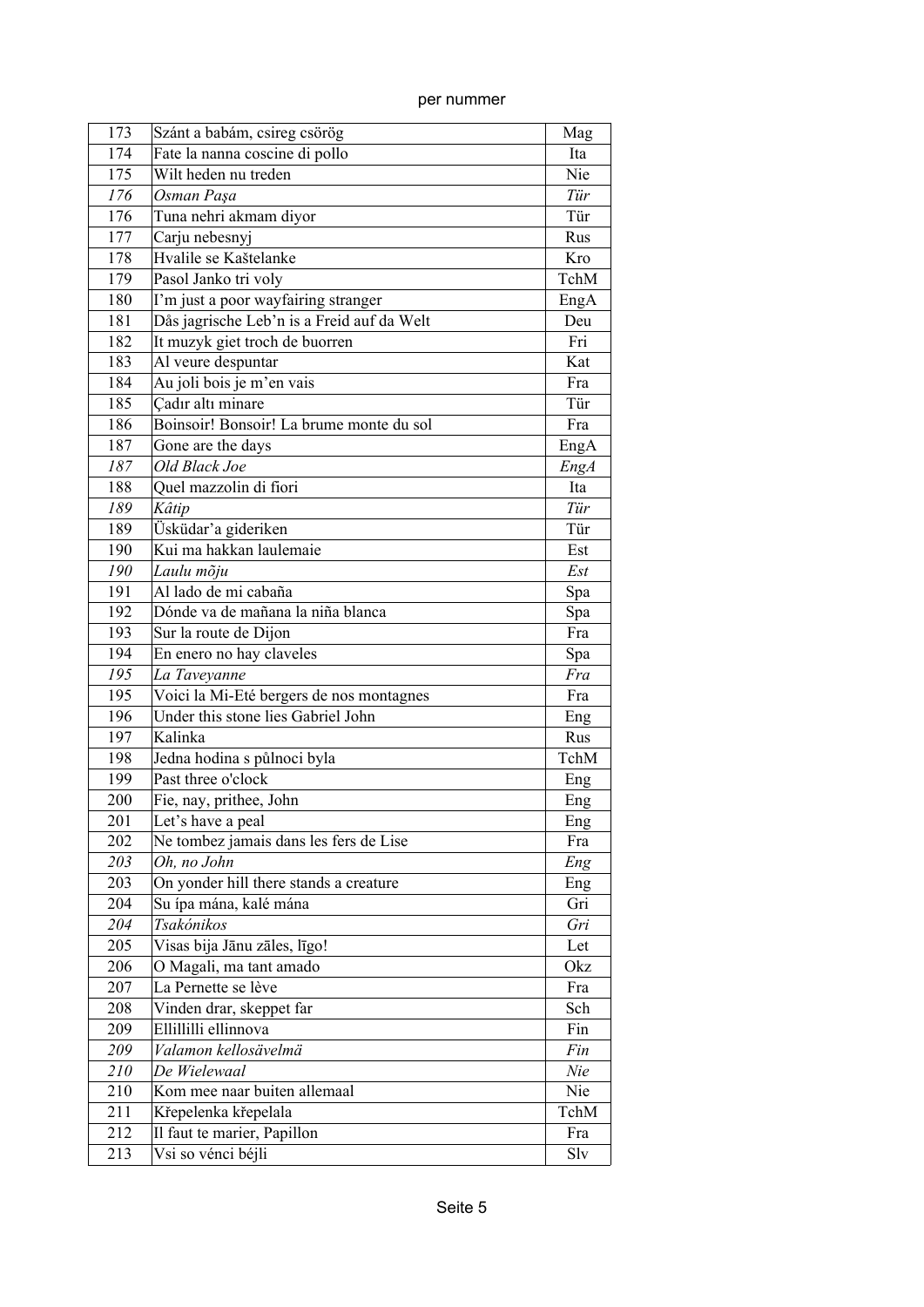| 214 | Early one morning, just as the sun     | Eng  |
|-----|----------------------------------------|------|
| 215 | Nè, masto Rafaele                      | Ita  |
| 216 | Ej, saulīte, drīz pie Dieva            | Let  |
| 217 | La trompe sonne dans les bois          | Fra  |
| 218 | Förgäves uppå stigen                   | Sch  |
| 219 | Aprite le porte                        | Ita  |
| 220 | Auzit-am, auzit                        | Rum  |
| 221 | Dorul meu e numai dor                  | Rum  |
| 222 | Decât noră'n casa voastră              | Rum  |
| 223 | Pe Murăș și pe Târnavă                 | Rum  |
| 224 | Pe vale mă duc                         | Rum  |
| 224 | Spune-mi, mândrulițo                   | Rum  |
| 225 | Lè j'armalyi di Colombètè de bon matin | Fra  |
| 225 | Ranz des vaches                        | Fra  |
| 226 | As I was a-walking one morning         | EngA |
| 227 | Uti vår hage där växa blåbär           | Sch  |
| 228 | Po vs'omu svitu                        | Ukr  |
| 229 | Hark! The bonny Christ Church bells    | Eng  |
| 230 | God rest you merry, gentlemen          | Eng  |
| 231 | La Virgen está lavando                 | Spa  |
| 232 | As Mary and Joseph                     | EngA |
| 233 | Mary had a baby                        | EngA |
| 234 | I'll sing you one-ho!                  | Eng  |
| 235 | Ya se murió el burro                   | Spa  |
| 236 | Al Niño Dios llevan                    | Spa  |
| 237 | Voisin, d'où venait ce grand bruit     | Fra  |
| 238 | Spasi ni sine Božji                    | Ser  |
| 239 | The holly and the ivy                  | Eng  |
| 240 | Razgrana se grana jergovana            | Ser  |
| 241 | Lullay, Thou little, tiny Child        | Eng  |
| 242 | Wśród nocnej ciszy                     | Pol  |
| 243 | God morgon, mitt herrskap              | Sch  |
| 243 | Luciavisa                              | Sch  |
| 244 | Bunas nouas az lainsa purtar           | Rät  |
| 245 | O sanctissima o piissima               | Lat  |
| 246 | Žádnej neví jako já                    | Tch  |
| 247 | Un flambeau, Jeanette, Isabelle        | Frau |
| 248 | Stelysja barvinku nyzen'ko             | Ukr  |
| 249 | Kozaka nesuť                           | Ukr  |
| 250 | Du gamla, du fria                      | Sch  |
| 251 | Å desse gamle kerringar                | Nor  |
| 252 | O Absalom, my son                      | Eng  |
| 253 | Divka v sinjach stojala                | Ukr  |
| 254 | Sul ponte di Bassano                   | Ita  |
| 255 | Ajde slušaj, slušaj, kaleš, bre, Ango  | Mak  |
| 255 | Kaleš Anga                             | Mak  |
| 256 | Nad ričkoju, berižkom                  | Ukr  |
| 257 | Eg ser deg ut for gluggen              | Nor  |
| 258 | Å kjøre vatten, å kjøre ved            | Nor  |
| 259 | Tumša nakte, zaļa zāle                 | Let  |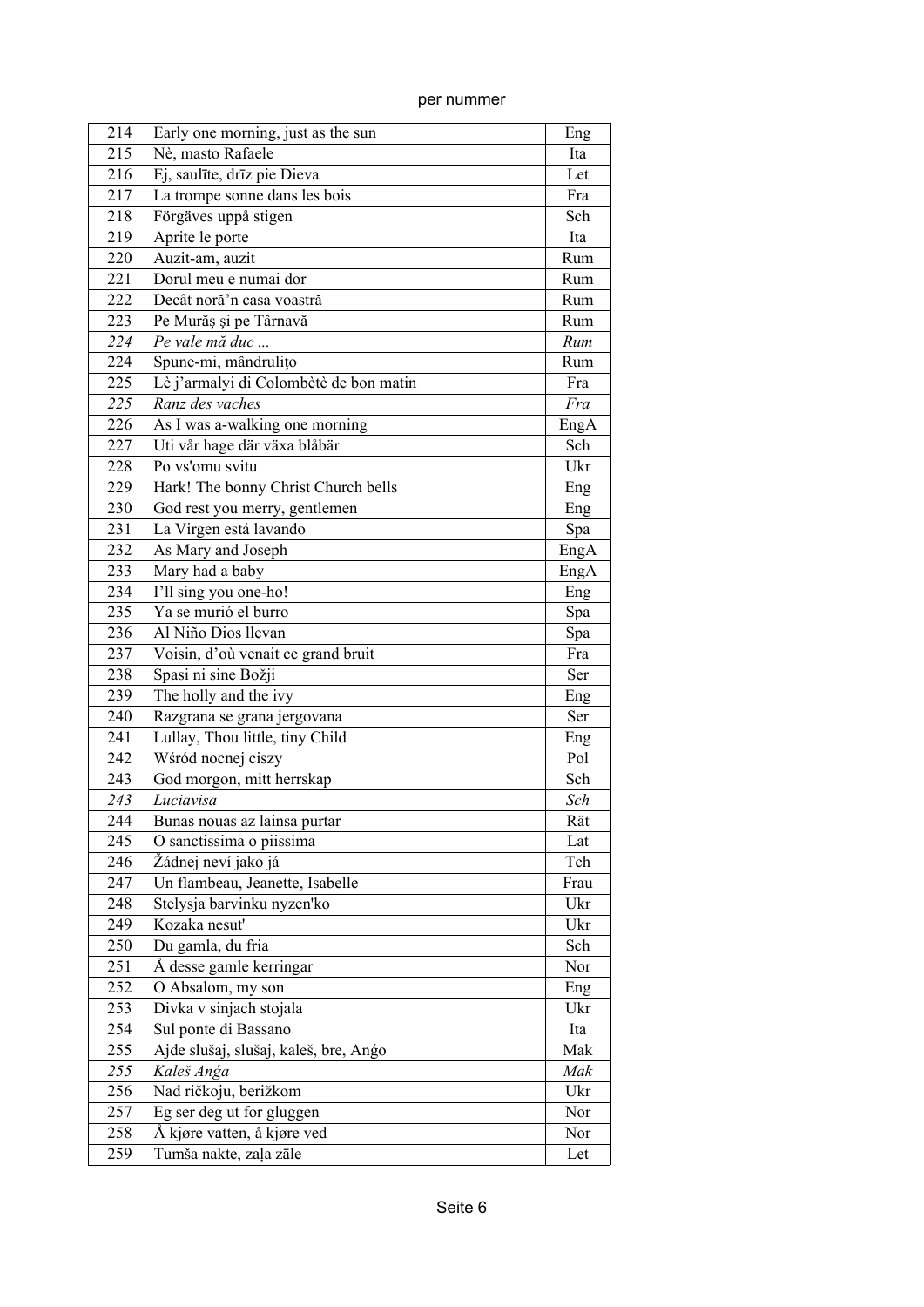| 260 | Nāc, Dieviņi, nāc, Laimiņa                           | Let  |
|-----|------------------------------------------------------|------|
| 261 | Quando nasceste voi nacque un giardino               | Ita  |
| 262 | Oh Dio del cielo, se fossi una rondinella            | Ita  |
| 262 | Se fossi una rondinella                              | Ita  |
| 263 | Kínise i Jerakína                                    | Gri  |
| 264 | Nad Tatrou sa blýská                                 | Slw  |
| 265 | Pan ow'n i ar foreddydd                              | Wal  |
| 265 | Y bore glas                                          | Wal  |
| 266 | Kak u našich u vorot                                 | Rus  |
| 267 | Kullan ylistys                                       | Fin  |
| 267 | Minun kultani kaunis on                              | Fin  |
| 268 | Blagoobraznyj Iosif                                  | Rus  |
| 269 | Brio! De brêge sit ticht                             | Fri  |
| 270 | Káto stu Válto ta chorjá                             | Gri  |
| 271 | Péra stus péra kámbus                                | Gri  |
| 272 | Leaver dea as slaaf                                  | Fri  |
| 273 | Wie schön blüht uns der Maien                        | Deu  |
| 274 | Megyen már a hajnalscillag                           | Mag  |
| 275 | Nenna mia voleva venire                              | Ita  |
| 276 | Il cucù                                              | Ita  |
| 276 | L'inverno se n'è andato, l'aprile non c'e più        | Ita  |
| 277 | Aj, lúčka, lúčka šíroká                              | Tch  |
| 278 | L'âne de Marion                                      | Fra  |
| 278 |                                                      | Fra  |
|     | Quand Marion va au moulin pour y faire moudre        | Fra  |
| 279 | C'est le Mai, mois de Mai                            |      |
| 280 | Ahi, ridamme 'sto fazzolettino                       | Ita  |
| 281 | Als de Kerels gaan op toer                           | Nie  |
| 282 | Sometimes I feel like a motherless child             | EngA |
| 283 | Wheear 'as tha been                                  | Eng  |
| 283 | On Ilkla Moor Bath 'at                               | Eng  |
| 284 | Ísland, ögrum skorið                                 | Isl  |
| 285 | Å jänta å ja                                         | Sch  |
| 286 | Marken er mejet                                      | Dän  |
| 287 | Peschi fiorenti                                      | Ita  |
| 288 | Vdol' da po rečke                                    | Rus  |
| 289 | Ack! döden är en faslig björn (Fredmans Sång n:o 19) | Sch  |
| 290 | O Mary, don't you weep                               | EngA |
| 291 | Jeannette, où irons nous garder                      | Fra  |
| 292 | Dat du min Leevsten büst                             | Nde  |
| 293 | Oj, z pola, z pola                                   | Pol  |
| 294 | Katjuša                                              | Rus  |
| 294 | Rascvetali jabloni i gruši                           | Rus  |
| 295 | Ach Mod'r, ich well en Ding han!                     | Nde  |
| 296 | <b>Automne</b>                                       | Fra  |
| 296 | Colchiques dans les prés fleurissent                 | Fra  |
| 297 | Suze Naanje, ik waige die                            | Nde  |
| 298 | Trīs meitiņas saderēja                               | Let  |
| 299 | Den store, hvide flok                                | Dän  |
| 300 | Dieu est regnant (Psaume XCIII)                      | Fra  |
| 301 | Široko je polje                                      | Kro  |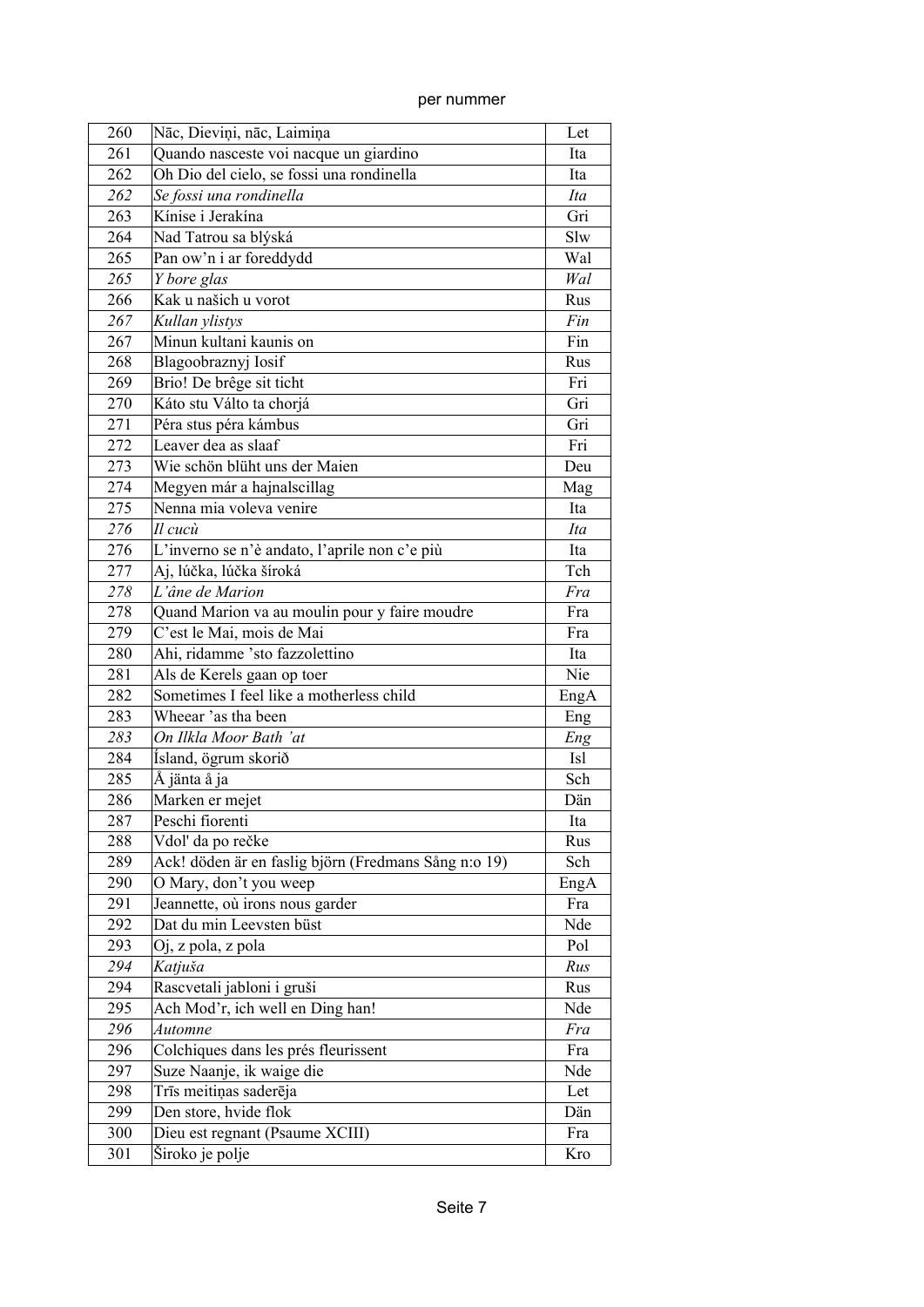| 302 | Dil dil duda                                          | Kro  |
|-----|-------------------------------------------------------|------|
| 303 | Here's a health unto his Majesty                      | Eng  |
| 304 | Nun sich der Tag geendet hat                          | Deu  |
| 305 | Vniz po matuške po Volge                              | Rus  |
| 306 | Dar weer ok mal en Hochtiedsspaß                      | Nde  |
| 307 | Le trente et un du mois d'Août                        | Fra  |
| 308 | Černo mi oko ergenče                                  | Bul  |
| 309 | Een kalemanden rok                                    | Nie  |
| 309 | Het carillon van Duinkerke                            | Nie  |
| 310 | Trăgnala e Dana                                       | Bul  |
| 311 | Mrjane, Mrjane, moj debeli lade                       | Kro  |
| 312 | Blåsen nu bröder, ty Bellman har blivit döder         | Sch  |
| 313 | Dashing thro' the snow                                | EngA |
| 313 | Jingle Bells                                          | EngA |
| 314 | Jichav kozak na vijnon'ku                             | Ukr  |
| 315 | V poli, poli plužok ore                               | Ukr  |
| 316 | In dulci jubilo                                       | Deu  |
| 317 | Entre le bœuf et l'âne gris (Air du 13e siècle)       | Fra  |
| 318 | Oui, le monde bien souvent                            | Fra  |
| 319 | I saw three ships                                     | Eng  |
| 320 | Nu zijt wellekome, Jesu, lieve heer                   | Nie  |
| 321 | Glory To That Newborn King                            | EngA |
| 321 | O Mary, what you gonna name                           | EngA |
| 322 | När jag har en plåt att dricka (Fredmans Sång n:o 56) | Sch  |
| 322 | Till ett nota bene (Fredmans Sång n:o 56)             | Sch  |
| 323 | O gyönyörű szép titokzatos                            | Mag  |
| 323 | Szent Karácsony éjjel                                 | Mag  |
| 324 | Noël nouvelet                                         | Fra  |
| 325 | Czemużeś mnie, matuleńko                              | Pol  |
| 326 | Brala bi sasu                                         | Kro  |
| 327 | Nova radist' stala                                    | Ukr  |
| 328 | Tres hojitas madre, tiene el árbole                   | Spa  |
| 329 | Dos palomitas se lamentaban                           | SpaA |
| 330 | Käraste bröder (Fredmans Epistel n:o 9)               | Sch  |
| 330 | Till Gumman på Thermopolium (Fredmans Epistel n:o 9)  | Sch  |
| 331 | Měla jsem chlapce                                     | Tch  |
| 332 | 'Twas on a Monday morning                             | Eng  |
| 332 | Dashing away with the Smoothing Iron                  | Eng  |
| 333 | What are little boys made of                          | Eng  |
| 334 | Plus ne suis ce que j'ai été                          | Fra  |
| 335 | Kihajtom a libám a rétre                              | Mag  |
| 336 | Ritka búza, ritka árpa, ritka rozs                    | Mag  |
| 337 | Go tell it on the mountain                            | EngA |
| 338 | Mir ist ein feinsbrauns Maidelein                     | Deu  |
| 339 | Nincsen szebb a magyar lánynál                        | Mag  |
| 340 | White sand and grey sand                              | Eng  |
| 341 | Olin bevi, torna a bevi di chel vin                   | Rät  |
| 342 | Giovanotti che fate all'amore                         | Ita  |
| 343 | Let Simon's beard alone                               | Eng  |
| 344 | The hart, he loves the high wood                      | Eng  |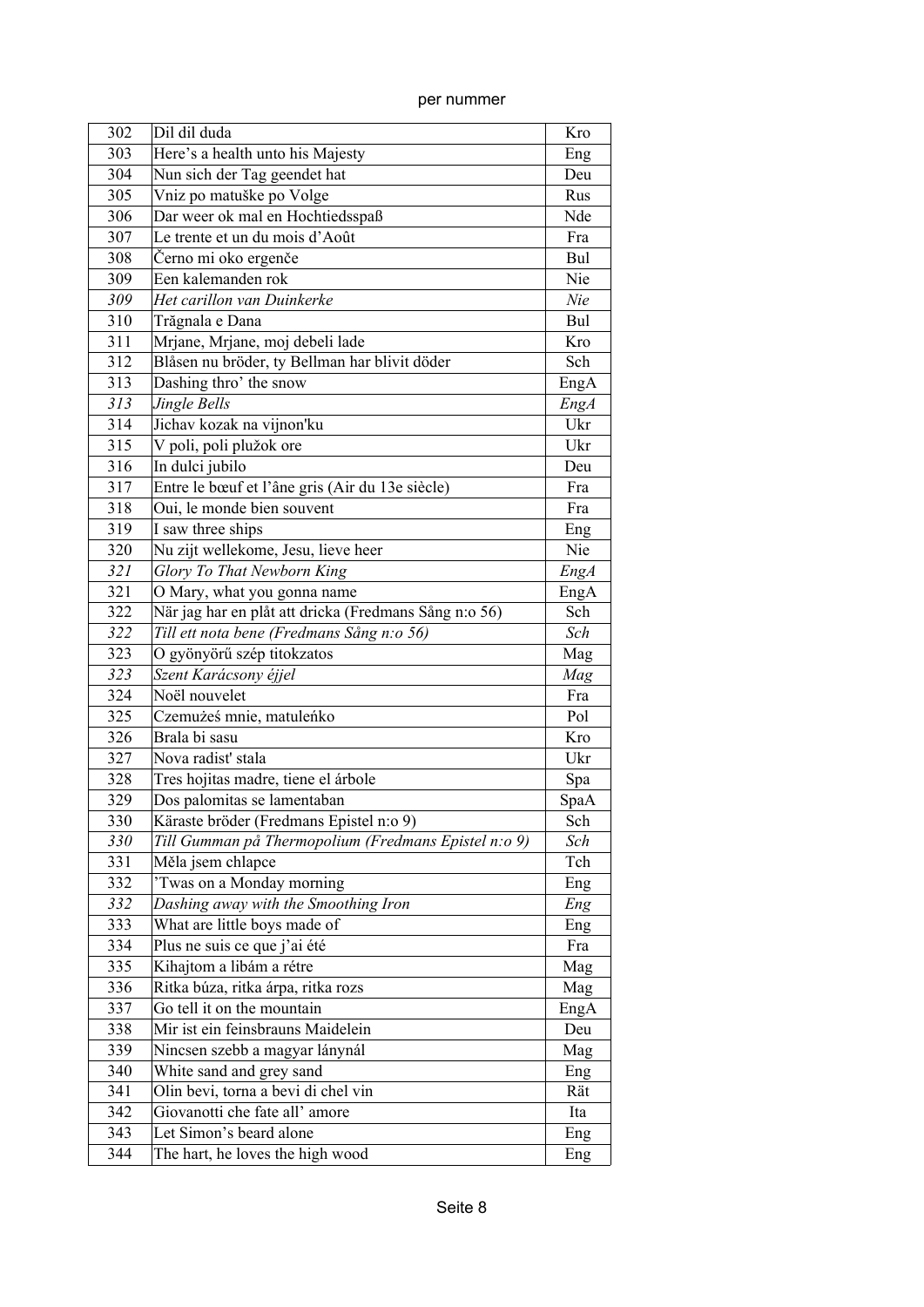| per nummer |
|------------|

| 345 | Moje dekle je še mlada                         | Slv        |
|-----|------------------------------------------------|------------|
| 346 | Ó Senhor José Maria                            | Por        |
| 347 | My Sarie Marais                                | Afr        |
| 348 | Mamma, 'k wil een man hê                       | Afr        |
| 349 | Imate li vino?                                 | Mak        |
| 350 | Come si pianta la bella polenda                | Ita        |
| 351 | Cares to the world                             | Eng        |
| 352 | Bobbejaan klim die berg                        | Afr        |
| 353 | Wanneer kom ons troudag, Gertjie               | Afr        |
| 354 | Moj dilbere, kud se šečeš                      | <b>Bos</b> |
| 355 | Tres morillas me enamoran en Jaén              | Spa        |
| 356 | Vai tu žirge, oi                               | Lit        |
| 357 | Drink to me only with thine eyes               | Eng        |
| 358 | Čerešničky, čerešničky                         | TchM       |
| 359 | Tamo na rivi                                   | Kro        |
| 360 | My hartjie, my liefie                          | Afr        |
| 361 | Ry maar aan, ossewa                            | Afr        |
| 362 | Hoe ry die Boere                               | Afr        |
| 363 | Zabili Janicka                                 | Pol        |
| 364 | Vila vid denna källa (Fredmans Epistel n:o 82) | Sch        |
| 365 | Süpürgesi yoncadan                             | Tür        |
| 366 | Hop tiri, hop tiri                             | Tür        |
| 367 | A szántói híres utca                           | Mag        |
| 368 | Vdol' po ulice metelica                        | Rus        |
| 369 | Guadalajara en un llano, Mexico en una laguna  | SpaA       |
| 370 | Lee, lee, lee, leelo                           | Est        |
| 371 | En la huerta de Murcia                         | Spa        |
| 372 | Son más tristes los recuerdos                  | Spa        |
| 373 | Regiment po cesti gre                          | Slv        |
| 374 | Barčica po morju plava                         | Slv        |
| 375 | Komt, vrienden, in het ronde                   | Nie        |
| 376 | $\overline{\text{Sing}}$ we now merrily        | Eng        |
| 377 | She weepeth sore                               | Eng        |
| 378 | Little David, play on your harp                | EngA       |
| 379 | Cet étang qui s'étend                          | Fra        |
| 380 | Wilhelmus van Nassouwe                         | Nie        |
| 381 | Bitlisin dağlarında                            | Tür        |
| 382 | Roll, Jordan, roll                             | EngA       |
| 383 | C'era un grillo                                | Ita        |
| 384 | Deep river, my home is over Jordan             | EngA       |
| 385 | Vaarwel, mijn broeder                          | Nie        |
| 386 | Who kill'd Cock Robin? I                       | Eng        |
| 387 | Al mendili, mendili                            | Tür        |
| 388 | Dere's a star in de Eas'                       | EngA       |
| 389 | Tancuj, holka, rejdovačku                      | Tch        |
| 390 | Vila se j gora                                 | Bul        |
| 391 | Niknalo, niknalo                               | Mak        |
| 392 | Ah! c'est la femme                             | Fra        |
| 393 | Resvelons nous                                 | Fra        |
| 394 | Che gusto è mai questo                         | Ita        |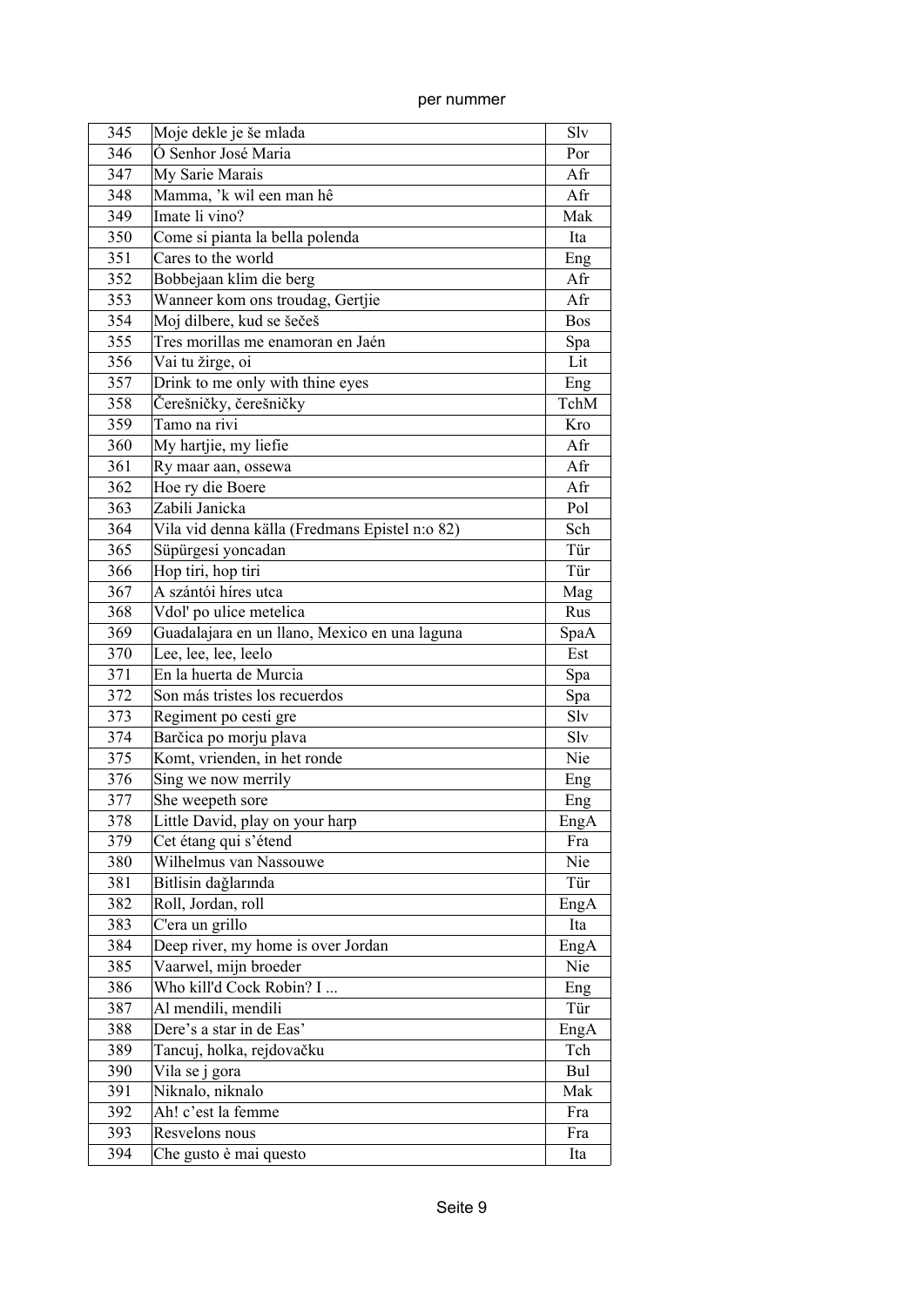| per nummer |
|------------|

| 395 | Tienes unos ojos niña                     | Spa        |
|-----|-------------------------------------------|------------|
| 396 | Kak na gore kalina                        | Rus        |
| 397 | Ach, ty nočen'ka                          | Rus        |
| 398 | Nous étions vingt ou trente brigands      | Fra        |
| 399 | Ajd' idemo, Rado                          | Ser        |
| 400 | Kupi diko po svem selu ciglice            | Kro        |
| 401 | Dere's a little wheel a-turnin'           | EngA       |
| 402 | Down in the valley                        | EngA       |
| 403 | O, they crucified my Lord                 | EngA       |
| 404 | Come lasses and lads                      | Eng        |
| 405 | I come from Alabama                       | EngA       |
| 405 | Oh, Susanna                               | EngA       |
| 406 | I will give my love an apple              | Eng        |
| 407 | Lili bat ikhusi dut                       | Bas        |
| 408 | Pauvre Jacques, quand j'étais près de toi | Fra        |
| 409 | Ah han'ya da benim                        | Tür        |
| 410 | Rozprjahajte, chlopci, koni               | Ukr        |
| 411 | Two little niggers                        | EngA       |
| 412 | Life is a jest                            | Eng        |
| 413 | I couldn't hear nobody pray               | EngA       |
| 414 | <i>Arre bue!</i>                          | Spa        |
| 414 | Desde mi ventana                          | Spa        |
| 415 | Tengo de subir subir                      | Spa        |
| 416 | Xekiná mja psaropúla                      | Gri        |
| 417 | Što mi e milo em drago                    | Mak        |
| 418 | Lippai, steh auf vom Schlaf               | Deu        |
| 419 | There I sat on Buttermilk Hill            | EngA       |
| 420 | Bona dies omnes pastores                  | Lat        |
| 421 | Poigrajmo ovu igru                        | <b>Bos</b> |
| 422 | Seši jauni bandinieki                     | Let        |
| 423 | Now is the month of Maying                | Eng        |
| 424 | I know where I'm goin'                    | EngI       |
| 425 | Dievs, svētī Latviju                      | Let        |
| 426 | I Sultána                                 | Gri        |
| 426 | Póte th'árthi énas kirós                  | Gri        |
| 427 | Mes'stu Vardarjú ton kámbo                | Gri        |
| 427 | O béis                                    | Gri        |
| 428 | <b>Banquet Song</b>                       | Eng        |
| 428 | O Mister  we sing-a ling                  | Eng        |
| 429 | The snow-breasted pearl                   | EngI       |
| 429 | There's a colleen fair as May             | EngI       |
| 430 | Near to Banbridge town                    | EngI       |
| 430 | Young Rose M'Cann                         | EngI       |
| 431 | Techador que techas la choza              | Spa        |
| 432 | Ya viene mi carbonero                     | Spa        |
| 433 | Hej, tam w polu jezioro                   | Pol        |
| 434 | Boleráz, boleráz                          | Slw        |
| 435 | Oj, u poli try dorižky                    | Ukr        |
| 436 | Abreme la puerta, la puerta, la calle     | Spa        |
| 437 | My bonny lass she smileth                 | Eng        |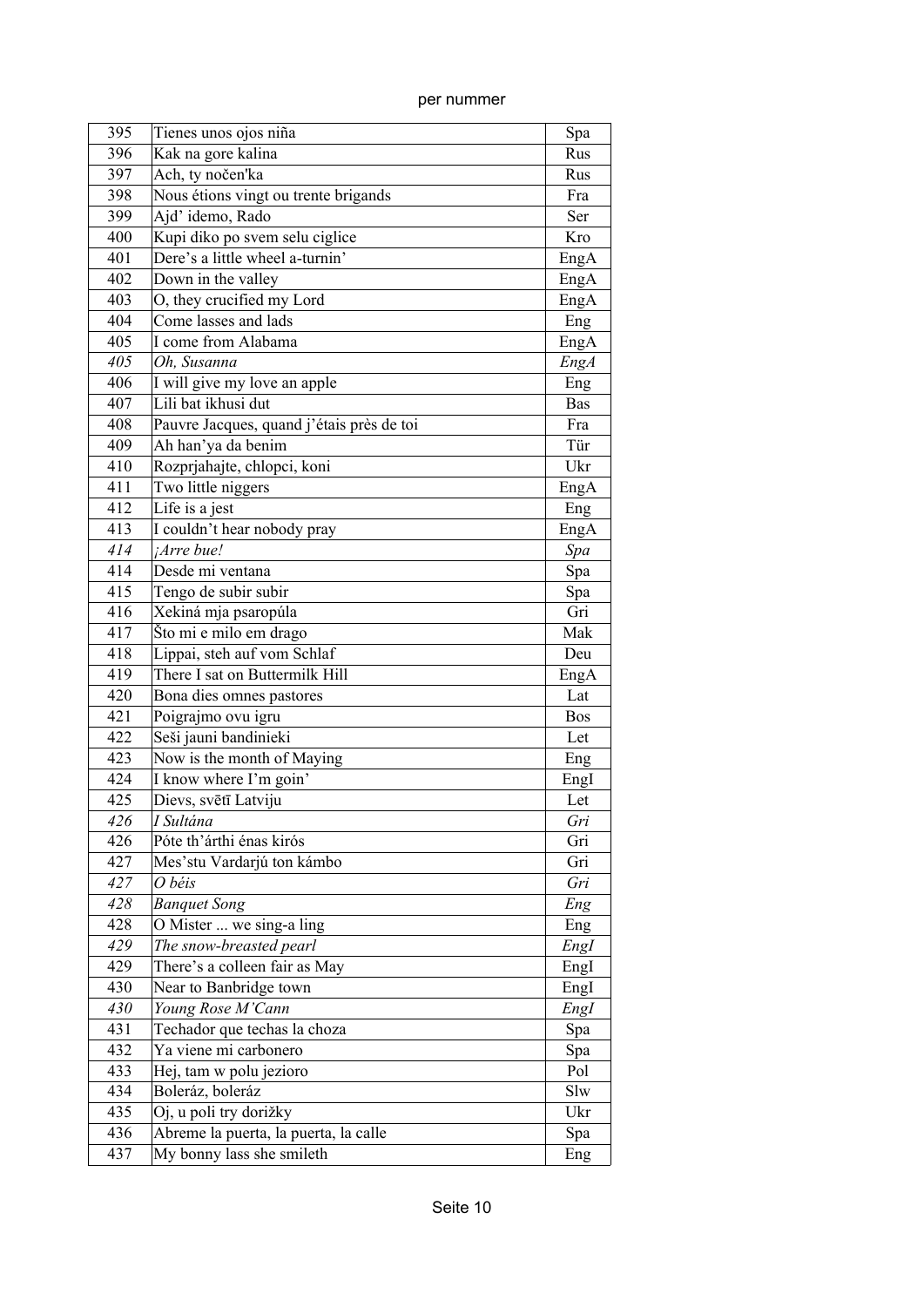per nummer

| 438 | Kod ovake duge noći                                    | <b>Bos</b>  |
|-----|--------------------------------------------------------|-------------|
| 439 | Frunză verde flori mărunte                             | Rum         |
| 440 | Et barn er født i Bethlehem                            | Dän         |
| 441 | Når i bøgenes duftende sal                             | Dän         |
| 442 | Naranjita, pinta, pintita, te he de robar de tu quinta | SpaA        |
| 443 | Yo vendo unos ojos negros                              | SpaA        |
| 444 | Clywais ddadwrdd                                       | Wal         |
| 444 | Nos Galan                                              | Wal         |
| 445 | Deck the halls with boughs of holly                    | Eng         |
| 446 | Kak u našej Kati, Kati-Kateriny                        | Rus         |
| 447 | Que vengo muerto de sed                                | SpaA        |
| 448 | O, ce veste minunată                                   | Rum         |
| 449 | Tengo de mandar hacer un corazón de madera             | SpaA        |
| 450 | El amor que te tenía                                   | SpaA        |
| 451 | Go 'way from my window                                 | EngA        |
| 452 | Raduj się, nieba królowo (Alleluja!)                   | Pol         |
| 453 | Estas son las mañanitas que cantaba el Rey David       | SpaA        |
| 454 | Come along, boys, and listen to my tale                | EngA        |
| 454 | The Old Chisholm Trail                                 | <b>EngA</b> |
| 455 | Lo que digo de hoy en día                              | SpaA        |
| 456 | Što se nisi očešljala                                  | Ser         |
| 457 | Soy de Pravia                                          | Spa         |
| 458 | A jó lovas katonának                                   | Mag         |
| 459 | Wie wollt ich nur singen                               | Deu         |
| 460 | Ai zalāi bērzu birze                                   | Let         |
| 461 | Pasėjau linelius ant pylimo                            | Lit         |
| 462 | Gde to kažu ima lepih seka                             | Ser         |
| 463 | Sva su sela naokolo bijela                             | Kro         |
| 464 | Loučení, loučení!                                      | Tch         |
| 465 | Didn't it rain                                         | EngA        |
| 466 | La cucaracha                                           | SpaA        |
| 467 | Csak egy kislány van a világon                         | Mag         |
| 468 | Kecskebéka felmászott a füzfára                        | Mag         |
| 469 | Oj livado, zelena livado                               | Ser         |
| 470 | Ach polnym polna korobuška                             | Rus         |
| 471 | Megfogtam egy szúnyogot                                | Mag         |
| 472 | Geréncséri utca végig piros rózsa                      | Mag         |
| 473 | A Thaimín a mhíle stóirín                              | Iri         |
| 474 | O Tommy, my thousand treasures                         | EngI        |
| 475 | Steal away to Jesus                                    | EngA        |
| 476 | Och inte vill jag sörja                                | Sch         |
| 477 | Jag unnar dig ändå allt gott                           | Sch         |
| 478 | Dođe Božić                                             | Ser         |
| 479 | Dremle mi se dremle                                    | Kro         |
| 480 | Es dunkelt schon in der Heide                          | Deu         |
| 481 | Jezus malusieńki                                       | Pol         |
| 482 | Christós jennéthen                                     | Gri         |
| 483 | Il est né, le divin Enfant                             | Fra         |
| 484 | Lokatiesi, mežu gali                                   | Let         |
| 485 | Noi siamo i tre re                                     | Ita         |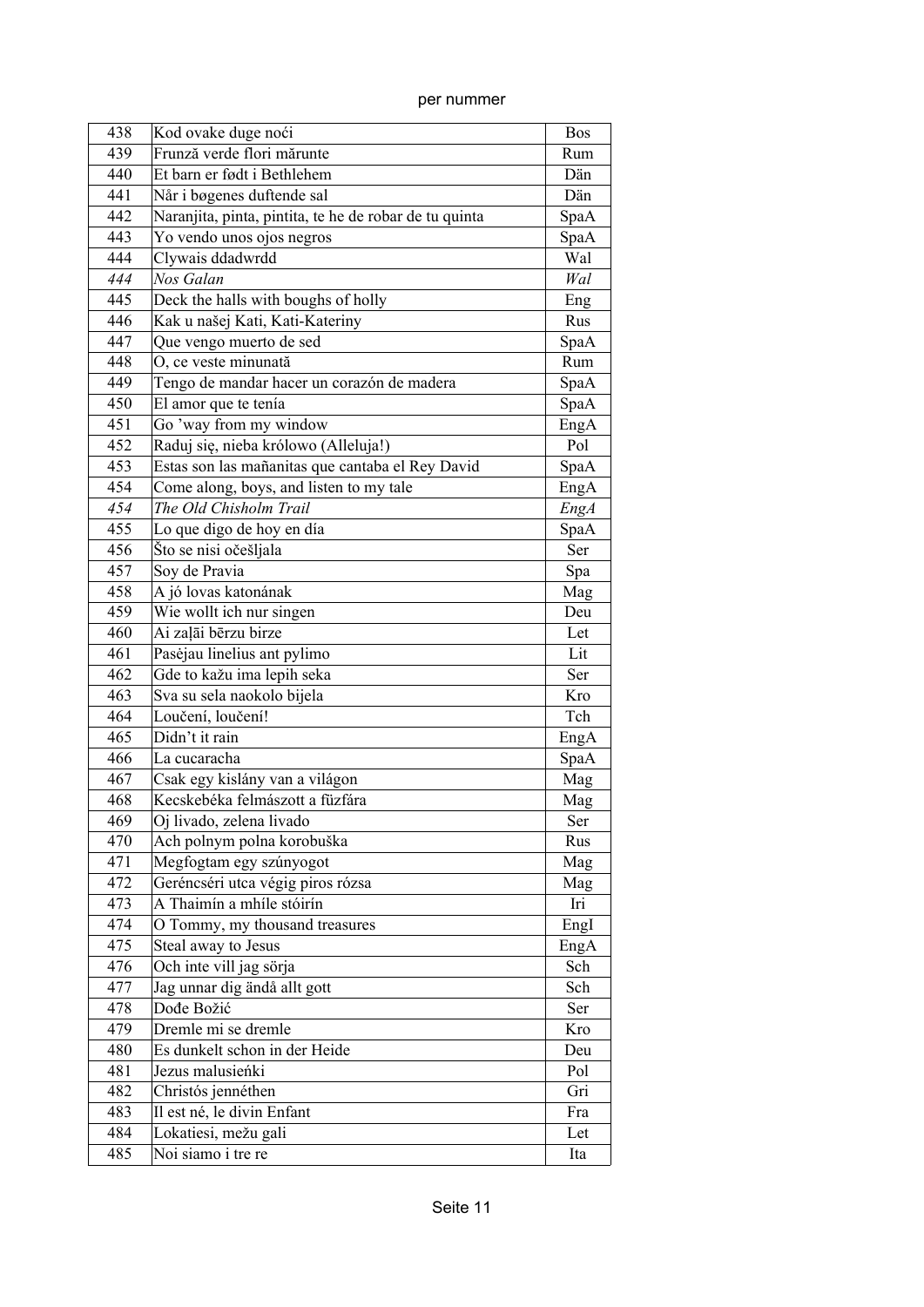| per nummer |  |
|------------|--|
|            |  |

| 486 | Reyes famosos de Arabia                       | Spa  |
|-----|-----------------------------------------------|------|
| 487 | Lord Rendal                                   | Eng  |
| 487 | O where have you been to                      | Eng  |
| 488 | Báidín Fheilimí                               | Iri  |
| 489 | Ailiń éanaí!                                  | Iri  |
| 490 | Ah! dis-moi donc, bergère                     | Fra  |
| 491 | Lá vai o balão, lá vai, lá vai o balão subíri | Por  |
| 491 | O balão                                       | Por  |
| 492 | I'll bid my heart be still                    | Eng  |
| 493 | Madárka, madárka                              | Mag  |
| 494 | Altalmennék én a Tiszán                       | Mag  |
| 495 | Czerwone jabłuszko                            | Pol  |
| 496 | Ničto v poljuške                              | Rus  |
| 497 | I fjor gjaett' eg geitinn'                    | Nor  |
| 498 | Cómo quieres que tenga la cara blanca         | Spa  |
| 499 | El carbonero por las esquinas                 | Spa  |
| 500 | Zielony mosteczek                             | Pol  |
| 501 | A capital ship for an ocean trip              | EngA |
| 502 | Oh! Charlie is my darling                     | EngS |
| 503 | The Banks o' Doon                             | EngS |
| 503 | Ye banks and breas o' bonnie Doon             | EngS |
| 504 | Over the see to Skye                          | EngS |
| 504 | Sing me a song of a lad that is gone          | EngS |
| 505 | Für all ich krön, ich weiß wohl               | Deu  |
| 506 | Incipe Maenalios mecum, mea tibia             | Lat  |
| 507 | Dove te vett', o Mariettina?                  | Ita  |
| 508 | Sine Cerere et Baccho                         | Lat  |
| 509 | Apsegloju melnu kuili                         | Let  |
| 510 | Kiedy będzie słońce i pogoda                  | Pol  |
| 511 | Jesus Dood                                    | Nie  |
| 511 | Op eenen witten donderdag                     | Nie  |
| 512 | De zoete tijd komt aan                        | Nie  |
| 512 | Herdersspel                                   | Nie  |
| 513 | Vozle rečki, vozle mostu                      | Rus  |
| 514 | Vårvindar friska leka                         | Sch  |
| 515 | Tempus adest floridum                         | Lat  |
| 516 | Turn again, Whittington                       | Eng  |
| 517 | O shepherd, o shepherd                        | Eng  |
| 518 | Sto vunó mja voskopúla                        | Gri  |
| 519 | Ay! linda amiga                               | Spa  |
| 520 | Las estrellas corren, corren                  | Spa  |
| 520 | Ronda                                         | Spa  |
| 521 | Quita la mula rucia                           | Spa  |
| 522 | Ne šumi, mati zelënaja                        | Rus  |
| 523 | Rossignolet du bois                           | Fra  |
| 524 | Labvakari, Jāņa māte                          | Let  |
| 525 | Entra Mayo y sale Abril                       | Spa  |
| 526 | Azt mondják, nem adnak                        | Mag  |
| 527 | Vo sadu li, v ogorode                         | Rus  |
| 528 | Golubčik, golubčik                            | Rus  |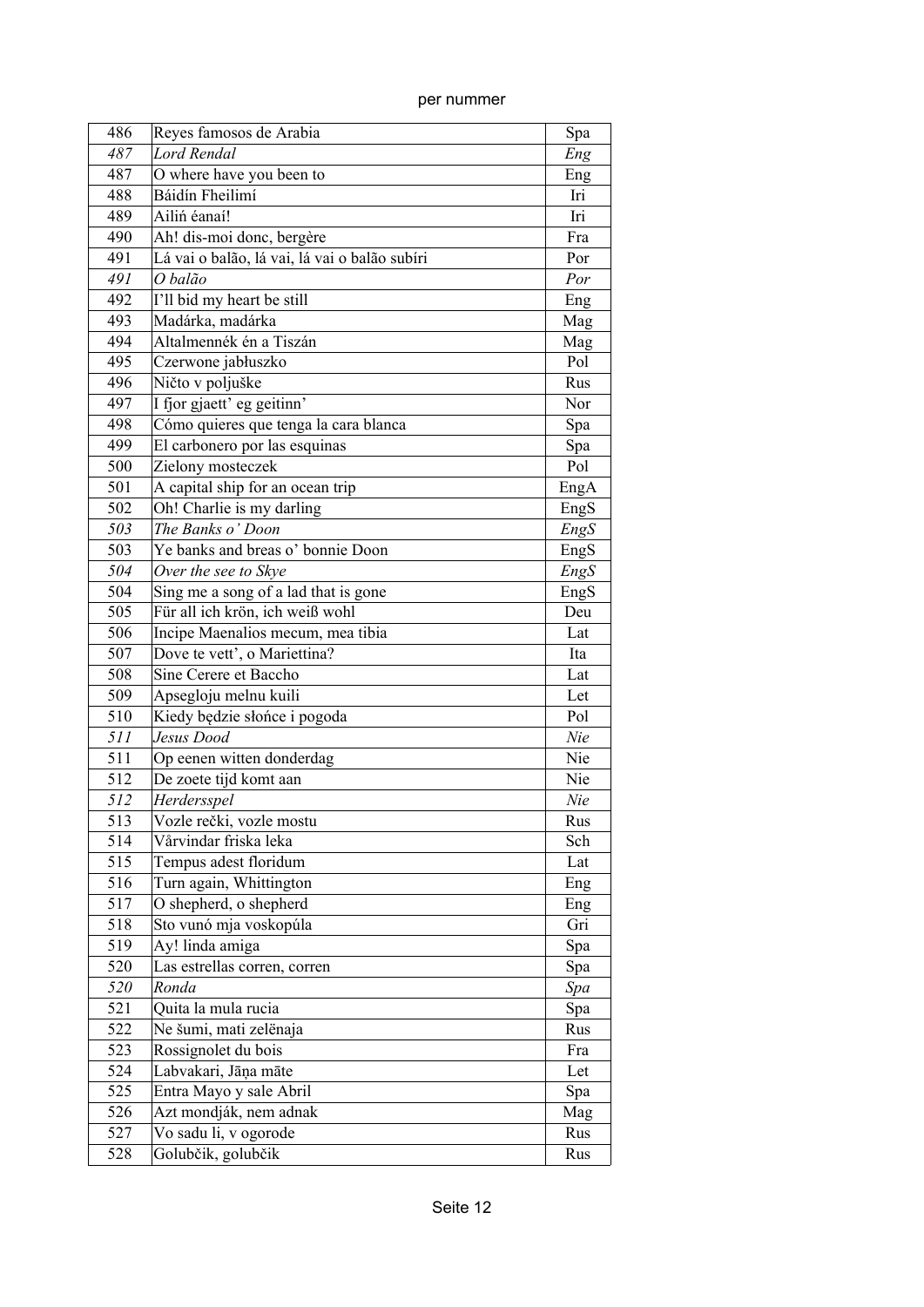| 529 | Ermitaño si vas a la ermita                      | Spa         |
|-----|--------------------------------------------------|-------------|
| 530 | Dónde los pondré los claveles de mi huerta       | Spa         |
| 531 | Il trescone                                      | Ita         |
| 531 | Svegliatevi dal sonno, o briaconi                | Ita         |
| 532 | Ik hoorde dees dagen een maagdetje klagen        | Nie         |
| 533 | Ah! ah! ah!  Cari amici                          | Ita         |
| 533 | Cari amici, siam felici                          | Ita         |
| 534 | Vylitaly orly                                    | Ukr         |
| 535 | Oh, all the money e'er I had                     | Engl        |
| 535 | The parting glass                                | Engl        |
| 536 | A la mar m'n vullc enar a vore les aigües blaves | Kat         |
| 536 | Albaes                                           | Kat         |
| 537 | Entere aldım kirkbeşe                            | Tür         |
| 537 | Nanni havası                                     | Tür         |
| 538 | La cadena del amor                               | Spa         |
| 539 | Arāji, ecētāji                                   | Let         |
| 540 | I tráta mas i kurelú                             | Gri         |
| 541 | Kuljin mä illalla                                | Fin         |
| 542 | La Bell' si tu voulais                           | Fra         |
| 543 | Ett barn är fott på denna dag                    | Sch         |
| 544 | Jungfru Maria till Betlehem gick                 | Sch         |
| 545 | Net'ukej a net'ukej                              | Tch         |
| 546 | Staffan var en stalledräng                       | Sch         |
| 547 | omar adeïshem lejainkeïv                         | Jid         |
| 548 | fratek far nacht                                 | Jid         |
| 549 | Tuonne taakse metsämaan                          | Fin         |
| 550 | Haste thee, nymph                                | Eng         |
| 551 | Ya viene la vieja                                | Spa         |
| 552 | Paloma blanca, revoladora                        | Spa         |
| 553 | I wonder as I wander                             | EngA        |
| 554 | Da Jesus in den Garten ging                      | Deu         |
| 555 | An ape, a lion, a fox and an ass                 | Eng         |
| 556 | Oh, de ole sheep                                 | EngA        |
| 557 | Oh, Boys, Carry Me 'Long                         | <b>EngA</b> |
| 557 | Oh, carry me 'long                               | EngA        |
| 558 | Ach varivrondune t'armata                        | Gri         |
| 559 | Čto ne pyl' v pole pylit                         | Rus         |
| 560 | L'amour de moi s'y est enclose                   | Fra         |
| 561 | Fine knacks for ladies                           | Eng         |
| 562 | De la uva sale el vino                           | Spa         |
| 563 | Vivan los aires morenos                          | Spa         |
| 564 | Cotton needs a-pickin' so bad                    | EngA        |
| 565 | Had to get up this mornin' soon                  | EngA        |
| 566 | Oh, de land I'm bound for                        | EngA        |
| 567 | The gentle maiden                                | EngI        |
| 567 | Ther's one that is pure as an angel              | EngI        |
| 568 | I'm walking down the track                       | EngA        |
| 569 | amul is geven a mase                             | Jid         |
| 570 | Ty reka-l', moja rečen'ka                        | Rus         |
| 571 | Kukułeczka kuka                                  | Pol         |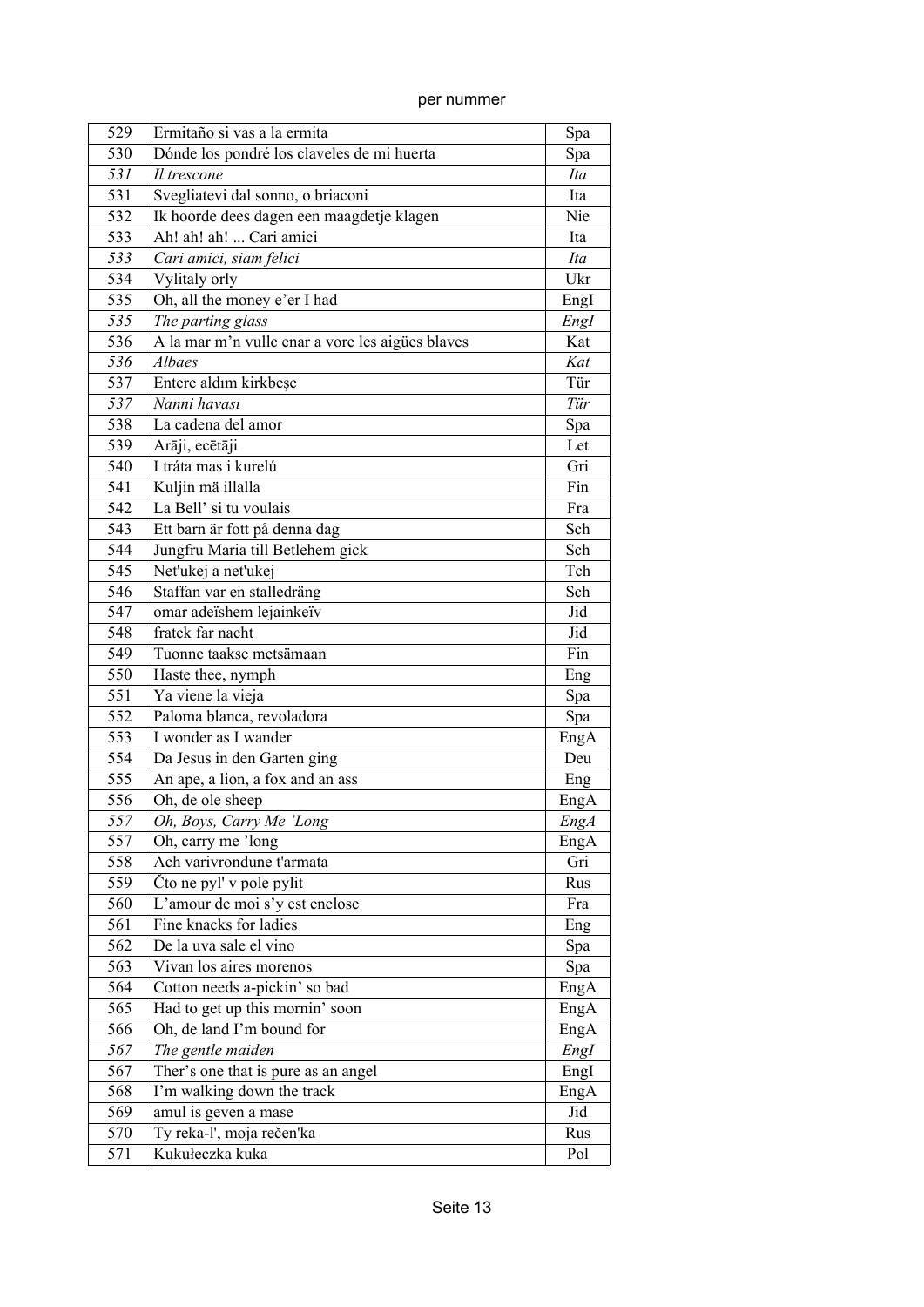| 572 | The cuckoo is a pretty bird                         | Eng         |
|-----|-----------------------------------------------------|-------------|
| 573 | Käki kukkuu kultarinta                              | Fin         |
| 574 | Lepo ti je u našemu Sremu                           | Ser         |
| 575 | Mamma mia, vorrei vorrei                            | Ita         |
| 576 | Yome, Yome, shpil mir a lidele, vos dos meydele vil | Jid         |
| 577 | Ma fille, veux-tu un bouquet                        | Fra         |
| 578 | There were three ravens                             | Eng         |
| 579 | tsen brider seïnen mir gevesen                      | Jid         |
| 580 | Samjótissa, Samjótissa                              | Gri         |
| 581 | Idzie Maciek, idzie                                 | Pol         |
| 582 | Svetit svetel Mesjac                                | Rus         |
| 583 | Dunave, Dunave                                      | Ser         |
| 584 | Perrine était servante                              | Fra         |
| 585 | April is in my Mistress' face                       | Eng         |
| 586 | Demirciler demiri                                   | Tür         |
| 587 | W polu lipeńka                                      | Pol         |
| 588 | Žežuličko, kde jsi byla                             | TchM        |
| 589 | Liksom en herdinna (Fredmans Epistel n:o 80)        | Sch         |
| 590 | Ja, vandrigen i världen                             | Sch         |
| 591 | Nu vilja vi begynna en domaredans                   | Sch         |
| 592 | Es sagen Ja die Blicke                              | Deu         |
| 593 | Joachim uti Babylon (Fredmans Sång n:o 41)          | Sch         |
| 594 | Ille potens sui                                     | Lat         |
| 595 | Ja po cvetikam chodila                              | Rus         |
| 596 | C'est â Pont d's Ach'                               | Fra         |
| 596 | Prindez vost' baston, Simon                         | Frau        |
| 597 | Mon père m'a donné un mari                          | Fra         |
| 598 | Dyž sem šel okolo vrat                              | TchM        |
| 599 | A Dieu seul soit honneur                            | Fra         |
| 600 | Mnogaja leta (Mnogoletie (Mal.))                    | Rus         |
| 601 | Ja posejuli, mlada, mladen'ka                       | Rus         |
| 602 | Adiós, con el corazón que con el alma no puedo      | Spa         |
| 603 | Los del caminito llano, se lavan con aguardiente    | Spa         |
| 603 | Redoble                                             | Spa         |
| 604 | Digo, Dzanetta                                      | Okz         |
| 605 | Digo, Janeto                                        | Okz         |
| 606 | Si la nieve resbala                                 | Spa         |
| 607 | Sinoć ja i moja Nana                                | Bos         |
| 608 | Vanitas vanitatum                                   | Lat         |
| 609 | Ja v sadočke byla                                   | Rus         |
| 610 | Na Bahia tem, tem, tem, tem                         | PorB        |
| 611 | Dnes' pojušče kupno ihrajmo                         | Ukr         |
| 612 | Dormi, dormi, bel Bambin                            | Ita         |
| 613 | Con el vito                                         | Spa         |
| 614 | Teče rička nevelyčka                                | Ukr         |
| 615 | The boar's head                                     | Eng         |
| 616 | D'où viens-tu, bergère?                             | Fra         |
| 617 | Saint Stephan was a clerk                           | Eng         |
| 618 | Llueve sobre el campo, vidalitá                     | SpaA        |
| 618 | Vidala                                              | <b>SpaA</b> |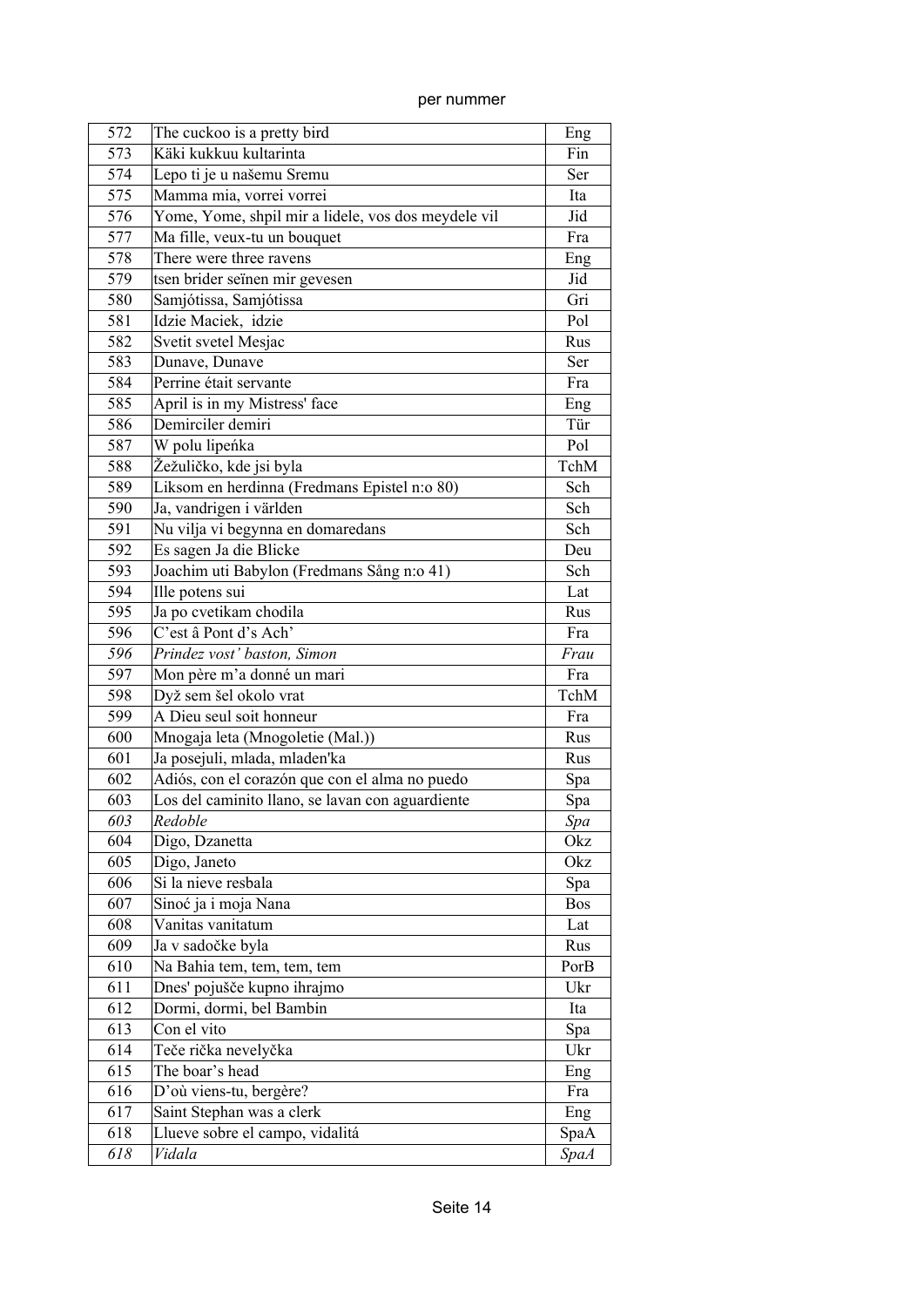| 619 | Igra kolo na dvadeset i dva                      | Kro         |
|-----|--------------------------------------------------|-------------|
| 620 | Da j' ma mila znala                              | Kro         |
| 621 | Oj javore, javore                                | Kro         |
| 622 | There was a star in David's land                 | Eng         |
| 623 | Go down Moses                                    | <b>EngA</b> |
| 623 | When Israel was in Egypt's lan'                  | EngA        |
| 624 | Listen to the lambs                              | EngA        |
| 625 | Now didn't ole Norah                             | EngA        |
| 626 | The Milk Maiden                                  | <b>EngA</b> |
| 626 | Where be ye goin'                                | EngA        |
| 627 | Esik eső, szép csendesen esik                    | Mag         |
| 628 | Al buen pan de Aragón                            | Spa         |
| 629 | En la puerta del convento                        | Spa         |
| 630 | Lord, I want to be a Christian                   | EngA        |
| 631 | De los cuatro muleros                            | Spa         |
| 632 | Frankie and Johnnie were sweethearts             | EngA        |
| 633 | Balaio, meu bem, balaio, sinhá                   | PorB        |
| 634 | Lacrimoso son io                                 | Ita         |
| 635 | Dod, māmiņa, kam dodama                          | Let         |
| 636 | Tutu Marambá, não venhas mais cá                 | PorB        |
| 637 | Val più un bicchier di Dalmato                   | Ita         |
| 638 | Dolgo-l' devica guljala                          | Rus         |
| 638 | Kukuška                                          | Rus         |
| 639 | Tre villanelle vezzose e belle                   | Ita         |
| 640 | Na goruške, na gore                              | Rus         |
| 641 | Os olhos da Marianita são verdes cor do limão    | Por         |
| 642 | O amendoeira, que é da tua rama                  | Por         |
| 643 | No hay carretera sin barro                       | Spa         |
| 644 | Schatz, mein Schatz, reise nicht so weit         | Deu         |
| 645 | Podkówecki dajcie ognia                          | Pol         |
| 646 | Bergère légère, je crains tes appas              | Fra         |
| 647 | Cuatro palomitas blancas                         | SpaA        |
| 648 | Cuando la Perica quiere                          | SpaA        |
| 649 | Čto tak skučno                                   | Rus         |
| 650 | Teresina bella                                   | Ita         |
| 650 | Verrà quel dì di lune, sul mercà comprà la fune  | Ita         |
| 651 | Div' laiviņās peld pa jūru                       | Let         |
| 652 | De bon matin me suis levé                        | Fra         |
| 653 | Moi j'ai cinq sous                               | Fra         |
| 654 | Somebody's knockin' at your door                 | EngA        |
| 655 | Most szép lenni katonának                        | Mag         |
| 656 | volt ech veren a ruv                             | Jid         |
| 657 | Nelli monti di Cuscioni                          | Ita         |
| 658 | En voi sua unhoittaa poies                       | Fin         |
| 659 | My sweetheart, come along                        | Eng         |
| 660 | Prešporská kasárňa maľovaná                      | Slw         |
| 661 | Ezekiel saw the wheel                            | EngA        |
| 662 | Aftonkväde (Fredmans Sång n:o 32)                | Sch         |
| 662 | Träd fram, du Nattens Gud (Fredmans Sång n:o 32) | Sch         |
| 663 | Mir b'lieben sehr im Herzen                      | Deu         |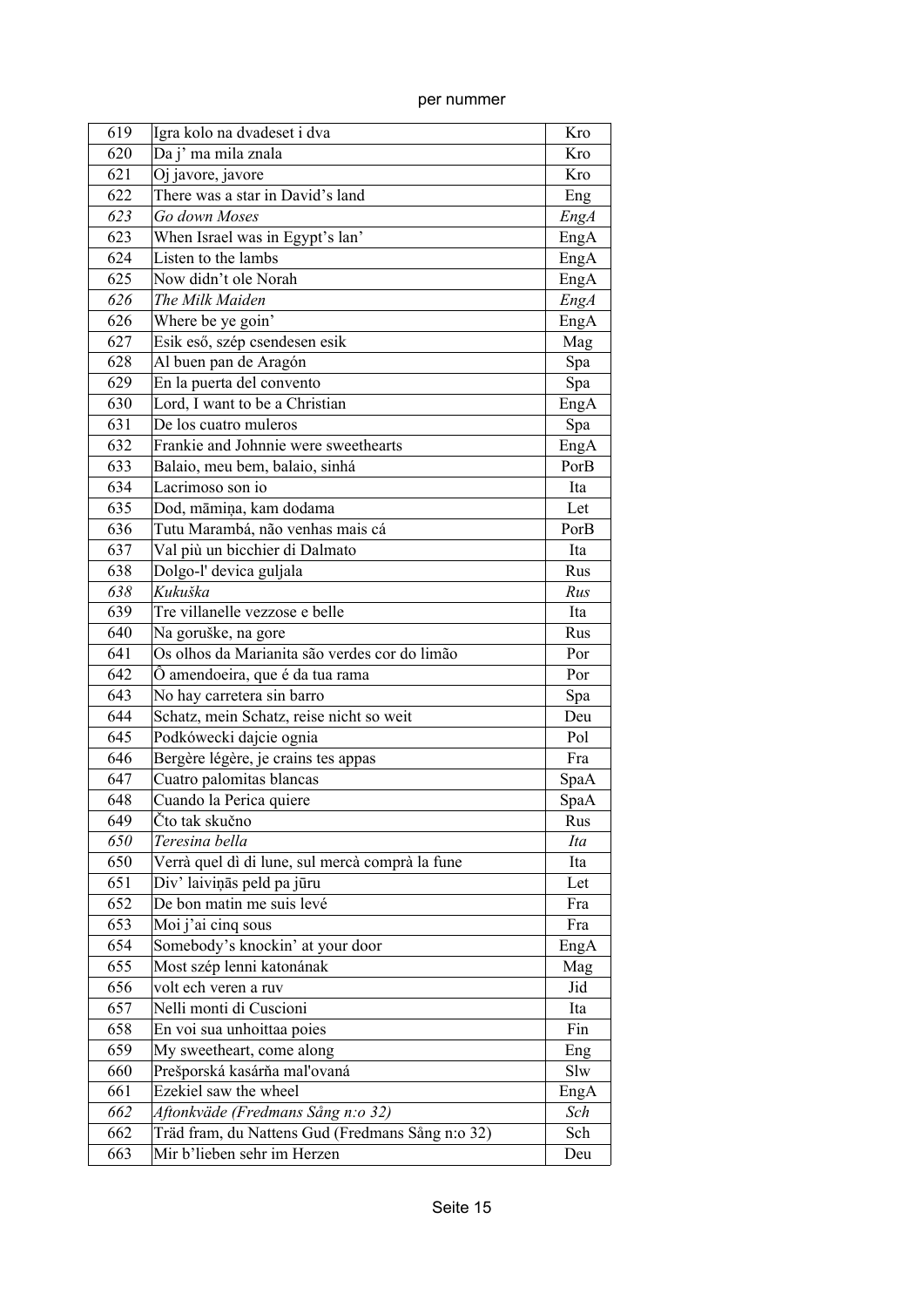| 664 | Nelly Bly                                       | EngA        |
|-----|-------------------------------------------------|-------------|
| 665 | Triste España sin ventura                       | Spa         |
| 666 | Per l'aliment del bon vi                        | Kat         |
| 667 | Oj, moja ružo rumena                            | Ser         |
| 668 | Oj, javo re, ti javore                          | Mak         |
| 669 | Hodi, da Minka                                  | Slv         |
| 670 | Oj, đevojko dušo moja                           | Ser         |
| 671 | Hajd' povedi veselo                             | Ser         |
| 672 | Ha buradan aşağıda                              | Tür         |
| 673 | Puer natus in Bethlehem                         | Lat         |
| 674 | Petrus'                                         | Ukr         |
| 674 | Viter vije horoju                               | Ukr         |
| 675 | Despierta, Niñito 'e Dios                       | SpaA        |
| 676 | Je sais, Vierge Marie                           | Fra         |
| 677 | Brincan y bailan los peces en el río            | Spa         |
| 677 | En Belén tocan a fuego                          | Spa         |
| 678 | Ali, alo pour Maschero!                         | Fra         |
| 679 | Mamuže, miego noriu                             | Lit         |
| 680 | We saw a light shine out afar on Christmas      | Eng         |
| 681 | Entre le bœuf et l'âne gris (Noël des Pyrénées) | Fra         |
| 682 | Here lies a woman                               | Eng         |
| 683 | A blooming youth lies buried here               | Eng         |
| 684 | Oj, vydyt' Boh                                  | Ukr         |
| 685 | Ding dong! merrily on high                      | Eng         |
| 686 | El Humahuaqueño                                 | <b>SpaA</b> |
| 686 | Llegando está el carnaval quebradeño            | SpaA        |
| 687 | Del pellejo de un ratónico                      | SpaA        |
| 688 | Look, neighbours, look                          | Eng         |
| 689 | Old Abram Brown                                 | Eng         |
| 690 | On Jordan's stormy banks                        | EngA        |
| 691 | Ally, bally, ally bally bee                     | EngS        |
| 691 | Coulter's Candy                                 | EngS        |
| 692 | La violetta che insull'erbetta                  | Ita         |
| 693 | Aquella paloma blanca                           | Spa         |
| 694 | Con real y medio                                | SpaA        |
| 695 | Choose your partner                             | EngA        |
| 695 | Skip to ma lou                                  | <b>EngA</b> |
| 696 | Alecrim, alecrim dourado que nasceu no campo    | Por         |
| 697 | No fundo da mata ouvi piado de dois mutums      | PorB        |
| 698 | A sneg taet, voda s kryšy l'ëtsja               | Rus         |
| 699 | Allí salieron a bailar                          | SpaA        |
| 700 | Guarda che bianca lüña                          | Ita         |
| 701 | Ê! Makumba bêbê!                                | PorB        |
| 701 | Estrela é lua nova                              | PorB        |
| 702 | No quiero tus avellanas                         | Spa         |
| 703 | Ay, ay, ay ! ¡Cómo retumba !                    | Spa         |
| 704 | I'm gonna sing when the spirit says sing        | EngA        |
| 705 | A za lasem wołki moje                           | Pol         |
| 706 | V'là l'bon vent, v'là l'joli vent               | Fra         |
| 707 | Amanhã eu vou-me embora                         | PorB        |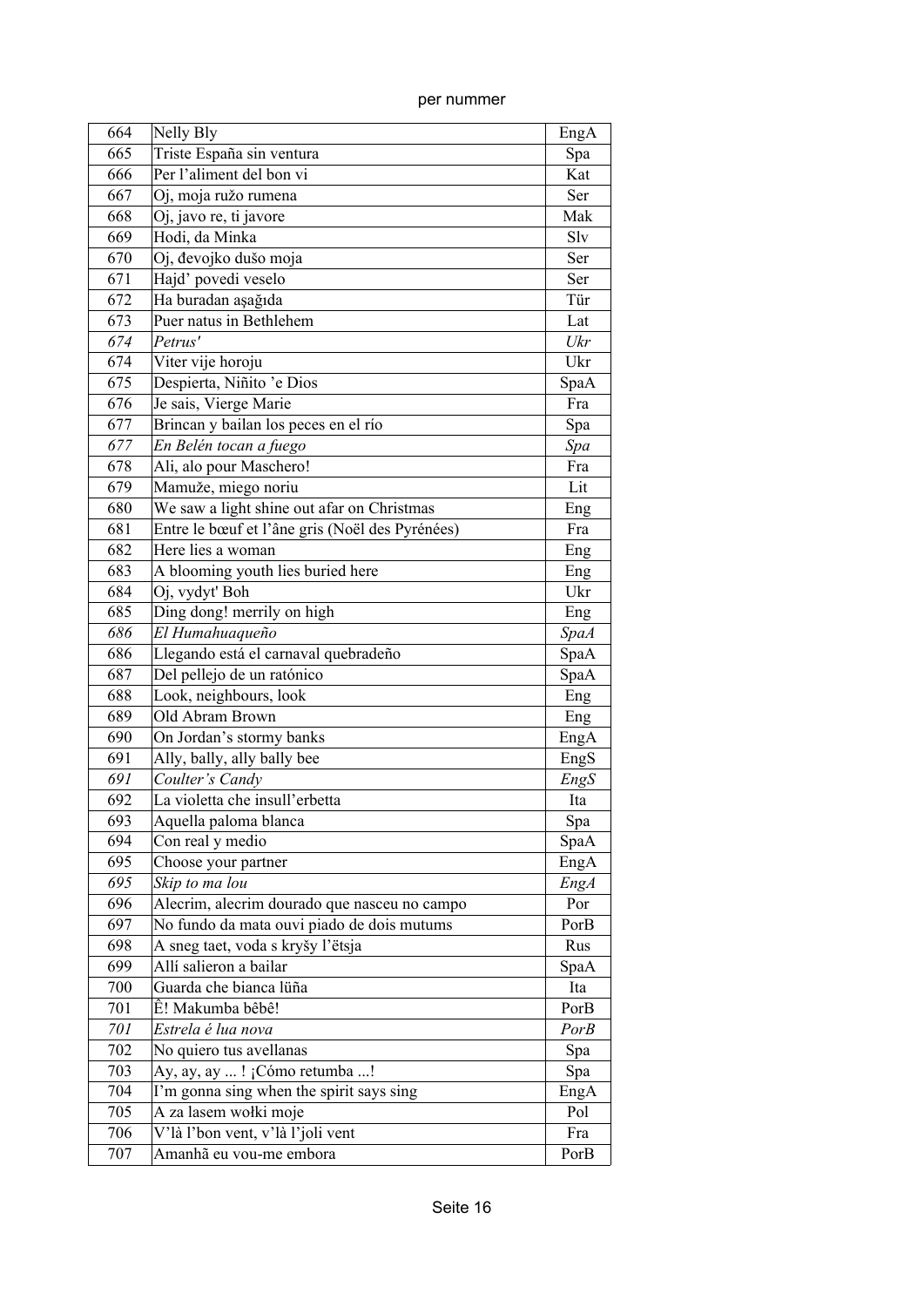| 708 | Didu mij, dudaryku!                         | Ukr    |
|-----|---------------------------------------------|--------|
| 709 | Otamane, bat'ku naš                         | Ukr    |
| 710 | Mikor gulásbojtár voltam                    | Mag    |
| 711 | Pandereterita hermosa                       | Spa    |
| 712 | Anda jaleo                                  | Spa    |
| 712 | Yo me subí a un pino verde                  | Spa    |
| 713 | Swing low, sweet chariot                    | EngA   |
| 714 | O This ol' time religion                    | EngA   |
| 715 | Ciascun mi dice                             | Ita    |
| 715 | Mascherata di villanelle                    | Ita    |
| 716 | as der rebe elimelech                       | Jid    |
| 717 | Zahučaly hory                               | TchM   |
| 718 | O, bye an' bye                              | EngA   |
| 719 | Sit down servant!                           | EngA   |
| 720 | En roulant ma boule roulant                 | Fra    |
| 721 | Kur tu skriesi, vanadziņi?                  | Let    |
| 722 | Wij willen vanavond vrolijk zijn            | Nie    |
| 723 | Green grow the lilacs                       | EngA   |
| 724 | Van waer compt ons den coelen wijn          | Nie    |
| 725 | Divi dienas mežā gāju                       | Let    |
| 726 | Si tuviéramos aceite                        | Spa    |
| 727 | Si tu madre quiere un rey                   | Spa    |
| 728 | A railroader for me                         | EngA   |
| 729 | Pappani maja on matala                      | Fin    |
| 730 | Jan de Mulder                               | Nie    |
| 731 | Wo sol ich mich hinkeren                    | Deu    |
| 732 | Ek sal jou kry                              | $A$ fr |
| 732 | Hier's ek weer                              | Afr    |
| 733 | Loven so wilt myn siel den Heer             | Nie    |
| 734 | Al paño fino en la tienda                   | Spa    |
| 735 | Kruhom Marynon'ky                           | Ukr    |
| 735 | Maryna                                      | Ukr    |
| 736 | Campana sobre campana                       | Spa    |
| 737 | Dva bracanina                               | Kro    |
| 737 | Kad su se dva bracanina                     | Kro    |
| 738 | Schatz, steh auf, geh hacken, schneiden     | Deu    |
| 739 | Quittez, pasteurs, vos brébis               | Fra    |
| 740 | Escondido, escondido salí que te quiero ver | SpaA   |
| 741 | Plaisir d'amour ne dure qu'un moment        | Fra    |
| 742 | Es ist ein' Ros' entsprungen                | Deu    |
| 743 | Het viel een hemels dauwe al in             | Nie    |
| 744 | Het was te nacht, alzo zoete nacht          | Nie    |
| 745 | Du lindar av olvon en midsommarkrans        | Sch    |
| 746 | Quando nascette Ninno                       | Ita    |
| 747 | Daar kwamen drie koningen met een ster      | Nie    |
| 748 | Plovi brode, široko ti moje                 | Kro    |
| 749 | Už se ten talinskej rybník                  | Tch    |
| 750 | Un negrito muy fino                         | SpaA   |
| 751 | Quién canta su mal espanta, quien llora     | SpaA   |
| 752 | er sol seïn a beter                         | Jid    |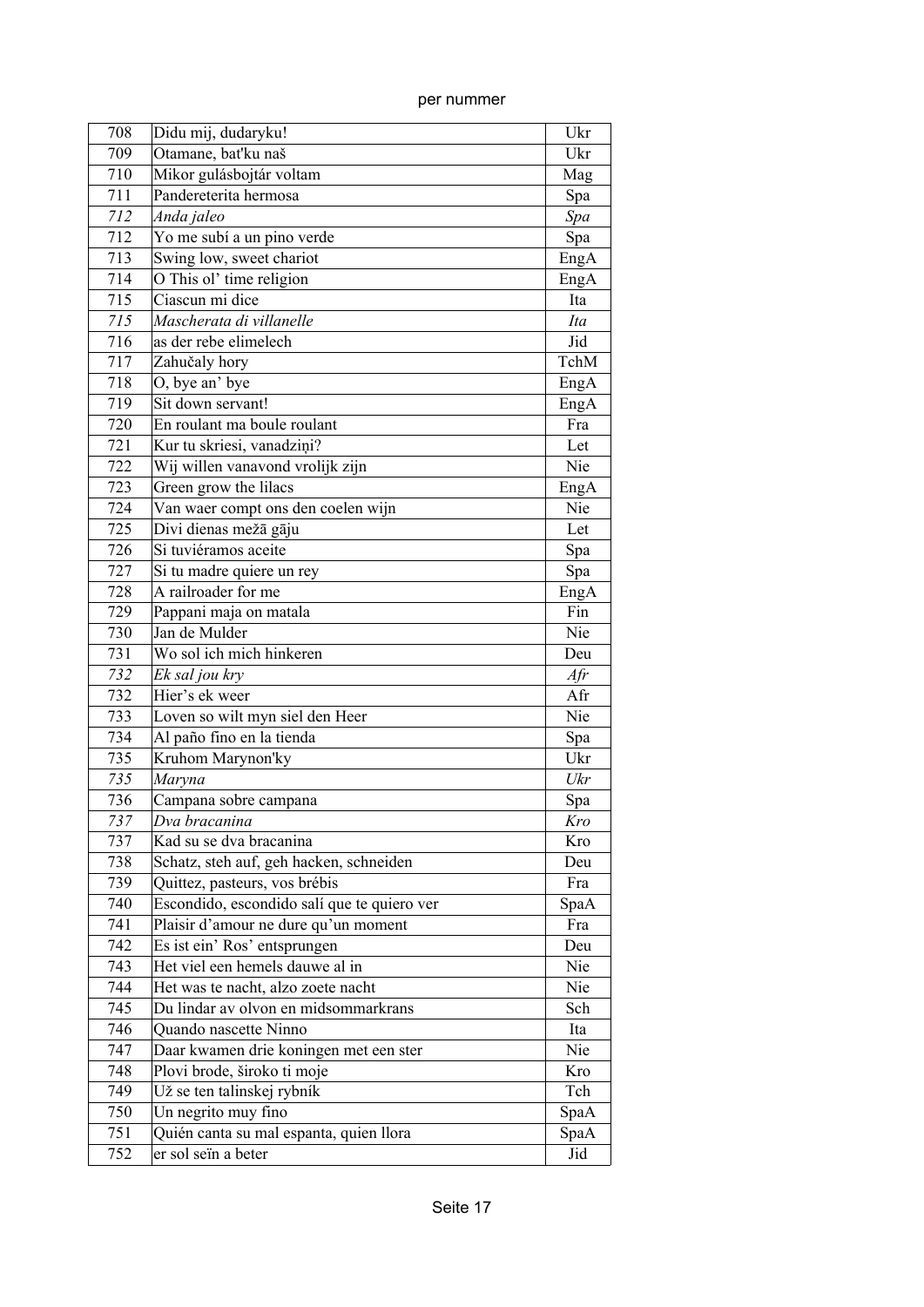| 752 | lekoved dem reb'n!                          | Jid        |
|-----|---------------------------------------------|------------|
| 753 | Con el trípili, trípili, trápala            | Spa        |
| 754 | A lu lu (Kołysanka)                         | Pol        |
| 755 | Czy to w dzień czy od zachodzie             | Pol        |
| 755 | Flisacy                                     | Pol        |
| 756 | En medio de la plaza                        | Spa        |
| 757 | Molo, molondrón                             | Spa        |
| 758 | Rīga dimd!                                  | Let        |
| 759 | La campana che suona vicina                 | Ita        |
| 760 | O damine rococò                             | Ita        |
| 761 | Leć, głosie, po rosie                       | Pol        |
| 762 | Guru auzoan orok dugu yai                   | <b>Bas</b> |
| 763 | Sentado sobre las rocas                     | Spa        |
| 764 | Llevas los zapatos rotos                    | Spa        |
| 765 | Es ritten drei Reiter zum Tore hinaus       | Deu        |
| 766 | Bessers ist nicht auf dieser Erd            | Deu        |
| 766 | Das Beste                                   | Deu        |
| 767 | Meiseke jong, mijn maagdeke fier            | Nie        |
| 768 | En la puerta de la iglesia                  | Spa        |
| 769 | En visa vill jag sjunga                     | Sch        |
| 769 | Smålandsvisan                               | Sch        |
| 770 | Caminito del Ebro tengo una huerta          | Spa        |
| 771 | Éna neró, kirá Vangeljó                     | Gri        |
| 772 | Ay triste, que vengo                        | Spa        |
| 773 | Voici la Saint-Jean et la Saint-Pierre      | Fra        |
| 774 | Pa gadskārtu Jānīts nāca                    | Let        |
| 775 | Za naším humnen hajíček                     | TchM       |
| 776 | Už sú kose nade młýnem                      | TchM       |
| 777 | On dich muss ich mich aller frewden massen  | Deu        |
| 778 | O weel may the boatie row                   | EngS       |
| 779 | Ne zadevaj se, Marineno                     | Kro        |
| 780 | Se, god dag, min vän (Fredmans Sång n:o 61) | Sch        |
| 781 | Wij zijn al bijeen, al goe kadulletjes      | Nie        |
| 782 | Wohlauf, ihr Wandersleut!                   | Deu        |
| 783 | Borjano, Borjanke                           | Mak        |
| 784 | Jas sum moma pak moma                       | Mak        |
| 785 | Kaljo, Kaljino                              | Mak        |
| 786 | Gábor Áron                                  | Mag        |
| 787 | Au jardin de mon père                       | Fra        |
| 787 | Auprès de ma blonde                         | Frau       |
| 787 | Dans les jardins d'mon père                 | Fra        |
| 788 | Heilaa lähden etsimähän                     | Fin        |
| 789 | Once in our lives let us drink to our wives | Eng        |
| 790 | Come all ye fair and tender ladies          | EngA       |
| 791 | He that drinks is immortal                  | Eng        |
| 792 | Ne si go prodavaj, Koljo                    | Mak        |
| 793 | Kinisalo mome                               | Mak        |
| 794 | El mestre                                   | Kat        |
| 794 | El pare i la mare                           | Kat        |
| 795 | When V and I together                       | Eng        |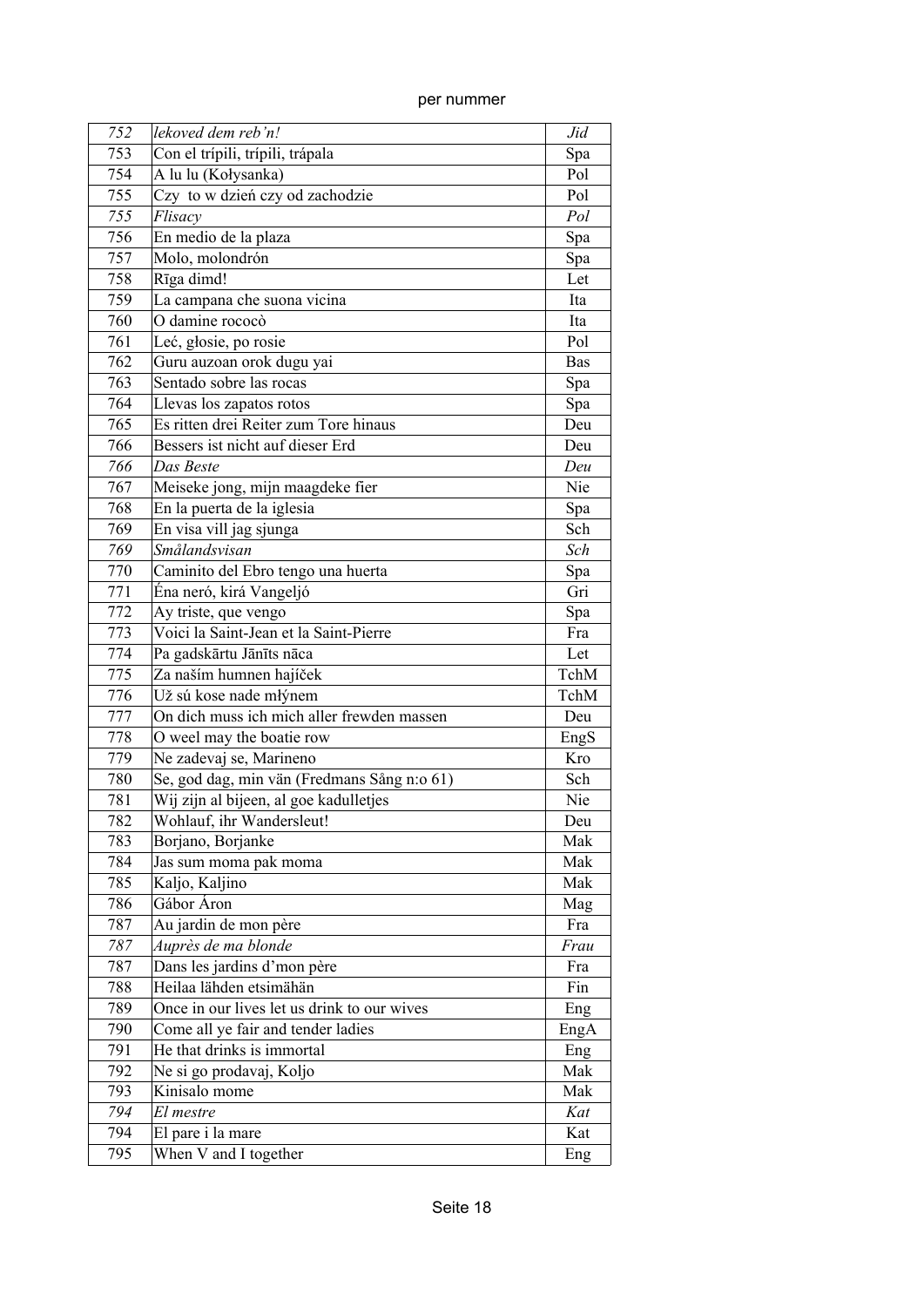| 796 | Laissez paître vos bêtes                      | Fra         |
|-----|-----------------------------------------------|-------------|
| 797 | Zumba, zumbale al pandero                     | Spa         |
| 798 | Marguerite est au bord du bois                | Fra         |
| 799 | Leonesa, leonesa, no eras tú la que decías    |             |
|     |                                               | Spa         |
| 800 | Už ja zoloto choronju                         | Rus         |
| 801 | Guillô, pran ton tamborin                     | Fra         |
| 802 | Steffl, du Schlafhaubn!                       | Deu         |
| 803 | Slava vo višnjih Bogu                         | Ser         |
| 804 | Paloma del palomar, que el amor vas a buscar  | Spa         |
| 805 | Ça, ça réjouissance                           | Fra         |
| 806 | Mem, dêr komt ús Jan oan                      | Fri         |
| 807 | Les anges dans nos campagnes                  | Fra         |
| 808 | Zakvitla čerešňa                              | Slw         |
| 809 | U našich stájů                                | Tch         |
| 810 | Al salir el sol dorado                        | Spa         |
| 811 | Ja na gorku šla                               | Rus         |
| 812 | Suspiros de mi garganta                       | Spa         |
| 813 | La Tarara                                     | Spa         |
| 814 | Listen to the angels shoutin'                 | EngA        |
| 814 | Where do you think I found my soul            | EngA        |
| 815 | Wait for the wagon                            | <b>EngA</b> |
| 815 | Will you come with me                         | EngA        |
| 816 | Good news, the chariot's comin'               | EngA        |
| 817 | Come, let us all a-Maying go                  | Eng         |
| 818 | Come, come, come an' go wid me                | EngA        |
| 819 | Palmero sube a la Palma y dile a la palmerita | Spa         |
| 820 | Get you ready there's a meetin' here tonight  | EngA        |
| 821 | Het vloog een klein wild vogelken             | Nie         |
| 822 | O Death!                                      | EngA        |
| 822 | What is this that I can see                   | EngA        |
| 823 | Hi ho the Preacher Man!                       | EngA        |
| 824 | Buon giorno, mia cara!                        | Ita         |
| 825 | Samba lelê 'stá doente                        | PorB        |
| 826 | Åtta år, sen jag var här                      | Sch         |
| 826 | Rallarevisa                                   | Sch         |
| 827 | Oj, tam za horoju                             | Ukr         |
| 828 | Boiadeiro! ê-ê-ê! Boiadeiro! ê-ê-a!           | PorB        |
| 829 | İstanbul'un karşısında                        | Tür         |
| 830 | Voici le joli mois de mai                     | Fra         |
| 831 | Belle qui tiens ma vie (Pavane)               | Fra         |
| 832 | Eu mandei fazer um laço                       | PorB        |
| 833 | Of all the brave birds                        | Eng         |
| 834 | En revenant de noces                          | Fra         |
| 835 | Che t'aggio fatto                             | Ita         |
| 836 | Wenn ich mir ein Mädchen wähle                | Deu         |
| 837 | Madonna ma pietà                              | Ita         |
| 838 | Strike ist up, tabor                          | Eng         |
| 839 | Ej, lásko, lásko                              | TchM        |
| 840 | Hej, hore háj, dolu háj                       | Slw         |
|     |                                               |             |
| 841 | Ungersven snacka                              | Sch         |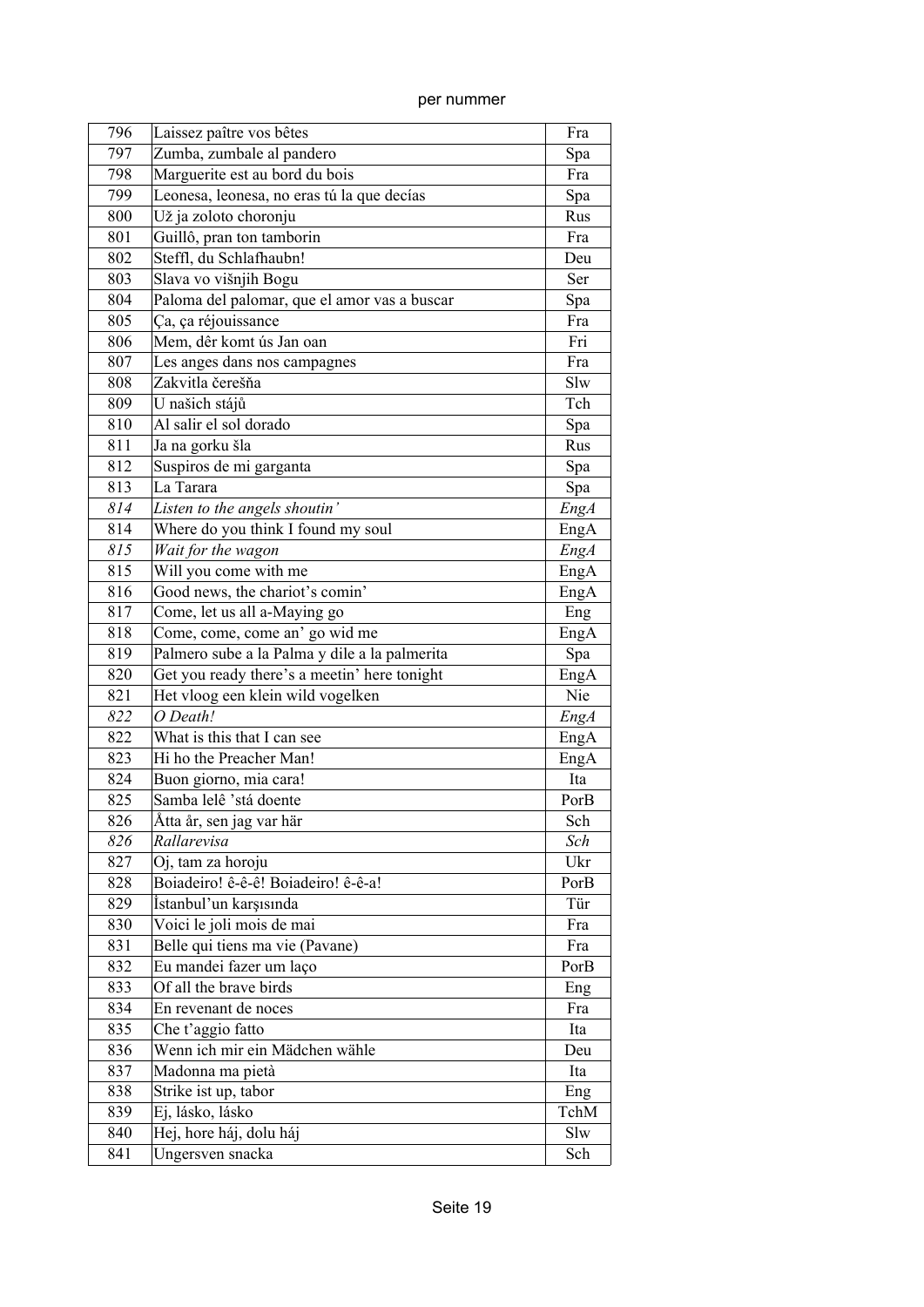| per nummer |  |
|------------|--|
|            |  |

| 842 | Adoramus te, Christe                        | Lat         |
|-----|---------------------------------------------|-------------|
| 843 | If you will marry me                        | EngS        |
| 843 | Oh! I'll gie you a dress o' red             | EngS        |
| 844 | Lewis Bridal Song                           | EngS        |
| 844 | Step we gaily on we go                      | EngS        |
| 845 | 's Brienzerbiirli                           | Deu         |
| 845 | Es git nid Lustigers uf der Wäld            | Deu         |
| 846 | La Jesucita                                 | <b>SpaA</b> |
| 846 | Vamos al baile y verás que bonita           | SpaA        |
| 847 | Cunumicita linda que tienes ojos de guapurú | SpaA        |
| 848 | Kerá má mamička                             | Slw         |
| 849 | Prši, prši, len sa le je                    | Slw         |
| 850 | Ich kann und mag nicht                      | Deu         |
| 851 | O bruit doux                                | Fra         |
| 852 | Qui en la garde du hault Dieu (Psaume XCI)  | Fra         |
| 853 | Wo find ich dann dein Vaters Haus           | Deu         |
| 854 | Stojí borověnka                             | TchM        |
| 855 | Dos perrorurín                              | SpaA        |
| 856 | Ev'ry time me memba Liza                    | EngA        |
| 856 | Wata come a me y'eye                        | <b>EngA</b> |
| 857 | Carry me ackee                              | EngA        |
| 857 | <b>Linstead Market</b>                      | EngA        |
| 858 | Au joli bois, en l'ombre d'un souci         | Fra         |
| 859 | La, la, la, je ne l'ose dire                | Fra         |
| 860 | Tant sirop est doux, Madeleine              | Fra         |
| 861 | Adelita se llama la joven                   | SpaA        |
| 862 | El novillo despuntado                       | SpaA        |
| 863 | Hill an' gully ridea                        | EngA        |
| 864 | Ma seul amour                               | Fra         |
| 865 | The keeper did a-shooting go                | Eng         |
| 866 | Ons is geboren een uitverkoren              | Nie         |
| 867 | Venus, du und dein Kind                     | Deu         |
| 868 | Señora Doña María, bom                      | SpaA        |
| 869 | <b>Beresinalied</b>                         | Deu         |
| 869 | Unser Leben gleicht der Reise               | Deu         |
| 870 | Alles ist eitel, du aber bleibst            | Deu         |
| 871 | Varsă, Doamne, dar și bine                  | Rum         |
| 872 | Es kommt daher gar schone                   | Deu         |
| 873 | Dobar veče naš gosparu                      | Kro         |
| 874 | Kol' slaven naš Gospod' v Sione             | Rus         |
| 875 | Eg rodde meg ut på seiegrunnen              | Nor         |
| 876 | Gdy się Chrystus rodzi                      | Pol         |
| 877 | Questa dolce Sirena                         | Ita         |
| 878 | Duva settø se på liljankvist                | Nor         |
| 879 | Dobar večer, gospodar!                      | Kro         |
| 880 | Po pol' pa fantov                           | Slv         |
| 881 | Grüass di Gott, mei Bauer!                  | Deu         |
| 882 | Pål sine hønor på haugen utslepte           | Nor         |
| 883 | Páxaro que vas volando                      | Gal         |
| 884 | Tengo de subir al puerto                    | Spa         |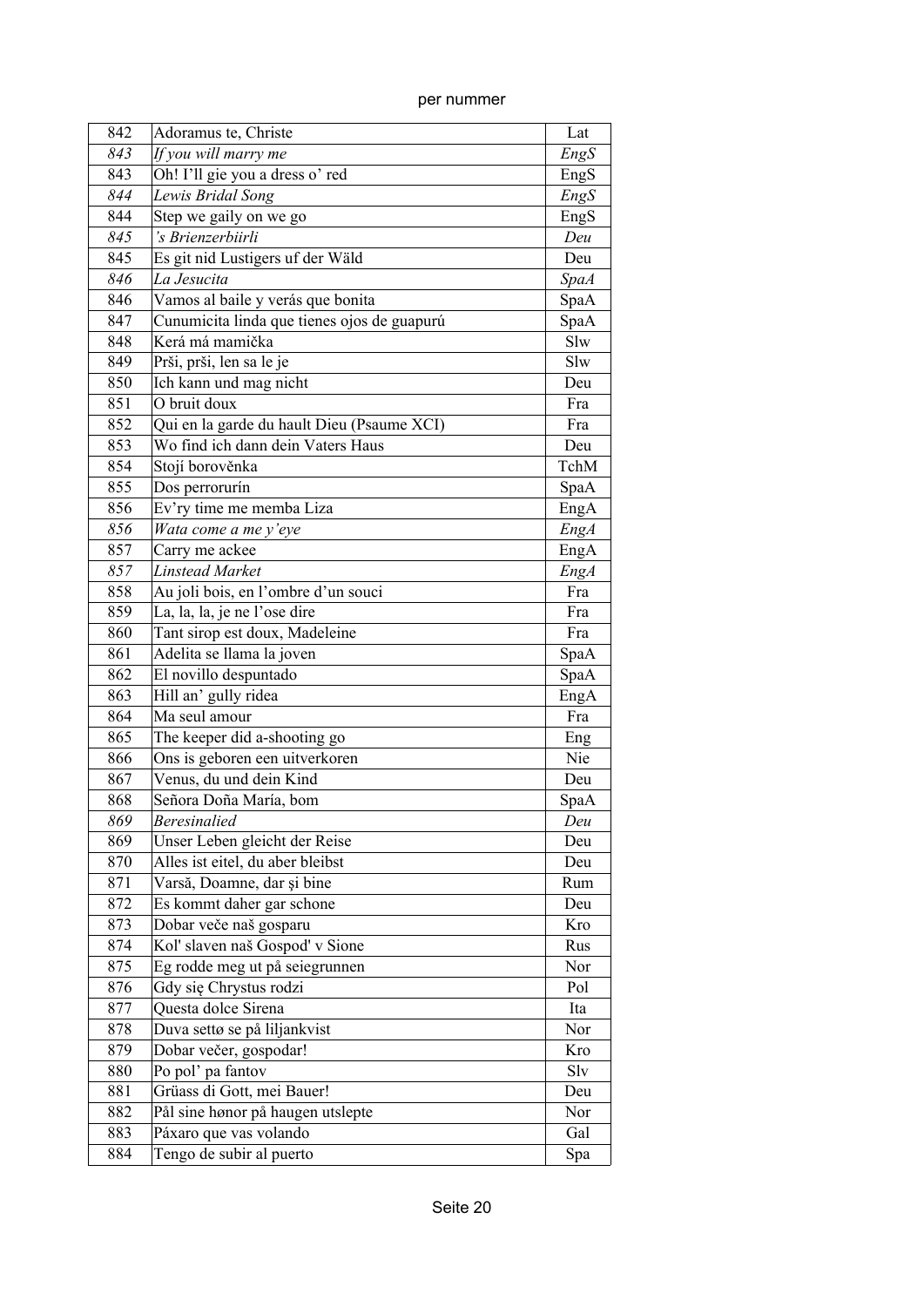| 885 | Idzie dysc, idzie dysc                           | Pol  |
|-----|--------------------------------------------------|------|
| 886 | Svdämeni laulu                                   | Fin  |
| 886 | Tuonen lehto, öinen lehto                        | Fin  |
| 887 | Lepší je ta rejdovačka                           | Tch  |
| 888 | Elena, Elena, rada si ma mala                    | Slw  |
| 889 | Anduličko, holubičko                             | Tch  |
| 890 | Tis women makes us love                          | Eng  |
| 891 | Na lužickém na kopečku                           | TchM |
| 892 | Keď som išiel z Peštu do Budína                  | TchM |
| 893 | Tant que vivrai, en âge fleurissant              | Fra  |
| 894 | Hey ho, to the greenwood now let us go           | Eng  |
| 895 | Tyliai, tyliai Nemunėlis teka                    | Lit  |
| 896 | Gieda gaideliai raliuoja                         | Lit  |
| 897 | Tenta la fuga                                    | Ita  |
| 898 | Buon giorno, Leonora                             | Ita  |
| 899 | Skauda, skauda Onytei galvelę                    | Lit  |
| 900 | A Toi, mon Dieu, mon cœur monte (Psaume XXV)     | Fra  |
| 901 | Daar kwam laatst een meisje van Scheveningen aan | Nie  |
| 901 | Nieuwe haring                                    | Nie  |
| 902 | Spopod našej brány voda vyviera                  | Slw  |
| 903 | Tynom, tánom                                     | Slw  |
| 904 | Hej, valasi po zboji                             | Slw  |
| 905 | Aj, už je ráno                                   | TchM |
| 906 | Hällilaul                                        | Est  |
| 906 | Tudu, tudu tuvikene                              | Est  |
| 907 | O meu amor foi à ceifa p'ra lá de Campo Maior    | Por  |
| 908 | Ack, Värmeland, du sköna                         | Sch  |
| 908 | Värmlandsvisan                                   | Sch  |
| 909 | Om sommaren sköna                                | Sch  |
| 910 | Aleć nade mna Wenus                              | Pol  |
| 910 | Otóż moja powolność                              | Pol  |
| 911 | Oj, zagrajta nam poleczke                        | Pol  |
| 911 | Tramblanka                                       | Pol  |
| 912 | Plantons la vigne                                | Fra  |
| 913 | Röpülj, páva, röpülj                             | Mag  |
| 914 | Echal iz jarmarki Uchar'-kupec                   | Rus  |
| 915 | Wohlauf, du edle Lyr                             | Deu  |
| 916 | Holla, gut Gsell, ich will dir sagn              | Deu  |
| 916 | Rundadinella                                     | Deu  |
| 917 | Rejowanje                                        | Sor  |
| 917 | Šółta kśjeł mje źówku daś                        | Sor  |
| 918 | Réveillez-vous, Picards                          | Fra  |
| 919 | Las! quel métier de galère                       | Fra  |
| 919 | Le Vigneron                                      | Frau |
| 920 | Der Morgenstern ist aufgegangen                  | Deu  |
| 921 | De morgensterne hefft sick upgedrungen           | Nde  |
| 922 | Vigilanter melodum nymphae harmonizet            | Lat  |
| 923 | Megkötöm lovamot                                 | Mag  |
| 924 | Bon cidre doux où as-tu crû?                     | Fra  |
| 925 | Si vas a la romería, morena mía, de San Andrés   | Spa  |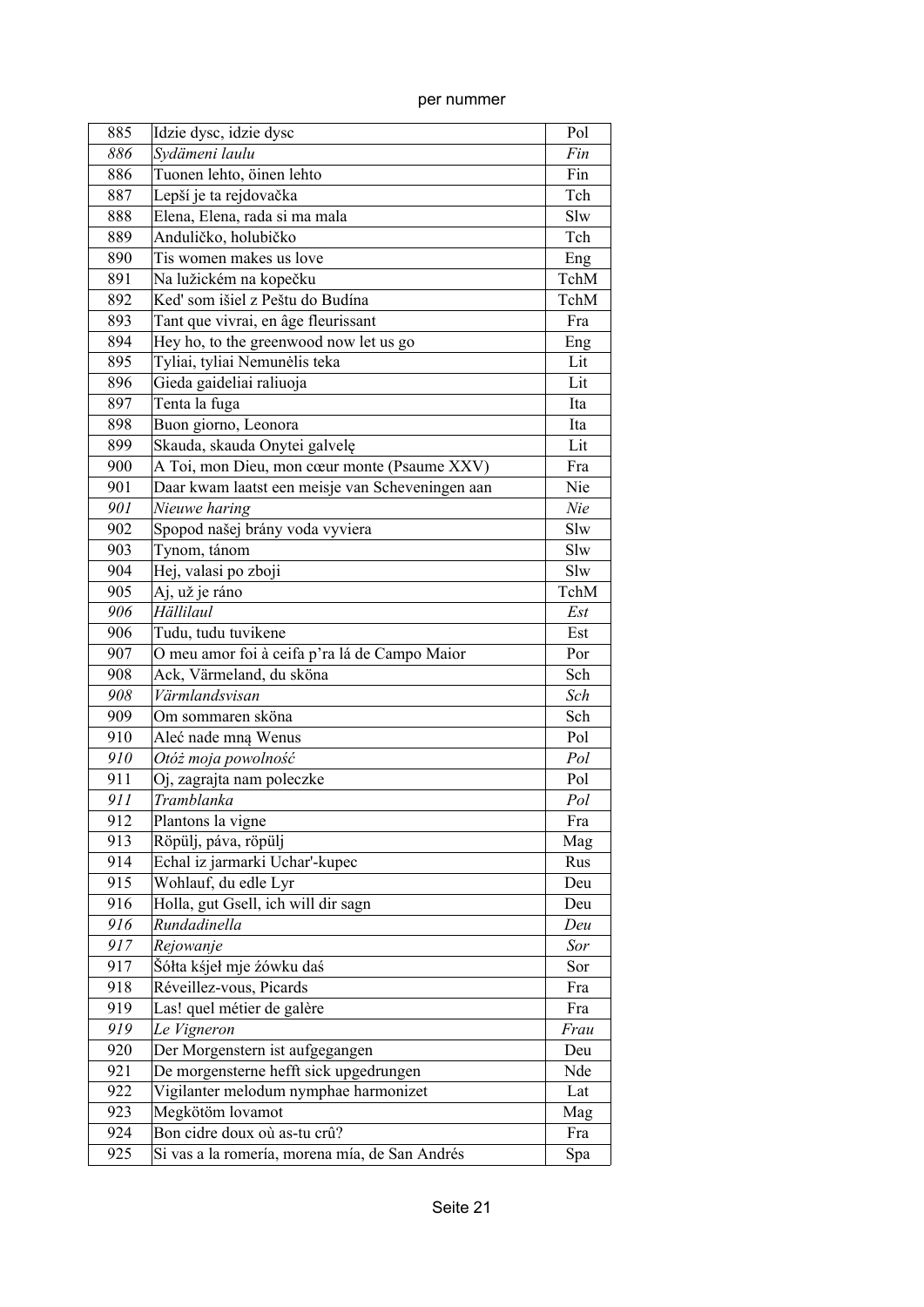| 926 | Señor zapateritero                       | Spa         |
|-----|------------------------------------------|-------------|
| 926 | Si tu madre no quiere que té visite      | Spa         |
| 927 | La Petenera se ha muerto                 | Spa         |
| 928 | Si pensaría tu madre                     | Spa         |
| 929 | Matulu moja, śliczną córę masz           | Pol         |
| 930 | Cantiga raiana                           | Por         |
| 930 | Subi acima ao castelo                    | Por         |
| 931 | Já Redondo                               | Por         |
| 931 | Olha a moleirinha                        | Por         |
| 932 | In peritia sua requirentes modos musicos | Lat         |
| 933 | Novas semper armonias, semper novas      | Lat         |
| 934 | La belle est au jardin d'amour           | Fra         |
| 935 | Amis, il-faut faire une pause            | Fra         |
| 935 | Fanchon                                  | Frau        |
| 936 | Ar laivinu ielaidosi                     | Let         |
| 937 | A Paris il y a un' petit' lingère        | Fra         |
| 938 | Nowell sing we, both all and some        | Eng         |
| 939 | Quand je vais au jardin d'amour          | Fra         |
| 940 | Przy onej górze                          | Pol         |
| 941 | Si me quieres escribir                   | Spa         |
| 942 | Tan, tan, van por el desierto            | Spa         |
| 943 | Verbum caro factum est                   | Spa         |
| 944 | Wie schön leuchtet der Morgenstern       | Deu         |
| 945 | Les anges chantent dans les airs         | Fra         |
| 946 | Were you ever in Quebec                  | EngA        |
| 947 | There were three brothers                | Eng         |
| 948 | Narodil se Kristus Pán                   | Tch         |
| 949 | A cóż z tą Dzieciną                      | Pol         |
| 950 | Cohors generosa, turba studiosa          | Lat         |
| 951 | Es mi caballo blanco                     | SpaA        |
| 952 | Kukapa sen saunan                        | Fin         |
| 953 | Koło mego ogródeczka                     | Pol         |
| 954 | <b>Five Reasons</b>                      | Eng         |
| 954 | If all be true                           | Eng         |
| 955 | Al die willen te kap'ren varen           | Nie         |
| 956 | Můj koníčku sivý                         | TchM        |
| 957 | Nous étions trois garçons                | Fra         |
| 957 | Vive les matelots                        | Frau        |
| 958 | To the hills and the vales               | Eng         |
| 959 | Là ous-qu'y sont, tous les raftsmen      | Fra         |
| 960 | Ty ne stoj, kolodec                      | Rus         |
| 961 | In our deep vaulted cell                 | Eng         |
| 962 | Spring-time manthleth every bough        | Eng         |
| 963 | Oh, this is the place                    | EngA        |
| 963 | The squid-jiggin' ground                 | <b>EngA</b> |
| 964 | Kde domov můj?                           | Tch         |
| 965 | La doulce saison de may                  | Fra         |
| 966 | Langt ud i skoven                        | Dän         |
| 967 | Man, man, man is for the woman made      | Eng         |
| 968 | Quattro cavai che trottano               | Ita         |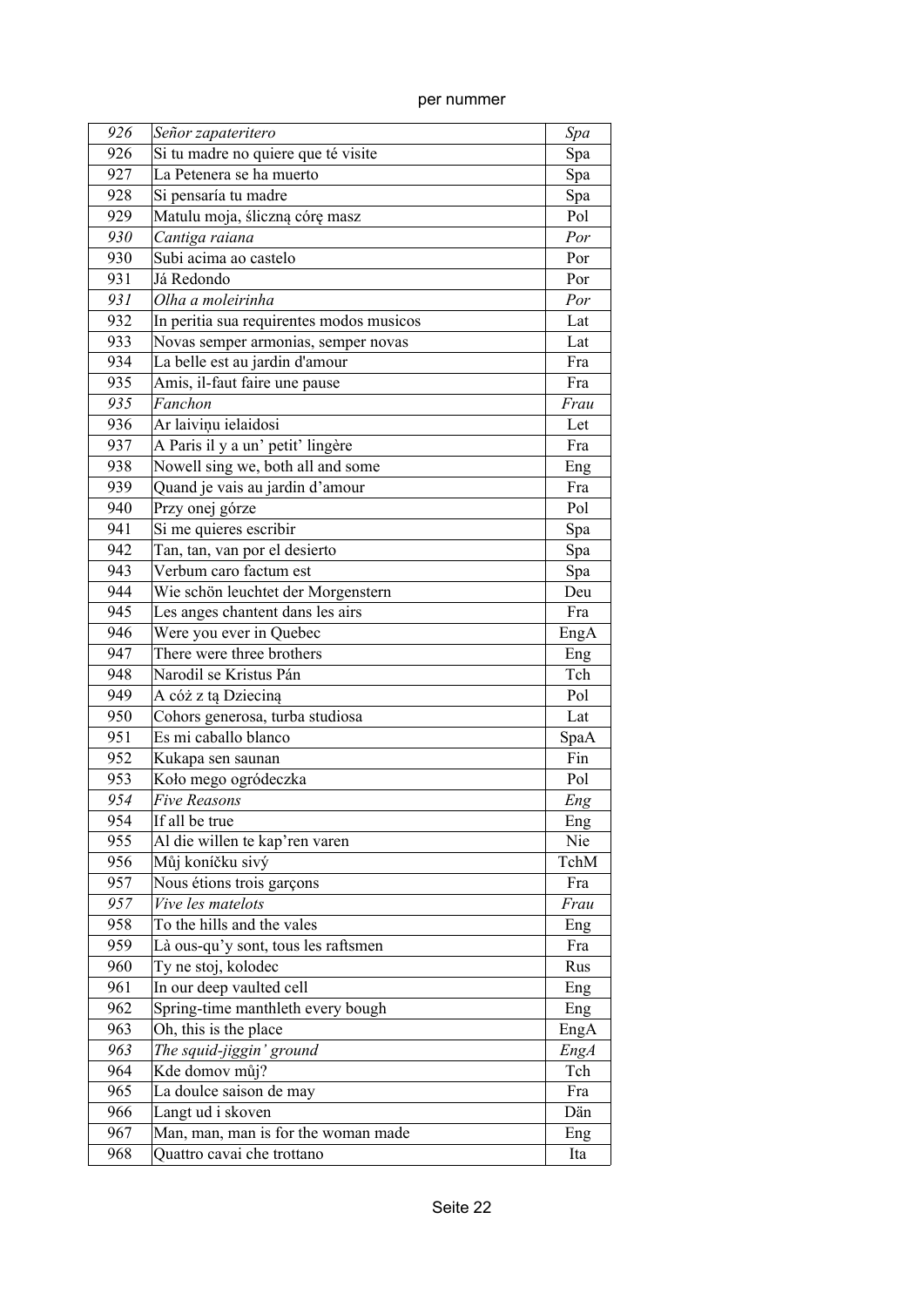| 969          | Když sem byla u maměnky v domě                     | TchM        |
|--------------|----------------------------------------------------|-------------|
| 970          | Vdol' po travke                                    | Rus         |
| 971          | L'y a un' bergère dans le bois                     | Fra         |
| 972          | Ho! Brother Teague                                 | Engl        |
| 972          | Lilliburlero                                       | Engl        |
| 973          | Hej, idem w las                                    | Pol         |
| 974          | Matona mia cara                                    | Ita         |
| 975          | Embolada                                           | PorB        |
| 975          | Êta, nêgo da tabela, oi lelê                       | PorB        |
| 976          | Ich han in einem Garten                            | Deu         |
| 976          | Zwo Rosen                                          | Deu         |
| 977          | Tod ist ein langer Schlaf                          | Deu         |
| 978          | Verborgen ist das Ziel                             | Deu         |
| 979          | I sowed the seeds of love                          | Eng         |
| 980          | Oj, dojrzałe jabłuszka spadają                     | Pol         |
| 981          | O Nederland, let op uw zaak                        | Nie         |
| 982          | Innsbruck, ich muß dich lassen                     | Deu         |
| 983          | Frisch auf, gut Gsell                              | Deu         |
| 984          | Merk toch, hoe sterk zich in 't werk zich al stelt | Nie         |
| 985          | Počúvaj, počúvaj                                   | Slw         |
| 986          | Hiljaa, hiljaa joulun kellot kajahtaa              | Fin         |
| 987          | Ešče si já                                         | TchM        |
| 988          | Voici la douce nuit de mai                         | Fra         |
| 989          | En la Cordillera llueve                            |             |
|              |                                                    | SpaA        |
| 989          | Entre mar y Cordillera                             | <b>SpaA</b> |
| 990          | Mijn hartelijk lief wel schoon jonkvrouwe          | Nie         |
| 991          | Zu Nacht in meinem Bett ich lag                    | Deu         |
| 992          | Anke van Tharaw                                    | Nde         |
| 993          | Voy cantar la Nochebuena                           | Spa         |
| 994          | Heer Jezus heeft een hofke                         | Nie         |
| 995          | Mon merle a perdu son bec                          | Fra         |
| 996          | Pirwsa godzina                                     | Pol         |
| 997          | Allá en la parva de paja, ay!                      | SpaA        |
| 998          | Ej, škoda t'a, šohajku, dudydudydudydom            | TchM        |
| 999          | Trijų seselių jauną brolelį                        | Lit         |
| 1000         | Iže cheruvimy tajno obrazujušče                    | Rus         |
| 1001         | Erdő mellett estvéledtem                           | Mag         |
| 1001         | Esti dal                                           | Mag         |
| 1002         | Integer vitae                                      | Lat         |
| 1003         | Rectius vives (Horatii carmen II, 10)              | Lat         |
| 1004         | C'ereno tre ssorelle                               | Ita         |
| 1005         | Ma come bali bela bimba                            | Ita         |
| 1006         | Fenesta che lucivi                                 | Ita         |
| 1007         | Unha noite no muiño                                | Gal         |
| ${\it 1008}$ | El mosquito                                        | <b>SpaA</b> |
| 1008         | Yo a los hombres comparo                           | SpaA        |
| 1009         | El río                                             | <b>SpaA</b> |
| 1009         | Una flor de la cantuta en el río se cayó           | SpaA        |
| 1010         | Sopas le hicieron al Niño                          | Spa         |
| 1011         | Si vas a San Benitiño, non vayas a o de Paredes    | Gal         |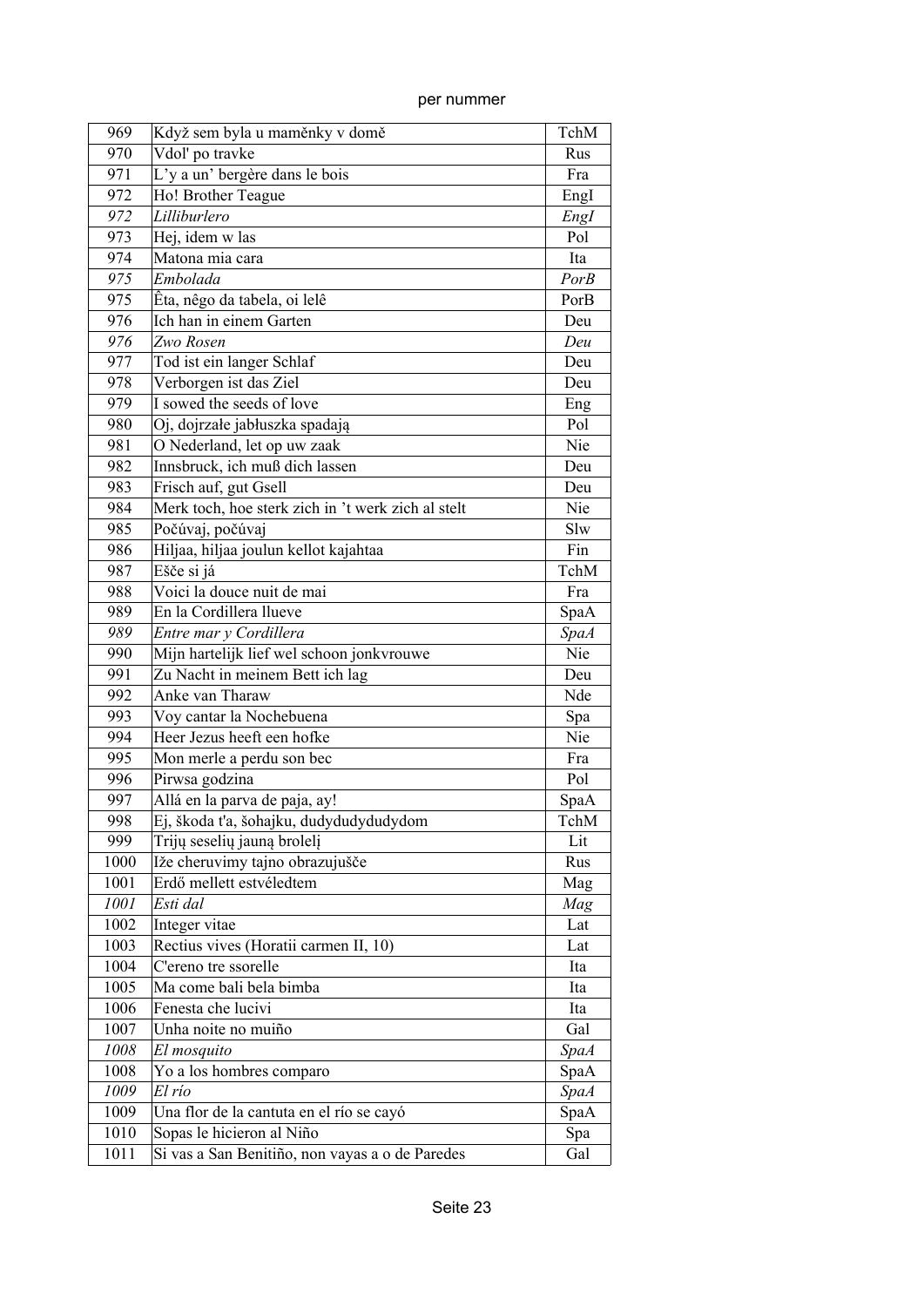| 1012 | Pobre corazón entristecido                      | SpaA       |
|------|-------------------------------------------------|------------|
| 1013 | Olé con olé                                     | Spa        |
| 1014 | Mi abuelo tenía un huerto                       | Spa        |
| 1015 | Baile de pandeiro                               | Gal        |
| 1015 | Este pandeiro que toco                          | Gal        |
| 1016 | En un pellejito blanco (Villancico)             | Spa        |
| 1017 | A la puerta del molino                          | Spa        |
| 1018 | A la ciutat de Betlem                           | Kat        |
| 1018 | El moliner                                      | Kat        |
| 1019 | Les enfants s'ennuient le dimanche              | Fra        |
| 1020 | La perdriole                                    | Frau       |
| 1020 | Le premier mois d'l'année                       | Fra        |
| 1021 | Là-haut, là-haut, sur l'herbe verte             | Fra        |
| 1022 | D'où venez-vous si crotté                       | Fra        |
| 1022 | Le curé et la servante                          | Frau       |
| 1023 | C'est dans la ville de Bordeaux                 | Fra        |
| 1023 | Le matelot de Bordeaux                          | Frau       |
| 1024 | Alors que mon cœur s'engage                     | Fra        |
| 1025 | Ah! ça ira                                      | Fra        |
| 1026 | Aminte                                          | Frau       |
| 1026 | Viens dans ce bocage                            | Fra        |
| 1027 | Que ne suis-je la fougère                       | Fra        |
| 1028 | Quand la feuille était verte                    | Fra        |
| 1029 | Artizara zeruan                                 | <b>Bas</b> |
| 1030 | Old Noah once he built the ark                  | EngA       |
| 1030 | One more river                                  | EngA       |
| 1031 | O the old ark's a-movering                      | EngA       |
| 1032 | Manoliño, Manoliño                              | Gal        |
| 1032 | O viño blanco é meu primo                       | Gal        |
| 1033 | Otče náš, milý Pane                             | Tch        |
| 1034 | Rest, sweet nymphs                              | Eng        |
| 1035 | Jūras meita sagšas auda                         | Let        |
| 1036 | Mon Dieu, preste moy l'aureille (Psaume LXXXVI) | Fra        |
| 1037 | Hört, ihr Herrn und lasst euch sagen            | Deu        |
| 1037 | Wächterruf                                      | Deu        |
| 1038 | Sztyry bymbny zabembniały                       | Pol        |
| 1039 | Der stode tre skalke                            | Dän        |
| 1039 | Katten i sækken                                 | Dän        |
| 1040 | Čuo sam danas                                   | Kro        |
| 1041 | Tempus monet, ut cythara sonum det              | Lat        |
| 1042 | Aita San Migel Iurreta'ko                       | Bas        |
| 1043 | Veri solis radius                               | Lat        |
| 1044 | Rada pere na rekata                             | Bul        |
| 1045 | Vengo de moler, morena                          | Spa        |
| 1046 | Děva jak ryba                                   | TchM       |
| 1046 | V tej Uherskej Skalici                          | TchM       |
| 1047 | Jeg lagde mig så sildig                         | Nor        |
| 1048 | Las! J'ai rêvé l'autre nuit                     | Fra        |
| 1049 | Cold blows the wind                             | Eng        |
| 1049 | The Unquiet Grave                               | Eng        |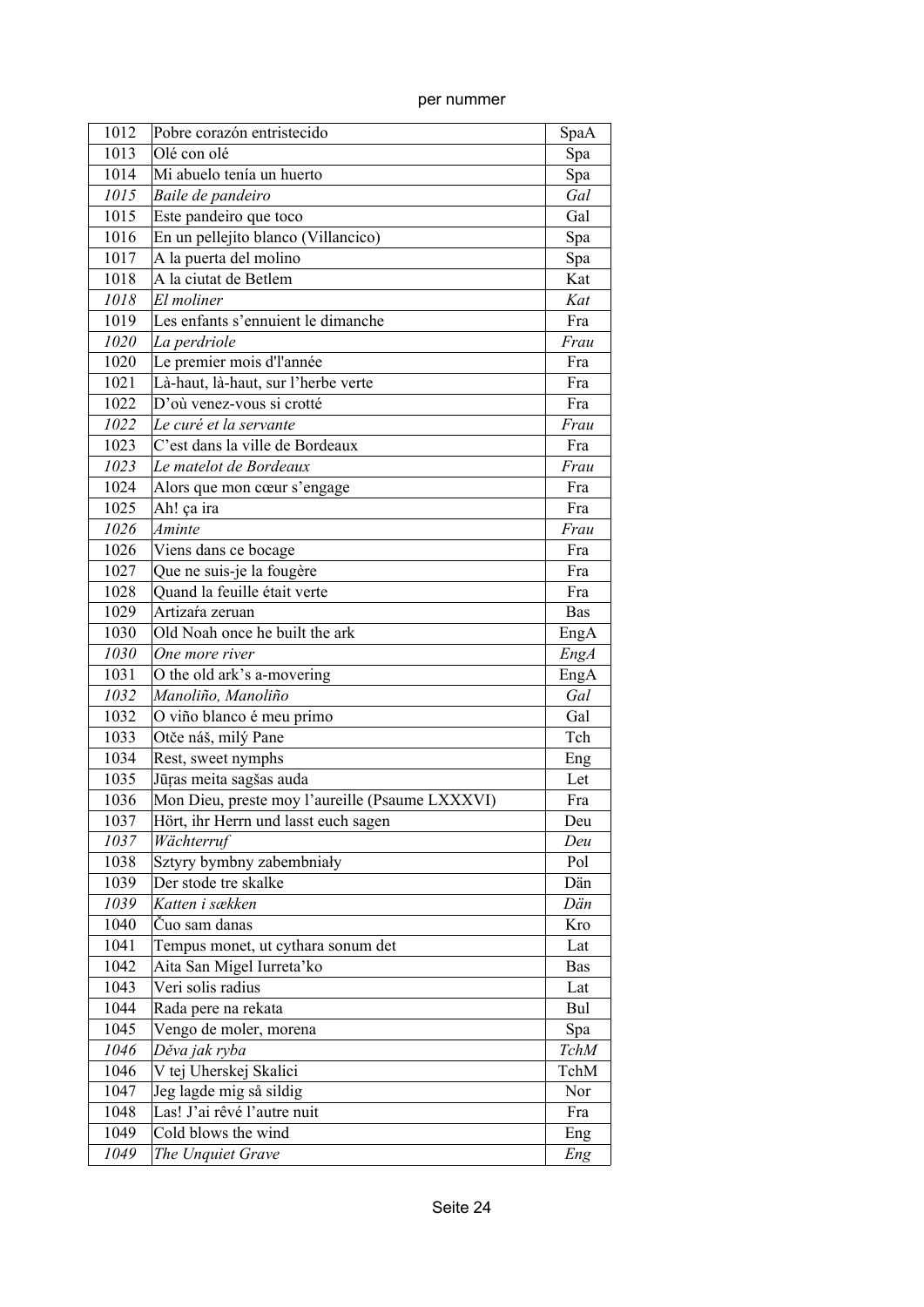| per nummer |
|------------|

| 1049 | The wind doth blow today                                | Eng         |
|------|---------------------------------------------------------|-------------|
| 1050 | Benedictus, benedictus                                  | Lat         |
| 1051 | Christ ist erstanden                                    | Deu         |
| 1052 | Sicut cervus desiderat ad fontes aquarum (Psalmus XLII) | Lat         |
| 1053 | Francion vint l'autre jour                              | Fra         |
| 1054 | S nami Bog $(1)$                                        | Rus         |
| 1055 | Oj, u poli krynyčen'ka                                  | Ukr         |
| 1056 | Drick ur ditt glas (Fredmans Epistel n:o 30)            | Sch         |
| 1057 | Debout, les damnés de la terre                          | Fra         |
| 1057 | L'Internationale                                        | Frau        |
| 1058 | Oh, Mrs. McGrath                                        | Engl        |
| 1059 | Wilt thou, unkind, thus reave me                        | Eng         |
| 1060 | Oy comamos y bebamos                                    | Spa         |
| 1061 | Más vale trocar placer por dolores                      | Spa         |
| 1062 | Cvječe mi polje                                         | Kro         |
| 1063 | Hard by a fountain                                      | Eng         |
| 1064 | Poženu ja syvy voly                                     | Ukr         |
| 1065 | Ščedryk, ščedryk, ščedrivočka                           | Ukr         |
| 1066 | I've travelled the wide world all over                  | Engl        |
| 1066 | Rosin the Beau                                          | Engl        |
| 1067 | Hautalan Heikin (Hautalan Heikki)                       | Fin         |
| 1068 | Bonnie banks o' Loch Lomond                             | EngS        |
| 1068 | By yon bonnie banks                                     | EngS        |
| 1069 | O, tysta ensamhet                                       | Sch         |
| 1070 | Fratres exultate                                        | Deu         |
| 1070 | Ouodlibeticum                                           | Deu         |
| 1071 | Zachodźże słoneczko                                     | Pol         |
| 1072 | O Pinota, bela Pinota                                   | Ita         |
| 1073 | Nov glas nosim vami pastiri                             | Kro         |
| 1074 | In een huis daar woonde niemand in                      | Nie         |
| 1074 | Rex Gloriae                                             | Nie         |
| 1075 | Côro de Natal                                           | Por         |
| 1075 | Vamos dar as bóas festas                                | Por         |
| 1076 | Mille regrets de vous abandonner                        | Fra         |
| 1077 | Le chant des livrées                                    | Frau        |
| 1077 | Ouvrez la porte                                         | Fra         |
| 1078 | Mi mi mi la Milúdha marí                                | Gri         |
| 1079 | Naar Oostland willen wij rijden                         | Nie         |
| 1080 | Mura, Mura, globoka si voda ti                          | Kro         |
| 1081 | Goizuetan bada gizon bat                                | <b>Bas</b>  |
| 1082 | Wach auf, meins Herzens Schöne                          | Deu         |
| 1083 | Hade jag sextusende daler (Fredmans Sång n:o 14)        | Sch         |
| 1084 | Es liegt ein Schloß in Österreich                       | Deu         |
| 1085 | Todoro le černooka                                      | Bul         |
| 1086 | Ríu, ríu, chíu                                          | Spa         |
| 1087 | Oj, syvaja ta i zazulen'ka                              | Ukr         |
| 1088 | Oj, hordopyšnyj                                         | Ukr         |
| 1089 | Hle, hle, tamhle v Betlémě                              | Tch         |
| 1090 | $iAy$ , si! $iAy$ , no!                                 | <b>SpaA</b> |
| 1090 | A las doce de la noche                                  | SpaA        |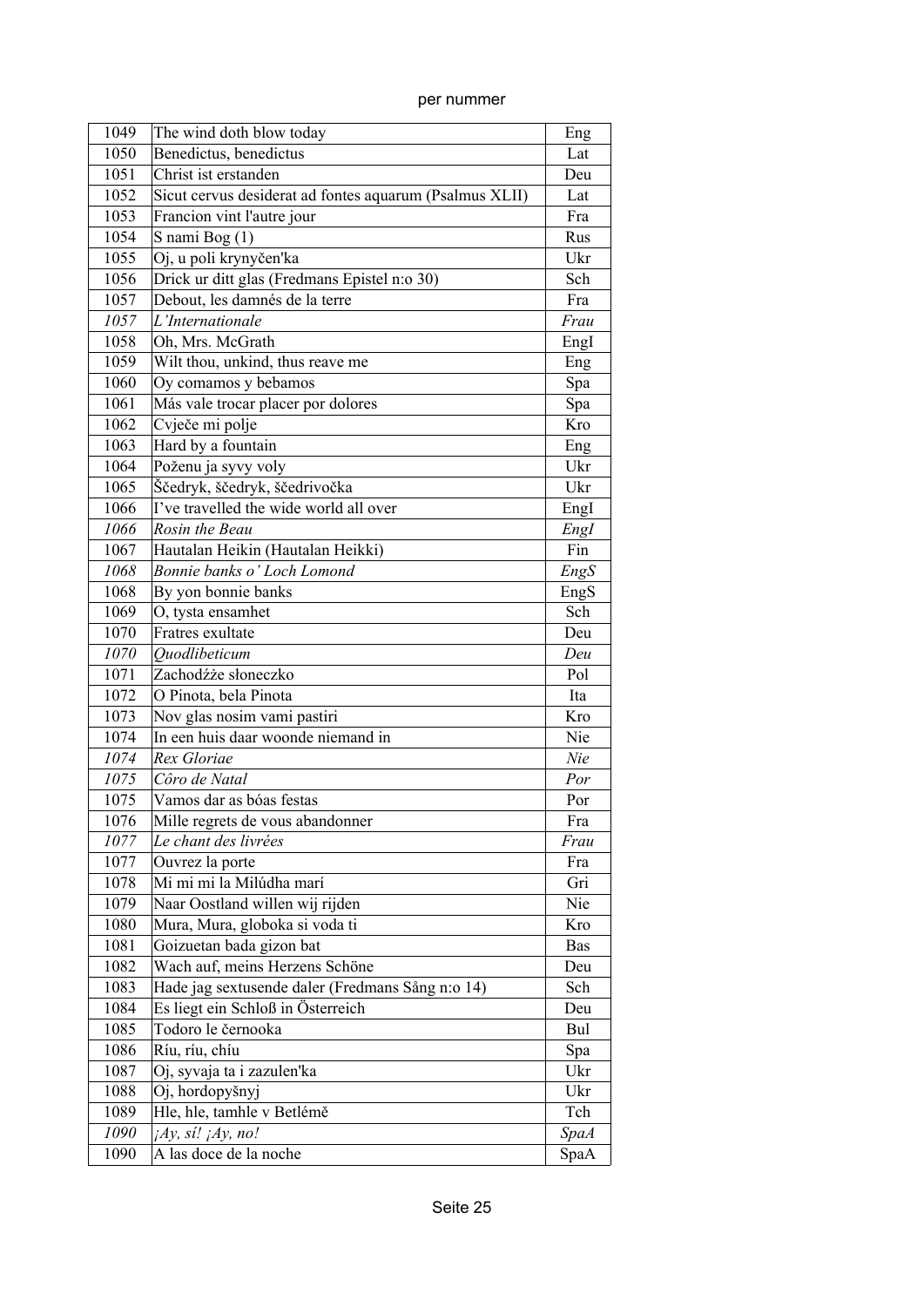| per nummer |
|------------|
|            |

| 1091 | De matin ai rescountra lu trin                     | Okz         |
|------|----------------------------------------------------|-------------|
| 1091 | Lou nouvè de la marcho di Rèi                      | Okz         |
| 1092 | A la claire fontaine, Douce Vierge Marie           | Fra         |
| 1093 | Cuando pa' Chile me voy                            | SpaA        |
| 1093 | Las dos puntas                                     | <b>SpaA</b> |
| 1094 | 1 mülinè                                           | Ita         |
| 1094 | L'aria dël mülin                                   | Ita         |
| 1095 | Es steht ein Lind in jenem Tal                     | Deu         |
| 1096 | U Ivana Gospodara                                  | Ser         |
| 1097 | Wohlauf, den großen Gott zu loben (Der 150. Psalm) | Deu         |
| 1098 | Amores me dió la niña                              | Spa         |
| 1099 | Philis, plus avare que tendre                      | Fra         |
| 1100 | Sie gleicht wohl einem Rosenstock                  | Deu         |
| 1101 | El Noi de la Mare                                  | Kat         |
| 1101 | Què li darem a n'el Noi de la Mare                 | Kat         |
| 1102 | No sé porque                                       | Spa         |
| 1102 | Pues que ya nunca                                  | Spa         |
| 1103 | La Virgen y San José                               | Spa         |
| 1104 | De domingo a domingo                               | SpaA        |
| 1105 | Za vodu, za vodu, za voděnku                       | TchM        |
| 1106 | De Bur un de Pap                                   | Nde         |
| 1106 | De Bur, de wull to Akker gahn                      | Nde         |
| 1107 | Keď sem kosil po zahumny trávu                     | TchM        |
| 1108 | Daar ging een patertje                             | Nie         |
| 1109 | Rosa, willen wij dansen?                           | Nie         |
| 1109 | Rozendans                                          | Nie         |
| 1110 | Keď si já zaspívám                                 | TchM        |
| 1111 | Martin, lieber Herre                               | Deu         |
| 1111 | Martinsfestlied                                    | Deu         |
| 1112 | Dans les environs de Paris                         | Fra         |
| 1112 | Les moines patriotes                               | Fra         |
| 1113 | C'est l'aviron                                     | Fra         |
| 1113 | M'en revenant de la joli' Rochelle                 | Fra         |
| 1114 | Ah! si mon moine voulait danser                    | Fra         |
| 1114 | Danse, mon moine                                   | Fra         |
| 1115 | <b>Jngen Rosen</b>                                 | Nde         |
| 1115 | Laist ons syngen                                   | Nde         |
| 1116 | Oi! Betleem!                                       | <b>Bas</b>  |
| 1117 | O Kerstnacht, schoner dan de dagen                 | Nie         |
| 1118 | Que le jour me dure                                | Fra         |
| 1119 | Ah! que nos pères étaient heureux                  | Fra         |
| 1120 | Pime chlapci, pime víno                            | Slw         |
| 1121 | Bonnie Charlie's noo awa                           | EngS        |
| 1121 | Will ye no come back again                         | EngS        |
| 1122 | Aingeru batek                                      | <b>Bas</b>  |
| 1123 | Si canto me dicen loco                             | Spa         |
| 1123 | Y si no canto, cobarde                             | Spa         |
| 1124 | La molinera le da a la muela                       | Spa         |
| 1125 | Das Geld bleibt in der Welt                        | Deu         |
| 1125 | Im Wirtshaus                                       | Deu         |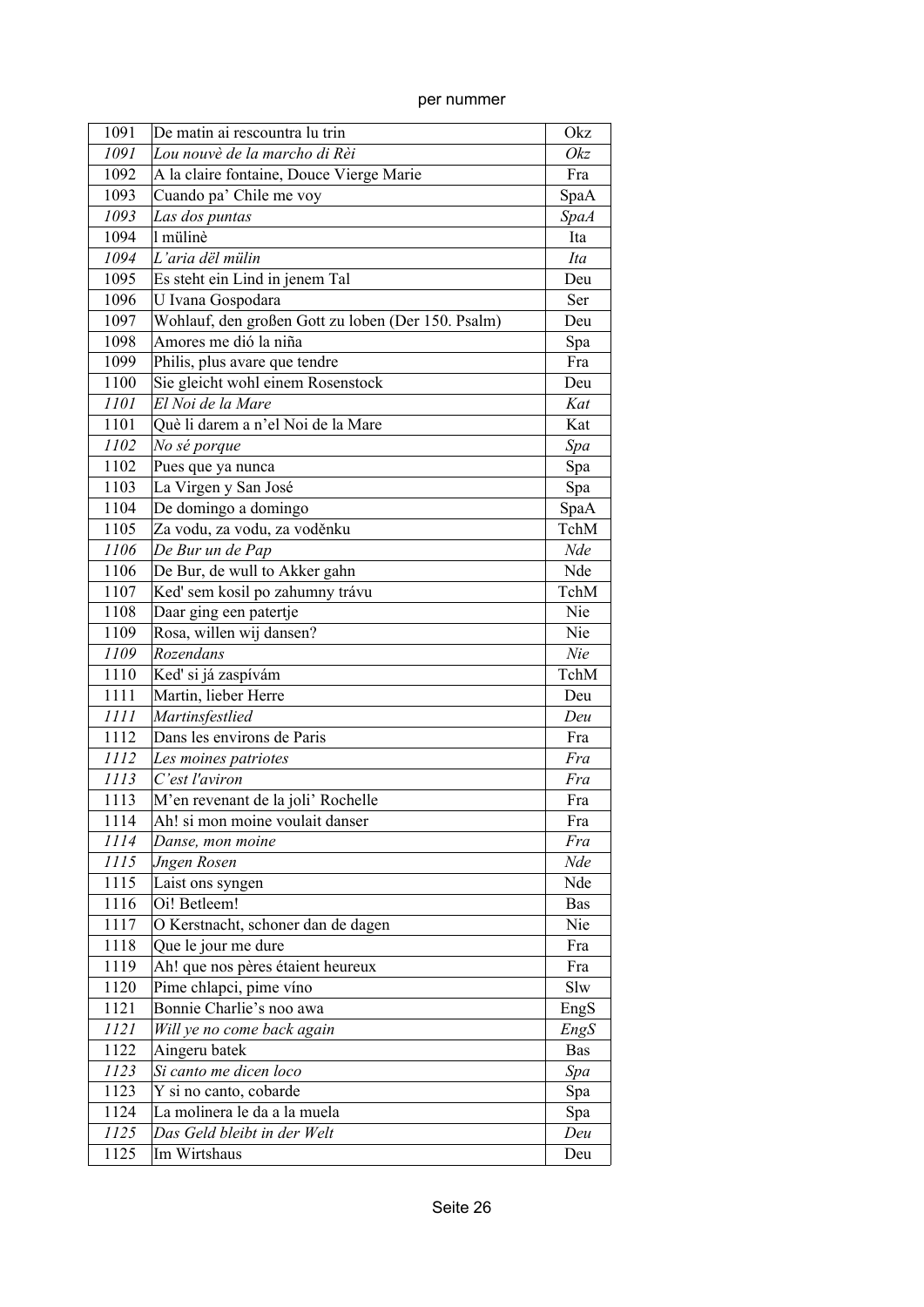per nummer

| 1126 | An fhideag airgid                                         | Gäl        |
|------|-----------------------------------------------------------|------------|
| 1126 | Hi ri liuthil o                                           | Gäl        |
| 1127 | The silver whistle                                        | EngS       |
| 1127 | Who will sound the silver whistle                         | EngS       |
| 1128 | An anjelus                                                | <b>Bre</b> |
| 1128 | Ni ho salud gant karantez                                 | <b>Bre</b> |
| 1129 | Po vijn' krushqit maleve                                  | Alb        |
| 1130 | Molinera, molinera, no gastes tanto postin (Jota Navarra) | Spa        |
| 1131 | O Dannebom                                                | Nde        |
| 1132 | A já su synek z Polánky                                   | TchM       |
| 1133 | Bújdosik az árva madár                                    | Mag        |
| 1134 | Kyčera, Kyčera                                            | TchM       |
| 1135 | Piesne moje, piesne                                       | Slw        |
| 1136 | Yo tengo un carro                                         | Spa        |
| 1137 | Ya hacen sombra los termones                              | Spa        |
| 1137 | Ya se va el sol por los altos                             | Spa        |
| 1138 | Madre mi carbonero no vino anoche                         | Spa        |
| 1139 | Es ist ein Schnee gefallen                                | Deu        |
| 1140 | Jag vet en dejlig rosa                                    | Sch        |
| 1141 | Pod okonce pridem                                         | Slv        |
| 1142 | Kondúla lemonjá                                           | Gri        |
| 1142 | Morí kondú-, morí kondúla                                 | Gri        |
| 1143 | Kafu mi, draga, ispeci                                    | <b>Bos</b> |
| 1144 | Maro, ružo zlata                                          | Kro        |
| 1145 | Ann hini goz eo va dous                                   | <b>Bre</b> |
| 1146 | Aldapeko sagarraren                                       | <b>Bas</b> |
| 1147 | Megöltek egy legényt                                      | Mag        |
| 1148 | Railroad Bill                                             | EngA       |
| 1149 | Žádnyj neví, co sou Domažlice                             | Tch        |
| 1150 | Pod tým našim okenečkom                                   | Slw        |
| 1151 | Procviljela lastavica                                     | <b>Bos</b> |
| 1152 | Quand le bouvier vient du labour                          | Fra        |
| 1153 | Will you come to the bower                                | EngA       |
| 1154 | Petruno, pile šareno                                      | Bul        |
| 1155 | Snošti se digna juzbaši                                   | Bul        |
| 1156 | Jos voisin laulaa                                         | Fin        |
| 1157 | A tu querer lo comparo                                    | Spa        |
| 1157 | Molino de viento                                          | Spa        |
| 1158 | Duerme-te, amor, que viene la reina mora                  | Spa        |
| 1159 | Pod našima okny teče vodička                              | Tch        |
| 1160 | Con las abejas yo comparo a los hombres                   | Spa        |
| 1161 | Van cantando por la sierra                                | Spa        |
| 1162 | Esta noche es Nochebuena                                  | Spa        |
| 1163 | Já mám štyry koně vraný                                   | Tch        |
| 1164 | Melchior et Balthasar                                     | Fra        |
| 1165 | ¡Ay, morena!                                              | Spa        |
| 1165 | Anda y no la quieras                                      | Spa        |
| 1166 | Zginęła nam pastereczka                                   | Pol        |
| 1167 | Pacholíčku můj                                            | TchM       |
| 1168 | Trīs sidraba upes tek                                     | Let        |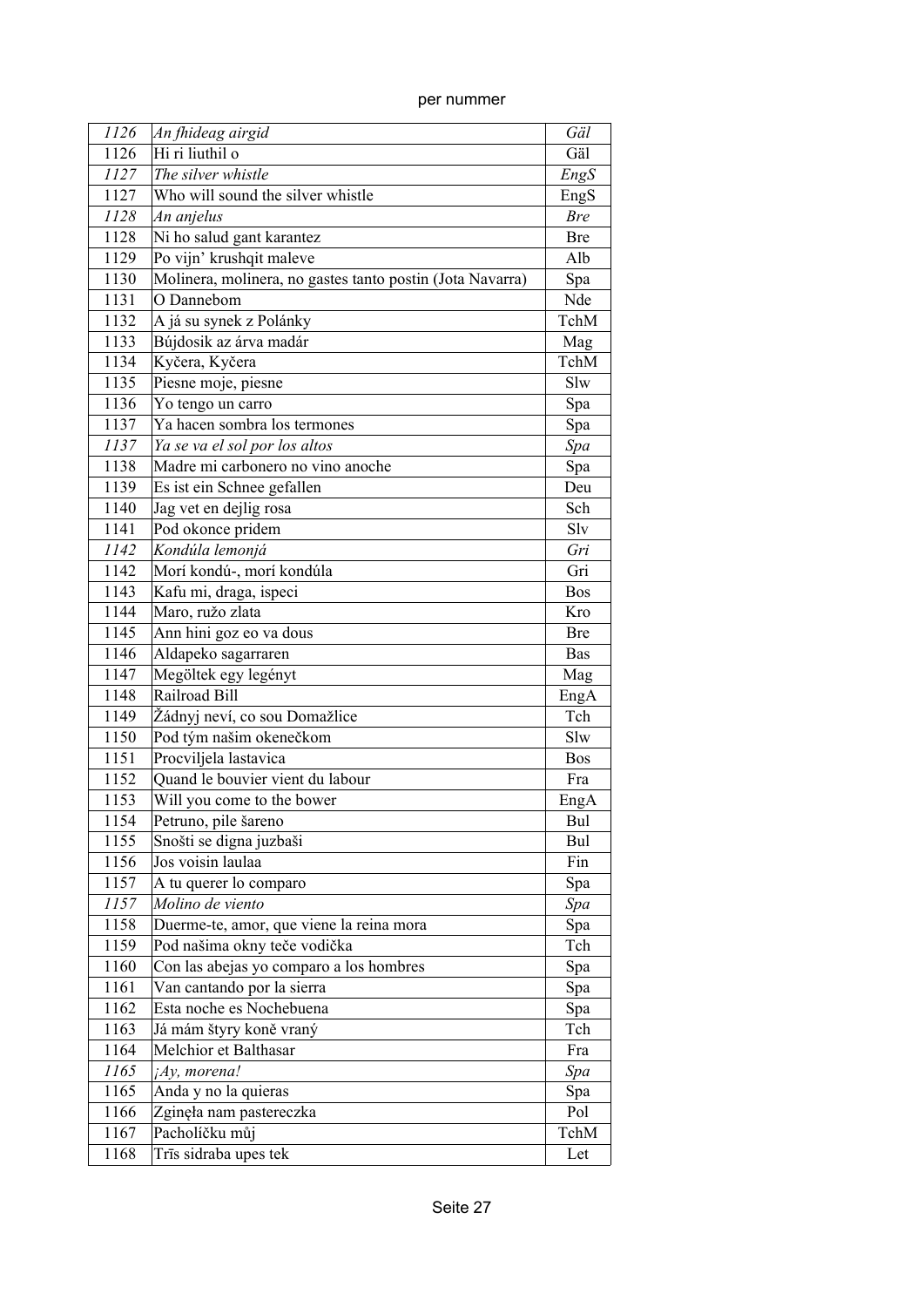| 1169 | Olhos azues são ciúmes                           | Por  |
|------|--------------------------------------------------|------|
| 1170 | El bon caçador                                   | Kat  |
| 1170 | Una matinada fresca                              | Kat  |
| 1171 | Si pasas por mi calle                            | Spa  |
| 1172 | Padá, padá rosenka                               | TchM |
| 1173 | Durme, durme hermozo hijico                      | SpaJ |
| 1174 | Who kill'd Cock Robin? Who                       | EngA |
| 1175 | Dich můtter gottes rueff wir an                  | Deu  |
| 1175 | <u>-</u><br>Marienruf                            | Deu  |
| 1176 | Hier is onze fiere Pinksterblom                  | Nie  |
| 1177 | Sinoć kad sam robu prala                         | Kro  |
| 1177 | Slušaj mati ove riči                             | Kro  |
| 1178 | Poljem se njija                                  | Ser  |
| 1179 | Soy un coya chiquitito, vivo solo en mi ranchito | SpaA |
| 1180 | A farmer's son so sweet                          | Eng  |
| 1181 | E lassù su la montagna gh'era sù 'na pastorèla   | Ita  |
| 1181 | La pastora                                       | Ita  |
| 1182 | A w niedzielę raniuteńku                         | Pol  |
| 1183 | <b>Ernst und Scherz</b>                          | Deu  |
| 1183 | Ich weile gern                                   | Deu  |
| 1184 | Tráva neroste                                    | TchM |
| 1185 | shlof, dvoirele, shlof                           | Jid  |
| 1186 | Posłúchajte, bratrové                            | TchM |
| 1187 | Gospodi, ne daj vragam v obidu                   | Rus  |
| 1188 | To our Musical Club                              | Eng  |
| 1189 | Upe nesa ozoliņu                                 | Let  |
| 1190 | Pres zelené žitéčko                              | TchM |
| 1191 | El mio Xuan                                      | Spa  |
| 1192 | Pásztorok, Pásztorok örvendezve                  | Mag  |
| 1193 | Fakanál, favilla, fatányér                       | Mag  |
| 1194 | Elindultam szép hazámbul                         | Mag  |
| 1195 | Tamzaradan                                       | Tür  |
| 1196 | seizhe mir gesynt                                | Jid  |
| 1196 | yn itzter varf ich dich avek                     | Jid  |
| 1197 | Umrem, umrem                                     | Slw  |
| 1198 | Ej, Janík, Janík                                 | Slw  |
| 1199 | Hej, býval som valachom                          | Slw  |
| 1200 | Amin'. Gospodi, pomiluj (Velikaja ėktenia)       | Rus  |
| 1201 | Mother I long to get married                     | Eng  |
| 1201 | Whistle daughter, whistle                        | Eng  |
| 1202 | Es geht eine dunkle Wolk herein                  | Deu  |
| 1203 | Què li donarem a la pastoreta?                   | Kat  |
| 1204 | Ulla, min Ulla (Fredmans Epistel n:o 71)         | Sch  |
| 1205 | Me tu Majú (Pendozáli)                           | Gri  |
| 1206 | Okolo Ivanky teče voda                           | TchM |
| 1207 | Sorgete o pastorelli                             | Ita  |
| 1208 | Ach Sorg, du mußt zurücke stahn                  | Deu  |
| 1209 | Moj oče 'ma konjička dva                         | Slv  |
| 1210 | Cada vez que considero (Despedida)               | PorB |
| 1211 | Široke koreňe tej jabloni                        | Slw  |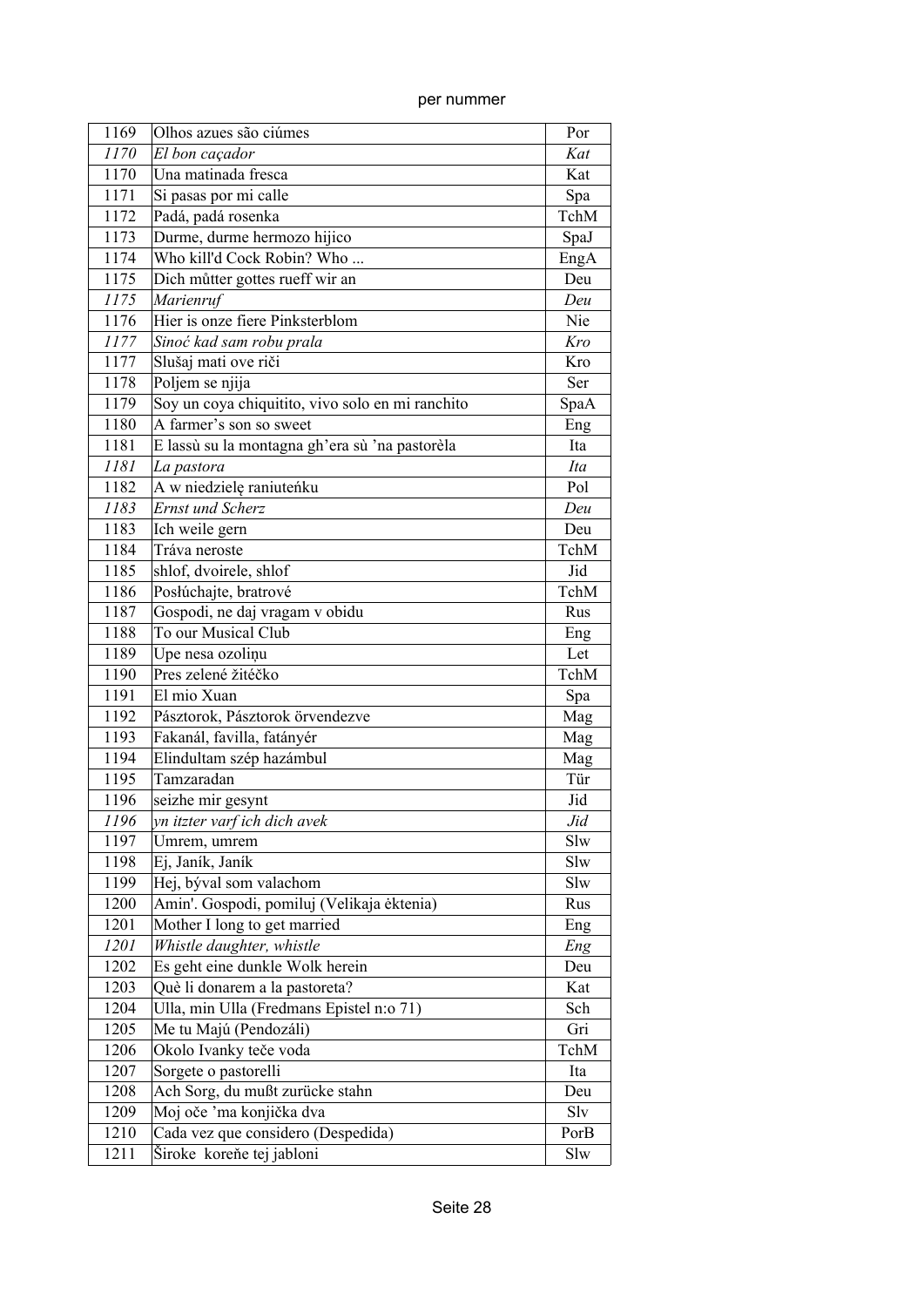| 1212 | Ich wollt, daß ich doheime wär                                     | Deu         |
|------|--------------------------------------------------------------------|-------------|
| 1213 | The wraggle taggle gipsies                                         | Eng         |
| 1213 | Three gipsies stood at the castle gate                             | Eng         |
| 1214 | Blåsen nu alla (Fredmans Epistel n:o 25)                           | Sch         |
| 1215 | Cloqu's, sonez!                                                    | Fra         |
| 1216 | Na polu wierzba                                                    | Pol         |
| 1217 | Édesanyám is volt nékem                                            | Mag         |
| 1218 | $\overline{I}$ milítsa                                             | Gri         |
| 1218 | Milí-, vaj, milí-                                                  | Gri         |
| 1219 | No se va la paloma, no                                             | Spa         |
| 1220 | Oh, won't you sit down?                                            | EngA        |
| 1221 | Ich spring an diesem Ringe                                         | Deu         |
| 1222 | I maccheroni                                                       | Ita         |
| 1222 | Io mi sono un poveretto senza casa e senza letto                   | Ita         |
| 1223 | The water is wide I cannot get o'er                                | Eng         |
| 1224 | Dubku, dubku, dubečku                                              | TchM        |
| 1225 | Chile verde me pediste                                             | SpaA        |
| 1226 | Mám frajerku                                                       | Slw         |
| 1227 | Escoutas ben dins l'azur prouvençau                                | Okz         |
| 1227 | La Farandoulo de Tarascoun                                         | Okz         |
| 1228 | Auf, auf! ihr Brüder                                               | Deu         |
| 1228 | Kaplied                                                            | Deu         |
| 1229 | <b>High Germany</b>                                                | Eng         |
| 1229 | O Polly, love                                                      | Eng         |
| 1230 | Fui-te ver, 'stavas lavando                                        | Por         |
| 1231 | Ej, pade inje                                                      | Ser         |
| 1232 | Mañanitas tapatías                                                 | <b>SpaA</b> |
| 1232 | Que linda está la mañana                                           | SpaA        |
| 1233 | U panského dvora                                                   | Tch         |
| 1234 | Ihr Hirten, erwacht!                                               | Deu         |
| 1235 | Die eerste vreugd die ik gewan                                     | Nie         |
| 1236 | Djupt i havet på de mantekällen                                    | Sch         |
| 1236 | Näckens Polska                                                     | Sch         |
| 1237 | Down in yon forest                                                 | Eng         |
| 1238 | Lejos de tu labios                                                 | SpaA        |
| 1239 | O Schipmann                                                        | Nde         |
| 1240 | Grünet die Hoffnung                                                | Deu         |
| 1241 | I cannot get to my love                                            |             |
| 1241 | The water of Tyne                                                  | Eng         |
| 1242 | Call John the boatman                                              | Eng         |
| 1243 | A boat, a boat, unto the ferry                                     | Eng         |
| 1244 |                                                                    | Eng         |
| 1245 | Row, row, row your boat                                            | Eng         |
|      | Who will ferry me over the river?<br>Moeder, ik wil hebben een man | Eng         |
| 1246 |                                                                    | Nie         |
| 1246 | Warme garnars, smorie!                                             | Nie         |
| 1247 | Muchacha bonita, lunar en la cara                                  | SpaA        |
| 1248 | Hey ho, nobody at home                                             | Eng         |
| 1249 | Častuški o zažitočnoj žizni                                        | Rus         |
| 1249 | Žiť zažitočno                                                      | Rus         |
| 1250 | Dyby černé očenka                                                  | TchM        |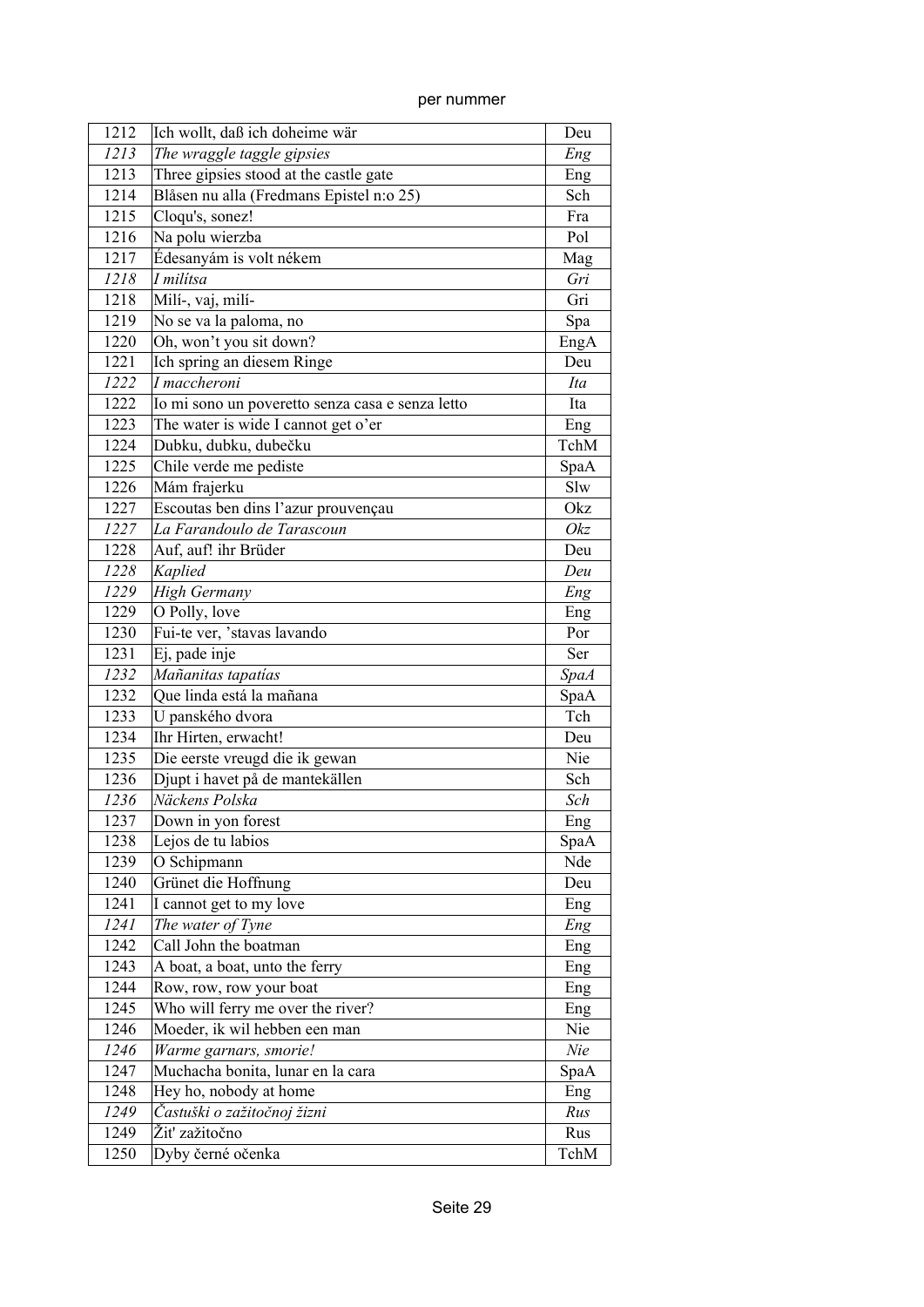| 1251 | Ej, od Buchlova                                  | TchM |
|------|--------------------------------------------------|------|
| 1252 | Lepa Anka kolo vodi                              | Slv  |
| 1253 | Našla sem jo                                     | Slv  |
| 1253 | Zlata jabuka                                     | Slv  |
| 1254 | Kuku, kuku minun käköseni                        | Fin  |
| 1255 | Zakukała kukulenka                               | TchM |
| 1256 | Sumer is icumen in                               | Eng  |
| 1257 | Ich armes welsches Teufel                        | Deu  |
| 1258 | O the cuckoo she's a pretty bird                 | Eng  |
| 1259 | Cara mamma, io sono malata                       | Ita  |
| 1260 | Es freit ein wilder Wassermann                   | Deu  |
| 1261 | Már minálunk babám                               | Mag  |
| 1262 | Denes Gospodinu Bogu                             | Kro  |
| 1263 | Şu Dalma'dan geçtin mi                           | Tür  |
| 1263 | Yörük Ali                                        | Tür  |
| 1264 | Ich komme schon durch manche Land                | Deu  |
| 1264 | Marmotte                                         | Deu  |
| 1265 | O kad išauštų aušružė!                           | Lit  |
| 1266 | Néni jak nám slobodným                           | TchM |
| 1267 | Megy a szekér a malomba                          | Mag  |
| 1268 | Het waren twee koningskinderen                   | Nie  |
| 1269 | Der Lindenschmid                                 | Deu  |
| 1269 | Es ist nit lang, daß es geschah                  | Deu  |
| 1270 | Zavołajte ně Ondráša                             | TchM |
| 1271 | Mamka, mamka, mamička moja                       | Slw  |
| 1272 | A teče vodička                                   | TchM |
| 1273 | Non vuò pregare chi non m'ascolta                | Ita  |
| 1274 | Hájku, hájku, hájku                              | Tch  |
| 1275 | So ben mi ch'a bon tempo                         | Ita  |
| 1276 | Sto lat niech żyje nam                           | Pol  |
| 1277 | Laatst waren er drie koningen wijs               | Nie  |
| 1278 | Drei Könige kamen aus Morgenland                 | Deu  |
| 1279 | En el lavadero                                   | Spa  |
| 1279 | Paso el río, paso el puente                      | Spa  |
| 1280 | Hej ty Wisło                                     | Pol  |
| 1281 | Bien di, cumar                                   | Rät  |
| 1282 | Marus' o marusa                                  | Rät  |
| 1283 | Ach, Mann, du sollst zu hause komm'n (Die Braut) | Deu  |
| 1284 | O ce biel, o ce biel, cjstjel a Udin             | Rät  |
| 1285 | Je l'aimais tant, mon mari!                      | Fra  |
| 1285 | Mon mari est bien malade                         | Fra  |
| 1286 | Als de grote klokke luidt                        | Nie  |
| 1286 | Reuzelied                                        | Nie  |
| 1287 | Zpívaj kohútku                                   | TchM |
| 1288 | Z Mistrína chlapci sa scházajú                   | TchM |
| 1289 | Frauele, ihr sollt heime gehn                    | Deu  |
| 1290 | Come ye young men, come along                    | Eng  |
| 1290 | Maypole Dance                                    | Eng  |
| 1291 | Elenke, Elenke                                   | Bul  |
| 1292 | Hoam, hoam, hoam sollt' i geh'                   | Deu  |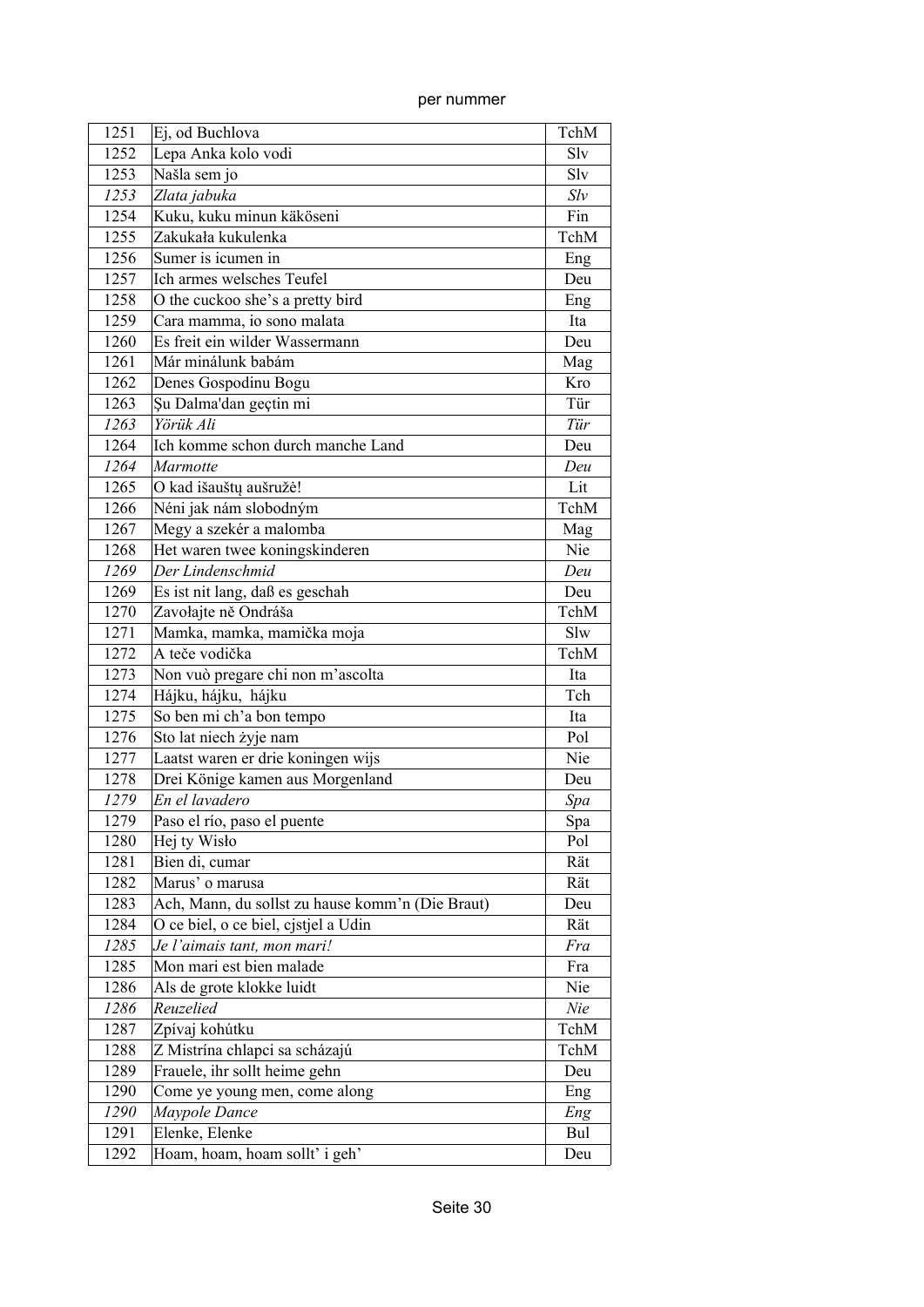| 1293 | Weib, Weib, sollst hoamgehn                             | Deu  |
|------|---------------------------------------------------------|------|
| 1294 | Donna, donna vè a chà                                   | Rät  |
| 1295 | El me murus el stà de là del Sère                       | Ita  |
| 1296 | Vila razvila                                            | Mak  |
| 1297 | Mána mu, ta, mána mu                                    | Gri  |
| 1297 | To mikró kleftópulo                                     | Gri  |
| 1298 | Solnce na zakate                                        | Rus  |
| 1299 | Mañana, mañanita                                        | Spa  |
| 1300 | Nå, skruva fiolen (Fredmans Epistel n:o 2)              | Sch  |
| 1301 | Hej, bystra woda                                        | Pol  |
| 1302 | Igrale se delije                                        | Ser  |
| 1303 | Cantarito de greda                                      | SpaA |
| 1304 | Ya va la niña por agua                                  | Spa  |
| 1305 | Ce moys de may                                          | Fra  |
| 1306 | It is of a rich merchant                                | Eng  |
| 1306 | Vilikins and his Dinah                                  | Eng  |
| 1307 | Mardi gras                                              | Fra  |
| 1308 | Dies ist das ander Land                                 | Deu  |
| 1308 | Es ist nit allewege Festabend                           | Deu  |
| 1309 | Ay, ay, ay, ay, ay! Las olas de la laguna               | SpaA |
| 1310 | De Meien isch kommen                                    | Deu  |
| 1311 | Mañana me voy, caramba, para Veracruz                   | SpaA |
| 1312 | Na tom našom nátoníčku                                  | Tch  |
| 1313 | Mailied                                                 | Deu  |
| 1313 | Wie herrlich leuchtet mir die Natur                     | Deu  |
| 1314 | An dem reinsten Frühlingsmorgen                         | Deu  |
| 1314 | Die Spröde                                              | Deu  |
| 1315 | Läksin minä kesäyönä käymään                            | Fin  |
| 1316 | Fhir a bhata, no horo eile (The Boatman - Fhir a bhata) | EngS |
| 1317 | Fear a bhàta                                            | Gäl  |
| 1317 | Fhir a' bhàta                                           | Gäl  |
| 1318 | A fhir an bhàta                                         | Iri  |
| 1318 | Fear an bhàta                                           | Iri  |
| 1319 | Del otro lado del río                                   | Spa  |
| 1320 | Hej, zadudaj!                                           | Slw  |
| 1321 | Celui que mon cœur aime tant                            | Fra  |
| 1322 | Je voudrais êtr' mariée                                 | Fra  |
| 1322 | La pauvre paysanne                                      | Fra  |
| 1323 | If I was a blackbird                                    | EngI |
| 1324 | W żłobie leży                                           | Pol  |
| 1325 | Joy to the world!                                       | Eng  |
| 1326 | oyfn prijpetshik                                        | Jid  |
| 1327 | Zasela jsem maryjanek                                   | TchM |
| 1328 | Veze sedlák do mlýna                                    | TchM |
| 1329 | Prídi, Janík premilený                                  | Slw  |
| 1330 | Ty šášovské louky na dolině                             | TchM |
| 1331 | Es fiel ein Reif in der Frühlingsnacht                  | Deu  |
| 1332 | Barbara Allen                                           | Eng  |
| 1332 | In Scarlett Town, where I was born                      | Eng  |
| 1333 | Janeta, ount anirem gardar                              | Okz  |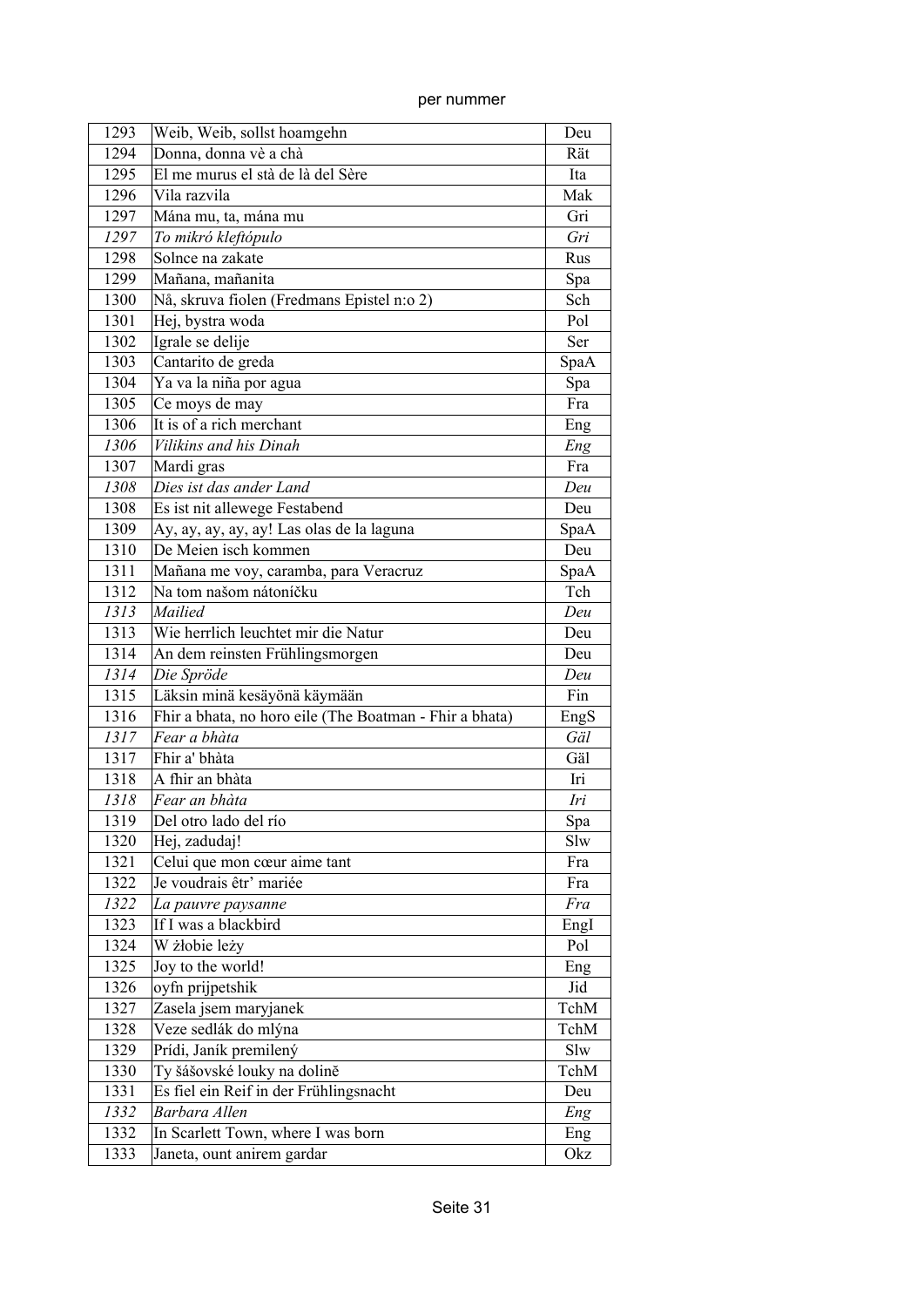| 1334 | Ack, här vi sutto                         | Sch         |
|------|-------------------------------------------|-------------|
| 1334 | Vid älvens strand                         | Sch         |
| 1335 | Ja, vi elsker dette landet                | Nor         |
| 1336 | Kjerringa med staven                      | Nor         |
| 1337 | Biljana platno beleše                     | Mak         |
| 1338 | Maza biju, neredzēju                      | Let         |
| 1339 | Ich hab die Nacht geträumet               | Deu         |
| 1340 | Das verlassene Mägdlein                   | Deu         |
| 1340 | Früh, wann die Hähne krähn                | Deu         |
| 1341 | Promptement, levez-vous, mon voisin       | Fra         |
| 1342 | Nesem vám noviny                          | Tch         |
| 1343 | Ja chodila, chodila                       | TchM        |
| 1344 | Po valašsky od zeme                       | Slw         |
| 1345 | Dybych byla vtáčkem                       | TchM        |
| 1345 | Psaníčko                                  | <b>TchM</b> |
| 1346 | Počkejtě, děvčatka                        | TchM        |
| 1347 | Ach, Anička, Anička, kde je tvoja mamička | TchM        |
| 1348 | Pásli ovce Valaši                         | TchM        |
| 1349 | Okolo Súče voděnka teče                   | TchM        |
| 1350 | Keď som išol okolo vás                    | TchM        |
| 1351 | Ej, škoda t'a, šohajku, byt               | TchM        |
| 1352 | Ja keď sa Janoško                         | TchM        |
| 1353 | Kdyby byl Baborov                         | Tch         |
| 1354 | Jede mladík na svém koni                  | Tch         |
| 1355 | Cožpak mě neznáte                         | Tch         |
| 1356 | Zvijezda tjera mjeseca                    | <b>Bos</b>  |
| 1357 | Sam se Josa niz Dunavo vozi               | Ser         |
| 1358 | Redom ide čašica                          | Ser         |
| 1358 | Slavska pesma                             | Ser         |
| 1359 | Oj; oj  dva su cvijeta                    | <b>Bos</b>  |
| 1360 | Nejdeme dime                              | Kro         |
| 1361 | Amo, amo, anđeli                          | Kro         |
| 1362 | Vu mleki se hmivam                        | Kro         |
| 1363 | Tri dni mi je                             | Kro         |
| 1364 | Oj drugovi, je-l' vam žao?                | Kro         |
| 1365 | Oj, zdaj gremo                            | Slv         |
| 1366 | Po cóżeśta kawaliry                       | Pol         |
| 1367 | Oj, już dobranoc                          | Pol         |
| 1368 | Oj, świeci miesiąc, świeci                | Pol         |
| 1369 | Hola ino, hola                            | Pol         |
| 1370 | S nami Bog (2)                            | Rus         |
| 1371 | Na more utuška                            | Rus         |
| 1372 | Dalalyn', dalalyn', po jaičen'ku!         | Rus         |
| 1373 | Čto stoiš', kačajas'                      | Rus         |
| 1373 | Tonkaja rjabina                           | Rus         |
| 1374 | Āvu, āvu baltas kājas                     | Let         |
| 1375 | Unčių tupi                                | Lit         |
| 1375 | Unti, unti, untela                        | Lit         |
| 1376 | Oi žinau, žinau                           | Lit         |
| 1377 | De puerta en puerta                       |             |
|      |                                           | SpaA        |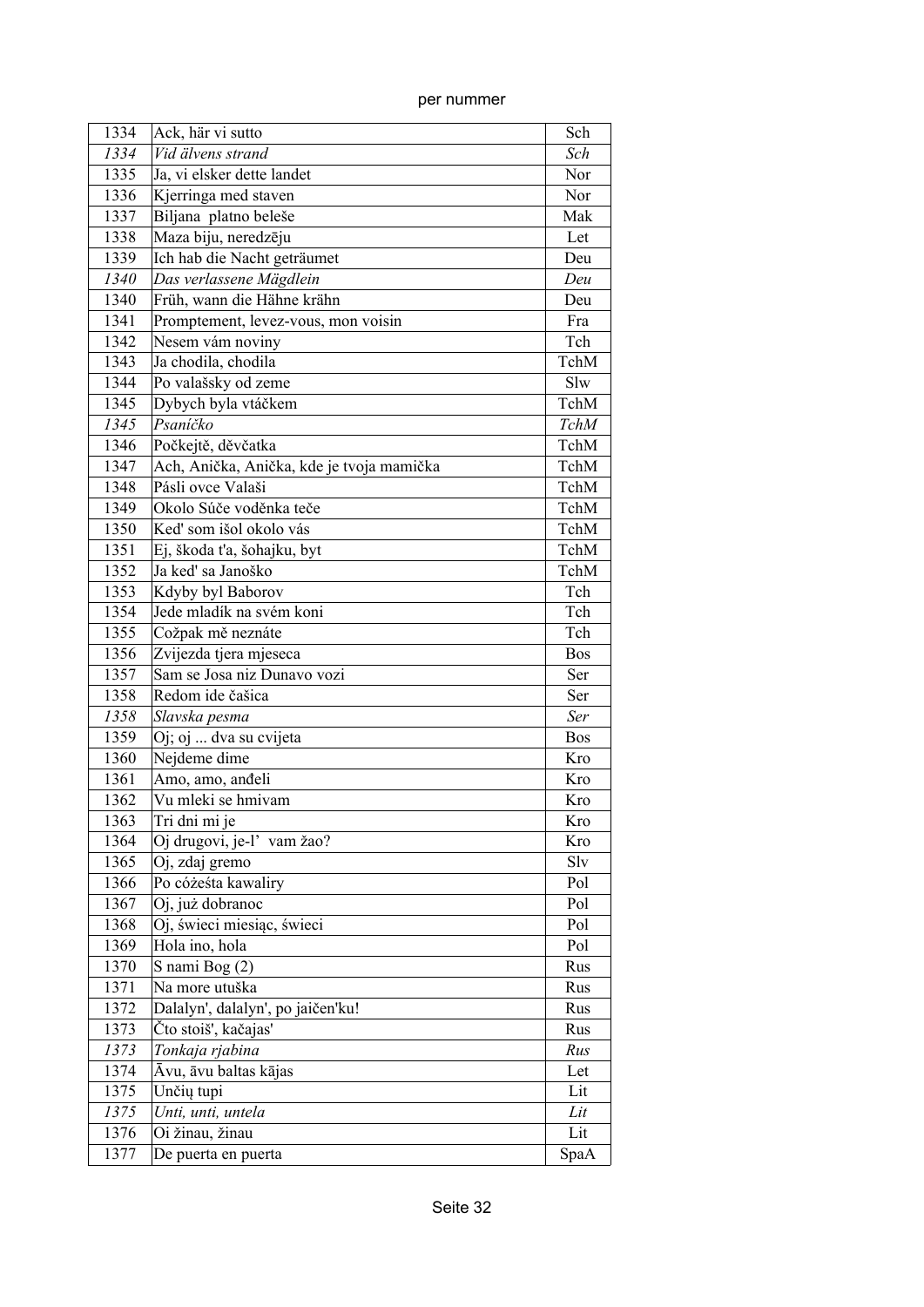| 1377 | Melodia indígena quechua                        | <b>SpaA</b> |
|------|-------------------------------------------------|-------------|
| 1378 | All in a wood there was a tree                  | Eng         |
| 1378 | The tree in the wood                            | Eng         |
| 1379 | <b>Fairest Isle</b>                             | Eng         |
| 1380 | Fa la la (The waits)                            | Eng         |
| 1380 | The waits                                       | Eng         |
| 1381 | I dreamed a dream the other night               | Eng         |
| 1381 | Lowlands                                        | Eng         |
| 1382 | Prithee, be not so sad                          | Eng         |
| 1383 | She's like the swallow                          | EngA        |
| 1384 | Ta-a-a-a-a  An' t'at's ta Gaelic chorus         | EngS        |
| 1384 | The Massacre of Macpherson                      | EngS        |
| 1385 | Alas, my love you do me wrong                   | Eng         |
| 1385 | Greensleeves                                    | Eng         |
| 1386 | $\overline{\text{My}}$ bonnie is over the ocean | EngS        |
| 1387 | Now, now, soldier, won't you marry me?          | EngA        |
| 1388 | We shall overcome                               | EngA        |
| 1389 | Tinga Layo                                      | EngA        |
| 1390 | Bacchi Calender (Fredmans Sång n:o 17)          | Sch         |
| 1390 | I Januari månad (Fredmans Sång n:o 17)          | Sch         |
| 1391 | God morgon, mitt herrskap                       | Sch         |
| 1391 | Lucia                                           | Sch         |
| 1392 | Kling no, klokka                                | Nor         |
| 1393 | Išla Kupalka sjalom, sjalom                     | Bel         |
| 1394 | Wohl heute noch und morgen                      | Deu         |
| 1395 | Unkraut                                         | Deu         |
| 1395 | Wie kommts, daß du so traurig bist              | Deu         |
| 1396 | Schö ist das Henneli                            | Deu         |
| 1397 | Jetzt kommt die fröhliche Sommerzeit            | Deu         |
| 1398 | Hätt mir ein Espenzweigelein                    | Deu         |
| 1399 | Es wohnt ein Müller in jenem Tal                | Deu         |
| 1400 | Susani, Susani!                                 | Deu         |
| 1400 | Vom Himmel hoch, o Engel, kommt                 | Deu         |
| 1401 | Der Heiland ist geboren                         | Deu         |
| 1402 | Da droben auf jenem Berge                       | Deu         |
| 1402 | Müllers Abschied                                | Deu         |
| 1403 | 'k Neme uit het glazeke een                     | Nie         |
| 1403 | De twaalf glazen                                | Nie         |
| 1404 | Gelukkig is het land                            | Nie         |
| 1405 | De laarzen van den reuzenman                    | Nie         |
| 1405 | Klein Duimpje                                   | Nie         |
| 1406 | O jerokléftis                                   | Gri         |
| 1406 | Pedhjá, san théte                               | Gri         |
| 1407 | Quelle est cette odeur agréable                 | Fra         |
| 1408 | Ej, horečko černá                               | TchM        |
| 1409 | Dobrú noc, má milá                              | Slw         |
| 1410 | Trīs rītiņu malti gāju                          | Let         |
| 1411 | Christmas is coming                             | Eng         |
| 1412 | Ick hebbe vyf leve söneken hat                  | Nde         |
| 1413 | Kako što e taa čaša                             | Mak         |
|      |                                                 |             |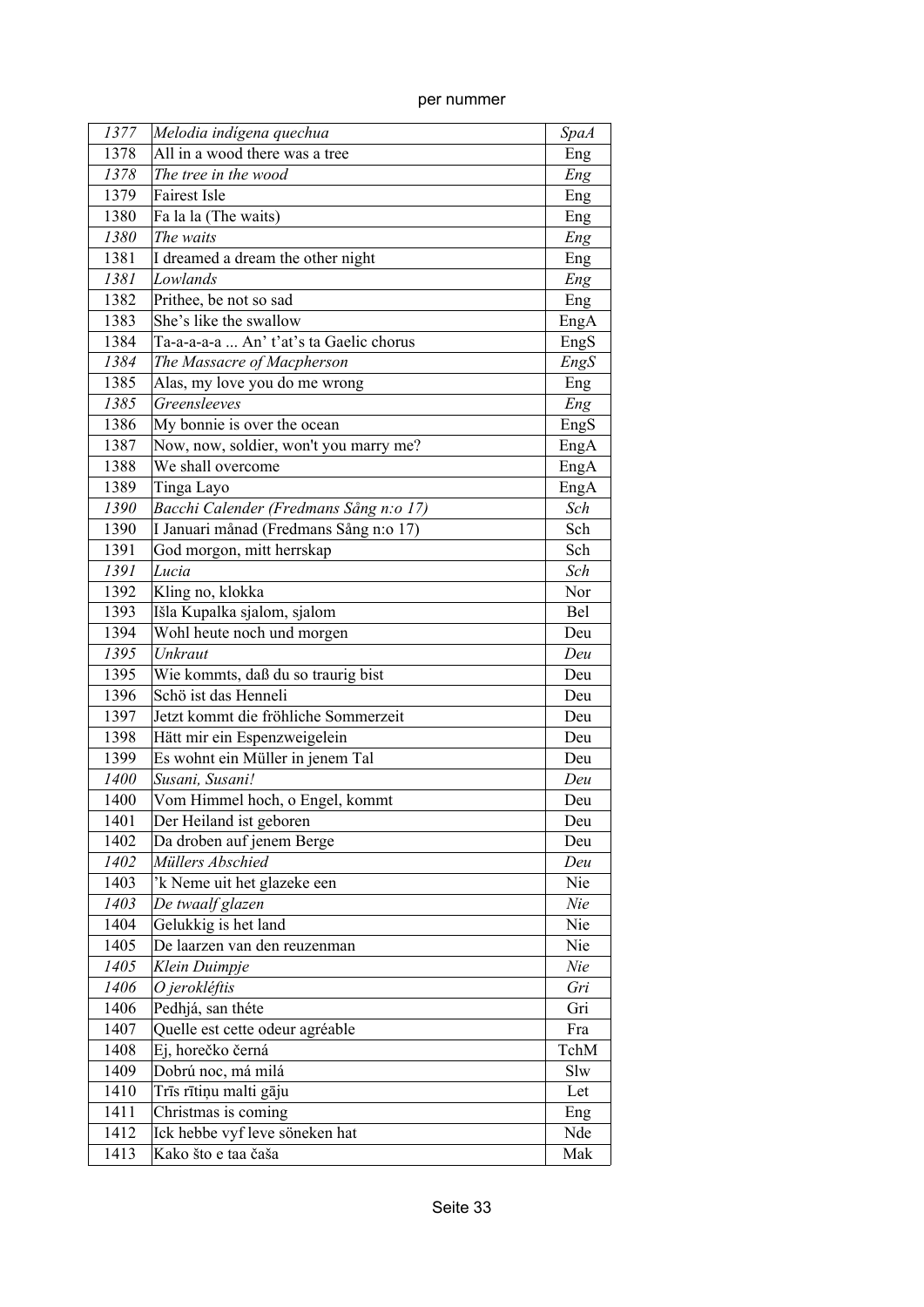| 1414 | Come all you gallant seamen bold             | Eng         |
|------|----------------------------------------------|-------------|
| 1414 | Ward, the pirate                             | Eng         |
| 1415 | Jennemieke                                   | Nie         |
| 1416 | Ich weiß mir ein Liedlein                    | Deu         |
| 1416 | Vom Wasser und vom Wein                      | Deu         |
| 1417 | Povi mi, rožica, wer hot denn dos gemocht    | Kro         |
| 1418 | Teče voda, teče cez Velečký majír            | TchM        |
| 1419 | Es wird scho glei dumpa                      | Deu         |
| 1420 | Lupita divina                                | <b>SpaA</b> |
| 1420 | Lupita, tú eres hermosa                      | SpaA        |
| 1421 | L'abandonada                                 | Okz         |
| 1421 | Maudit siá l'amor                            | Okz         |
| 1422 | dem milners trern                            | Jid         |
| 1422 | oy, vifil yor'n senen farfor'n               | Jid         |
| 1423 | Jovano, Jovanke                              | Mak         |
| 1424 | Il était un' bergère                         | Fra         |
| 1425 | I fât portant                                | Fra         |
| 1425 | Li moirt di mon mari                         | Fra         |
| 1426 | Anička mlynárova                             | TchM        |
| 1427 | Oko moje, plavo i garavo                     | Kro         |
| 1428 | Čuči, mana līgaviņa                          | Let         |
| 1429 | As pretty Polly Oliver                       | Eng         |
| 1430 | The cruel war is raging, Johnny has to fight | EngA        |
| 1431 | Da tera an pianta                            | Ita         |
| 1432 | Malbrough s'en va-t-en guerre                | Fra         |
| 1433 | Adeste, fideles                              | Lat         |
| 1434 | Quem pastores laudavere                      | Lat         |
| 1435 | Ave Maria zart, du edler Rosengart           | Deu         |
| 1436 | Ave maris stella, Dei mater alma             | Lat         |
| 1437 | Charbonnier, mon ami                         | Fra         |
| 1438 | Pflug, du mußt                               | Deu         |
| 1438 | Pflügerruf aus Litauen                       | Deu         |
| 1439 | Der Wein, der rinnet                         | Deu         |
| 1439 | Wein, du roter Wein                          | Deu         |
| 1440 | Nu ska' vi skörda linet i dag                | Sch         |
| 1441 | J'avions reçu commandement                   | Fra         |
| 1442 | Je me suis t'engagé                          | Fra         |
| 1442 | La chanson du capitaine                      | Fra         |
| 1443 | Aria di Giovannini                           | Deu         |
| 1443 | Willst du dein Herz mir schenken             | Deu         |
| 1444 | Bei stiller Nacht                            | Deu         |
| 1444 | Trauergesang von der Not Christi             | Deu         |
| 1445 | V jutro rano se ja vstanem                   | Kro         |
| 1446 | In stiller Nacht                             | Deu         |
| 1447 | Lili Marleen                                 | Deu         |
| 1447 | Vor der Kaserne                              | Deu         |
| 1448 | Welt! mußt vergehn (Choral)                  | Deu         |
| 1449 | Ein alter ruf                                | Deu         |
| 1449 | Und unser lieben frawen                      | Deu         |
| 1450 | Vo carstvii Tvoem (Blaženny)                 | Rus         |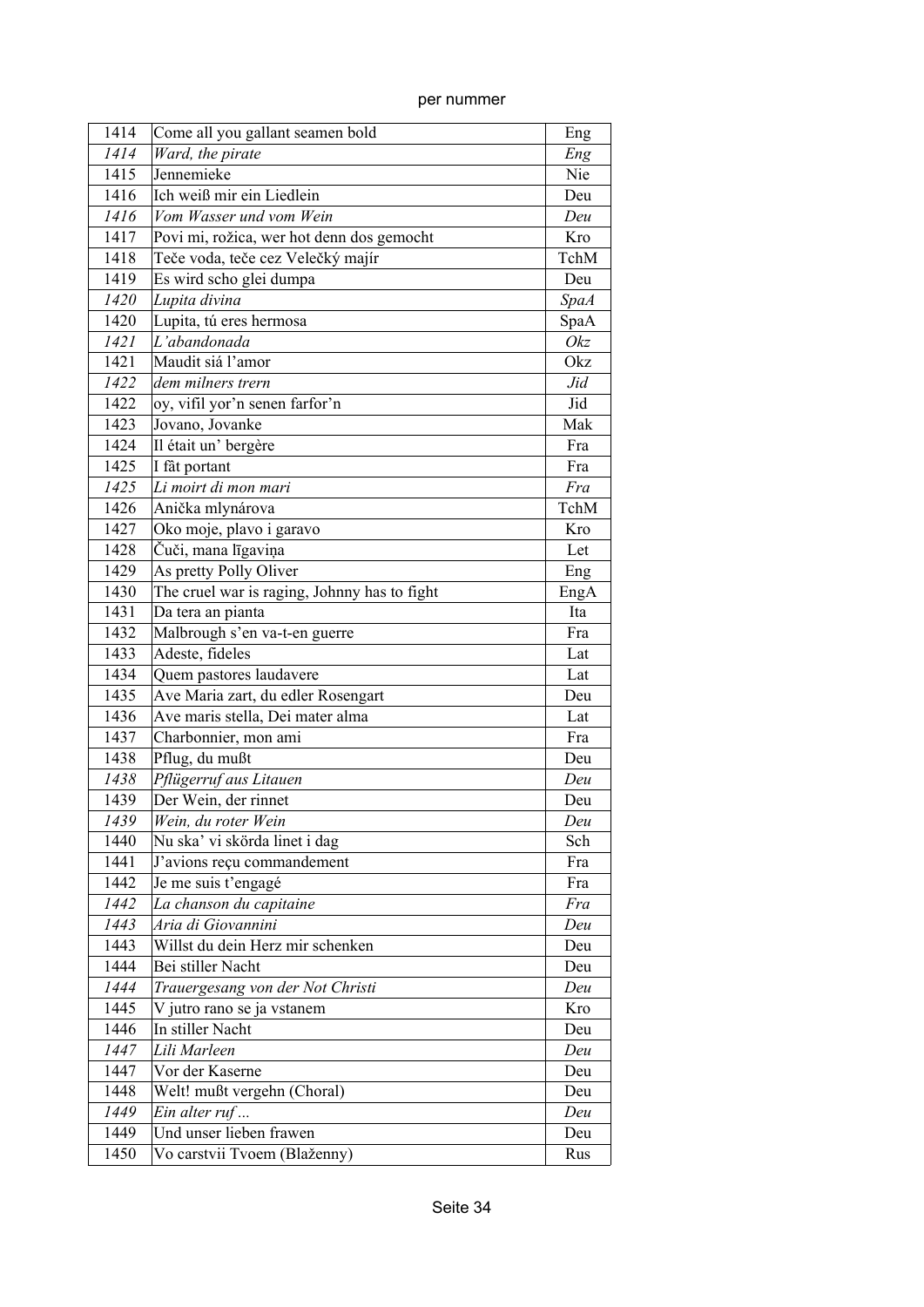| 1451 | Estaba la pájara pinta                       | Spa         |
|------|----------------------------------------------|-------------|
| 1452 | Dormi, il mio bimbo                          | Ita         |
| 1452 | Ninna nanna lucchese                         | Ita         |
| 1453 | Ant kalno gluosnys                           | Lit         |
| 1454 | Hajej, můj andílku                           | Tch         |
| 1455 | I himlen är vår                              | Sch         |
| 1455 | Vaggvisa från Floda                          | Sch         |
| 1456 | Mamino momiče                                | Mak         |
| 1457 | Dodo, dodo, Nanette                          | Fra         |
| 1458 | Ich habe mein Feinsliebchen                  | Deu         |
| 1459 | La, la, la (Orlando di Lasso)                | Fra         |
| 1460 | Massa's in the cold ground                   | EngA        |
| 1460 | Round the meadows                            | EngA        |
| 1461 | When Moses an' his soldiers                  | EngA        |
| 1462 | Estaba la rana, la rana sentada              | SpaA        |
| 1462 | La rana                                      | <b>SpaA</b> |
| 1463 | Alouette, monte vite (Alouette, Alouette)    | Fra         |
| 1464 | Išėjo tėvelis į mišką                        | Lit         |
| 1464 | Pelėda                                       | Lit         |
| 1465 | Alouette, gentill' alouette (L'alouette)     | Fra         |
| 1466 | Tycho, tycho Dunaj vodu nese                 | Ukr         |
| 1467 | Dobrí večer vinšujeme vám!                   | Slw         |
| 1468 | Na osice listí vadne                         | TchM        |
| 1468 | Uvázaný lístek                               | <b>TchM</b> |
| 1469 | De bon matin j'me suis levé                  | Fra         |
| 1470 | Drei Zigeuner fand ich einmal                | Deu         |
| 1471 | Schoon lief, hoe ligt gij hier               | Nie         |
| 1472 | Belolica, kruglolica                         | Rus         |
| 1473 | Spazzacamin che vien da Trento               | Ita         |
| 1474 | Joli mois de Mai                             | Fra         |
| 1474 | Trois dames sous un pommier doux             | Fra         |
| 1475 | The Foggy Dew                                | Eng         |
| 1475 | When I was a bachelor                        | Eng         |
| 1476 | Das Hexeneinmaleins                          | Deu         |
| 1476 | Du mußt verstehn                             | Deu         |
| 1477 | Daar was laatst een meisje loos              | Nie         |
| 1478 | When I was a fair maid                       | EngI        |
| 1479 | Ach Himmel, es ist verspielt (Andreas Hofer) | Deu         |
| 1480 | Des winters als het regent                   | Nie         |
| 1480 | Het loze vissertje                           | Nie         |
| 1481 | Debajo de la hoja                            | Spa         |
| 1481 | Las tres hojas                               | Spa         |
| 1482 | Go no more a-rushing, maids                  | Eng         |
| 1483 | Green grow the rashes                        | EngS        |
| 1483 | There's nought but care on ev'ry han'        | EngS        |
| 1484 | Én vagyok a, én vagyok a kunsági fí          | Mag         |
| 1485 | Bei dem Glanze der Abendröte                 | Deu         |
| 1485 | Die Bekehrte                                 | Deu         |
| 1486 | Tatíčku starej náš                           | Tch         |
| 1487 | Káto sto jaló, káto sto perijáli             | Gri         |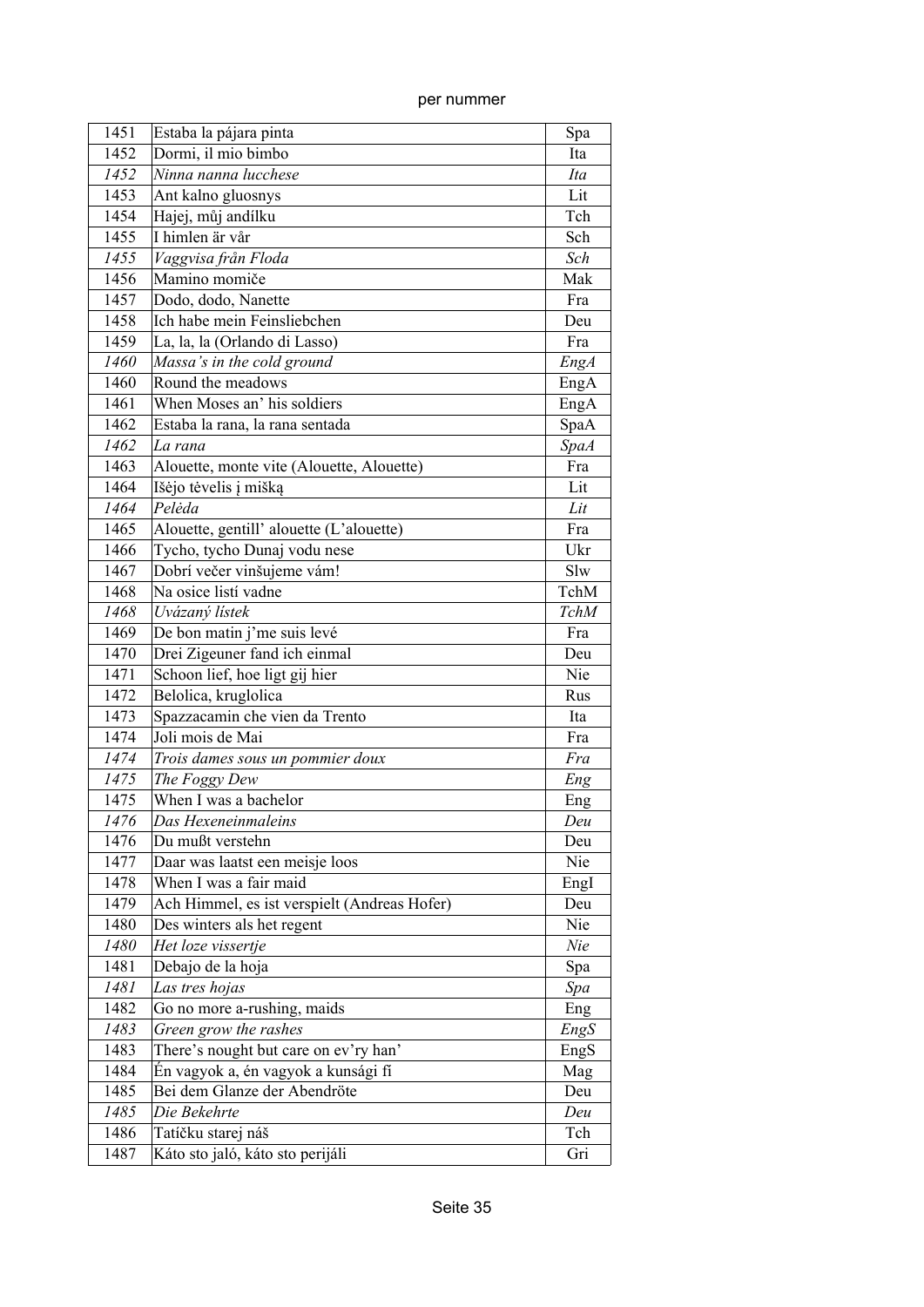| 1488 | Es war ein König in Thule                  | Deu         |
|------|--------------------------------------------|-------------|
| 1489 | Marice, divojko                            | Kro         |
| 1490 | Zalet' sokol, biely vták                   | Slw         |
| 1491 | Autumn comes                               | Eng         |
| 1492 | Maros vize folyik csendesen                | Mag         |
| 1493 | hobn mir a nigndl                          | Jid         |
| 1494 | Da streiten sich die Leut herum            | Deu         |
| 1494 | Das Hobellied                              | Deu         |
| 1495 | Oh, que relumbror de novia ermoza          | SpaJ        |
| 1495 | Yo con la mi cusuegra                      | <i>SpaJ</i> |
| 1496 | Did you ever hear tell                     | EngA        |
| 1496 | <b>Sweet Betsy from Pike</b>               | EngA        |
| 1497 | Pauvre marin revient de guerre             | Fra         |
| 1498 | Ik kwam er lestmaal over bergen en dalen   | Nie         |
| 1499 | Kački, to su ptački                        | Sor         |
| 1500 | Dona nobis pacem                           | Lat         |
| 1501 | En revenant des montagnes                  | Fra         |
| 1502 | Sen ihanaisen virran reunall'              | Fin         |
| 1503 | Der Hans im Schnokeloch                    | Deu         |
| 1504 | Zu Arel op der Knippchen                   | Deu         |
| 1505 | Sá ég spóa                                 | <b>Isl</b>  |
| 1506 | Kouskit buan, ma bihan                     | <b>Bre</b>  |
| 1507 | Le temps des cerises                       | Frau        |
| 1507 | Quand nous chanterons le temps des cerises | Fra         |
| 1508 | Kalín iméran árchondes                     | Gri         |
| 1509 | Oj, Violo, oj, Violo                       | Kro         |
| 1510 | Lipe li su mlade Kaštelanke                | Kro         |
| 1511 | Oj, more duboko                            | Kro         |
| 1512 | Kënga e Ali Pashës                         | Alb         |
| 1512 | Pse s'ha bukë                              | Alb         |
| 1513 | Ave, Marie, du selige Frau                 | Deu         |
| 1514 | Crudel' Irene                              | Ita         |
| 1515 | Teici, teici, valodiņa                     | Let         |
| 1516 | Grândola vila morena terra da fraternidade | Por         |
| 1517 | Wir euch alle vom Herzen wünschen          | Deu         |
| 1518 | Dors, min p'tit quinquin                   | Fra         |
| 1519 | John Barleycorn                            | Eng         |
| 1519 | There was three men                        | Eng         |
| 1520 | Thálassa (Thalassáki)                      | Gri         |
| 1521 | Es ist ein Schnitter                       | Deu         |
| 1522 | im veldl beym taikl                        | Jid         |
| 1522 | margaritkelekh                             | Jid         |
| 1523 | Tavaszi szél vizet áraszt                  | Mag         |
| 1524 | Kui mina alles                             | Est         |
| 1524 | Meie elu                                   | Est         |
| 1527 | Mílo mu kókkino                            | Gri         |
| 1529 | Énas, móre                                 | Gri         |
| 1529 | $O$ ajtós                                  | Gri         |
| 1530 | Margarida vai á fonte                      | Por         |
| 1531 | V širém pole                               | TchM        |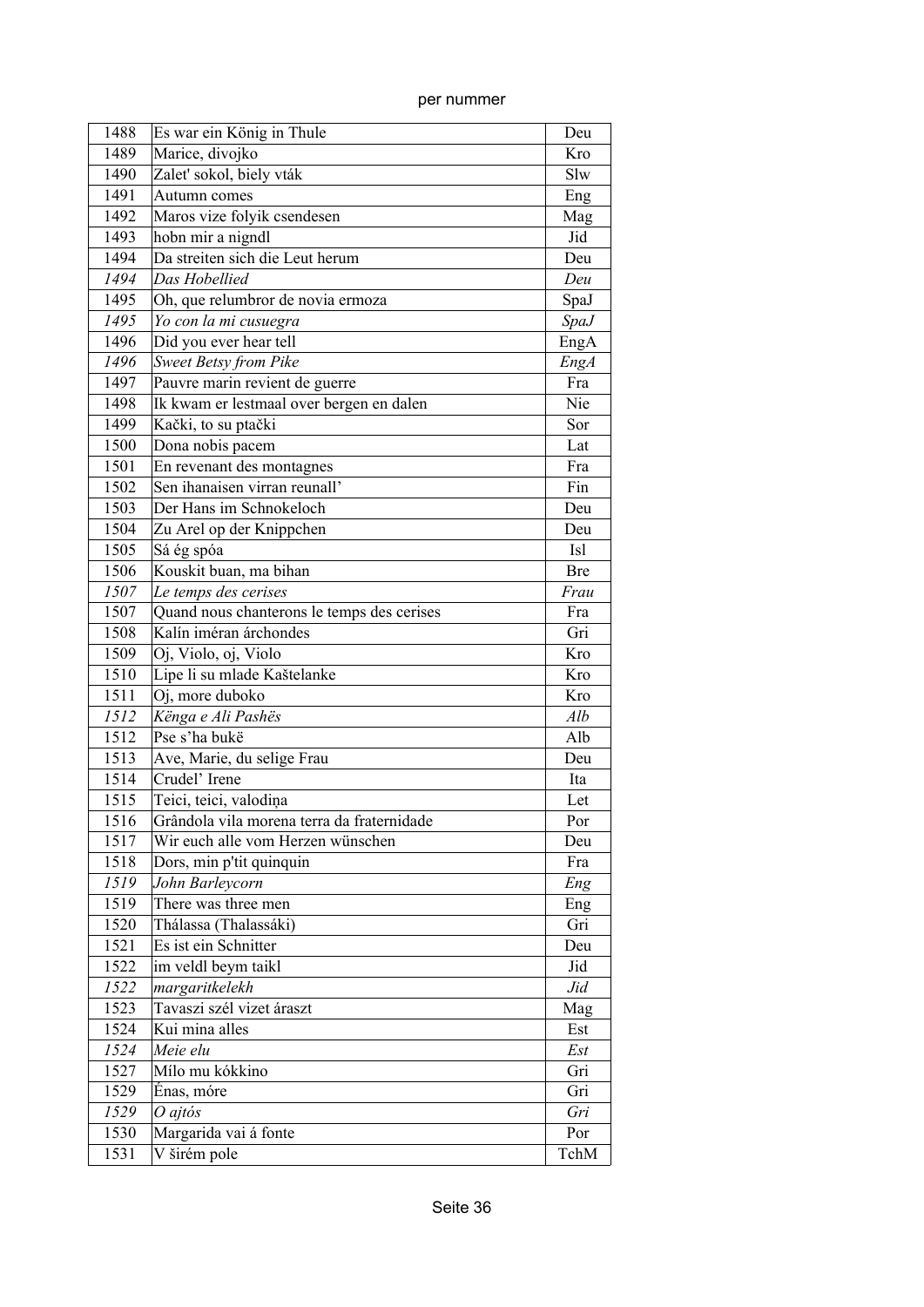| per nummer |
|------------|

| 1534 | Die Moorsoldaten                           | Deu        |
|------|--------------------------------------------|------------|
| 1534 | Wohin auch das Auge                        | Deu        |
| 1539 | Io n'ai cinc sòus                          | Okz        |
| 1544 | Jesse James                                | EngA       |
| 1550 | arum dem fayer mir zingen lider            | Jid        |
| 1553 | Il vin di all'aua                          | Rät        |
| 9001 | Al onder de weg van Maldegem               | Nie        |
| 9002 | Als de ziele luistert                      | Nie        |
| 9003 | 't En is van u hiernederwaard              | Nie        |
| 9003 | Moederke                                   | Nie        |
| 9004 | Portugal, Spanien (Fredmans Sång11)        | Sch        |
| 9005 | Silifke 'nin Yoğurdu                       | Tür        |
| 9006 | Down by the Salley Gardens                 | Engl       |
| 9007 | Tomorrow shall be my dancing day           | Eng        |
| 9008 | Natten går tunga fjät                      | Sch        |
| 9008 | Sankta Lucia                               | Sch        |
| 9009 | Domn, Domn, să-nălțăm                      | Rum        |
| 9010 | I danced in the morning                    | Eng        |
| 9010 | $\overline{L}$ ord of the Dance            | Eng        |
| 9011 | People, look east                          | Eng        |
| 9012 | Ik vinde mij bedwongen                     | Nie        |
| 9012 | Minnezucht                                 | Nie        |
| 9013 | <b>Amazing Grace</b>                       | EngA       |
| 9014 | O herderkens, al zoetjes                   | Nie        |
| 9015 | Rossinyol que vas a França, rossinyol      | Kat        |
| 9016 | A Virxe de Guadalupe cando vai para Rianxo | Gal        |
| 9017 | Červená růžičko                            | TchM       |
| 9018 | Ej, vy páni, vy                            | TchM       |
| 9019 | Hår är gudagott att vara                   | Sch        |
| 9020 | Mána m', kalé mána m'                      | Gri        |
| 9021 | Sofðu unga ástin mín                       | <b>Isl</b> |
| 9022 | Ziedi, ziedi, rudzu vārpa                  | Let        |
| 9023 | Bēdu, manu lielu bēdu                      | Let        |
| 9024 | Árnisi                                     | Gri        |
| 9024 | Sto perijáli to krifó                      | Gri        |
| 9025 | Astri, mi Astri                            | Nor        |
| 9026 | Vier weverkens zag men ter botermarkt gaan | Nie        |
| 9027 | The gypsy rover came over the hill         | Eng        |
| 9027 | The Whistling Gypsy Rover                  | Eng        |
| 9028 | Teče, voda, teče po poto                   | Tch        |
| 9029 | Sterrevlokjes dalen                        | Nie        |
| 9030 | Skleničko, ty skleněna                     | TchM       |
| 9031 | Široký hluboký                             | Tch        |
| 9032 | Le Goéland                                 | Frau       |
| 9032 | Les marins qui meurent en mer              | Fra        |
| 9033 | Ich reise übers grüne Land                 | Deu        |
| 9034 | Het viel eens hemels dauwe voor            | Nie        |
| 9035 | <b>Botany Bay</b>                          | Eng        |
| 9035 | Farewell to Old England                    | Eng        |
| 9036 | En as ek kom te sterwe, lief               | Afr        |
|      |                                            |            |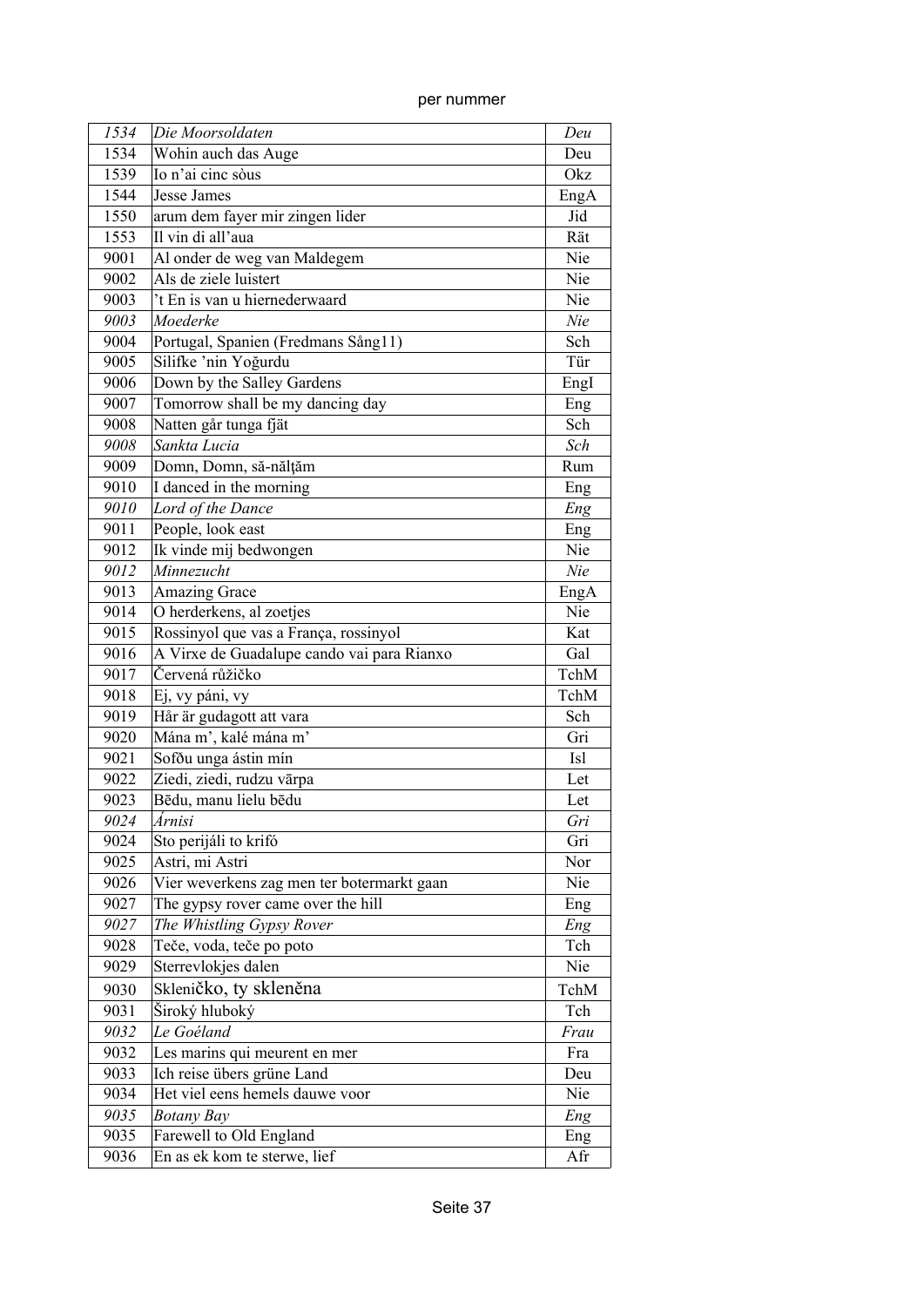| per nummer |
|------------|
|            |

| 9037 | Alentejo quando canta, tem dote da solidão       | Por         |
|------|--------------------------------------------------|-------------|
| 9037 | O passarinho                                     | Por         |
| 9038 | Když sem šel Hradišťa                            | TchM        |
| 9039 | Maza, maza ābelīte                               | Let         |
| 9040 | Cé hé sin amuigh                                 | Iri         |
| 9040 | Éamann an Chnoic                                 | Iri         |
| 9041 | Mijn lief, mijn schoon Bellotje                  | Nie         |
| 9041 | Oorlogszucht                                     | Nie         |
| 9042 | Down the way where the nights are gay            | EngA        |
| 9042 | Jamaica Farewell                                 | EngA        |
| 9043 | Tis the gift to be simple                        | EngA        |
| 9044 | Za horama za dolama                              | TchM        |
| 9045 | Lisboa, gaiata, de chinela no pé                 | Por         |
| 9046 | Es waren mal drei gesellen                       | Deu         |
| 9047 | Es uzkāpu kalniņāi                               | Let         |
| 9048 | Gutår, båd natt och dag (Fredmans Epistel n:o 1) | Sch         |
| 9049 | Wohl ist die Welt so groß und weit               | Deu         |
| 9050 | Der Summer ist außi                              | Deu         |
| 9051 | The First Nowell                                 | Eng         |
| 9052 | When first the sun breaks through                | Eng         |
| 9053 | Alle mijn gepeys doet mi so wee                  | Nie         |
| 9054 | De kleremakers op hun feest                      | Nie         |
| 9055 | Die mei plezant                                  | Nie         |
| 9056 | En yndig og frydefuld sommertid                  | Dän         |
| 9057 | In einem kühlen Grunde                           | Deu         |
| 9058 | Škoda ťa, synečku, že za vodú bývaš              | TchM        |
| 9059 | Okolo Hradišť'a voděnka teče                     | TchM        |
| 9060 | Da unten im Tale läufts Wasser                   | Deu         |
| 9061 | Jeugdig volkje ras, ras, ras                     | Nie         |
| 9062 | De vastenavond die komt an                       | Nie         |
| 9063 | Debajo de limon la novia                         | SpaJ        |
| 9063 | La novia entre las flores                        | <b>SpaJ</b> |
| 9064 | Dans der Maagdekens                              | Nie         |
| 9064 | In de hemel is ene dans                          | Nie         |
| 9065 | 'Twas in eihteen hundred and fiftythree          | EngA        |
| 9065 | Greenland Whale Fishery                          | <b>EngA</b> |
| 9066 | In iedere kleine appel                           | Nie         |
| 9067 | How great is the pleasure                        | Eng         |
| 9068 | Tancuj, tancuj, vykrúcaj, vykrúcaj               | TchM        |
| 9069 | Allen die willen naar Island gaan                | Nie         |
| 9070 | Ik zag Cecilia komen langs enen waterkant        | Nie         |
| 9071 | Fein sein, beinander bleibn                      | Deu         |
| 9072 | Lamtiedie, damtiedie, doedoe, my liefstetjie     | Afr         |
| 9073 | Eres para mí más dulce                           | Spa         |
| 9074 | Once a jolly swagman camped by a billabong       | Eng         |
| 9074 | Waltzing Matilda                                 | Eng         |
| 9075 | Some folks like to sigh                          | EngA        |
| 9076 | A redder träd un a daans mäd                     | Fri         |
| 9077 | Un beau matin à la fraîche                       | Fra         |
| 9078 | A la gala de la rosa bella                       | Spa         |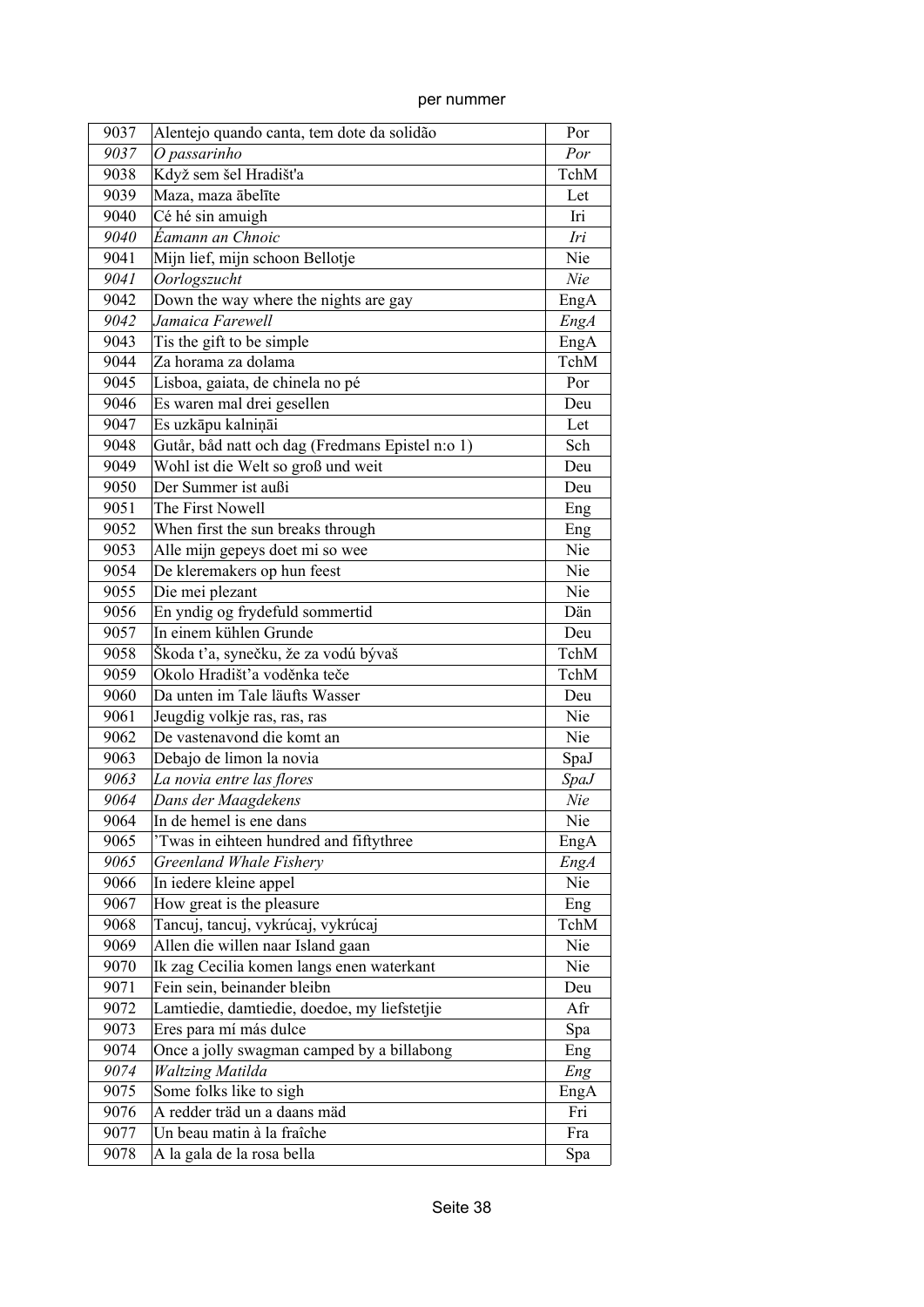| per nummer |
|------------|

| 9078 | Canción de ronda y arada                       | Spa  |
|------|------------------------------------------------|------|
| 9079 | Alegrem-se os Céus e a terra                   | Por  |
| 9080 | Come with me, my love                          | Eng  |
| 9081 | Hô-lëp                                         | Kas  |
| 9082 | ale vaserlekh flisn avek                       | Jid  |
| 9083 | All mein Gedanken, die ich hab                 | Deu  |
| 9084 | As I walked out one morn in May                | Eng  |
| 9084 | Death And The Lady                             | Eng  |
| 9085 | Den dag kjem aldri at eg gløymer               | Nor  |
| 9086 | Die Fraa wollt uff die Kirmeß gehn             | Deu  |
| 9087 | Éna karávi apó ti Chio                         | Gri  |
| 9087 | Karávi em'apó ti Chjo                          | Gri  |
| 9088 | Et ging en Reiter langs de Kant                | Nde  |
| 9089 | Es saß ein klein wild Vögelein                 | Deu  |
| 9090 | Duerme, duerme Negrito                         | SpaA |
| 9091 | Es wohnt ein Müller an jenem Teich             | Deu  |
| 9092 | Ájde Karagúna                                  | Gri  |
| 9093 | Já lá vem nascendo                             | Por  |
| 9094 | Kommt, ihr G'spielen                           | Deu  |
| 9095 | Meerstern, ich dich grüße                      | Deu  |
| 9096 | Le roi Renard                                  | Fra  |
| 9097 | Jan Hinnerk de wahnt in de Lammer-Lammerstraat | Nde  |
| 9098 | Nach grüner Farb mein Herz verlangt            | Deu  |
| 9099 | Nem loptam én életembe                         | Mag  |
| 9100 | Oj, siv pojichav                               | Ukr  |
| 9101 | Lahkumise laul                                 | Est  |
| 9101 | Nii ajaratas                                   | Est  |
| 9102 | Am buachaille ban                              | Gäl  |
| 9102 | Och, ochòin a ri gur an galair an gràdh        | Gäl  |
| 9103 | oyfn veg shteyt a boym                         | Jid  |
| 9104 | Ó prima vamos á ceifa                          | Por  |
| 9105 | O Malhão, malhão                               | Por  |
| 9106 | La cueilleuse de jonc                          | Fra  |
| 9106 | Quand j'étais chez mon père                    | Fra  |
| 9107 | Rëbôce                                         | Kas  |
| 9108 | Sur le pont d'Avignon                          | Fra  |
| 9109 | Falirjótisa                                    | Gri  |
| 9109 | Suroménos tha 'rtho                            | Gri  |
| 9110 | Heidenröslein                                  | Deu  |
| 9110 | Sah ein Knab ein Röslein stehn                 | Deu  |
| 9111 | Tá an coileach                                 | Iri  |
| 9112 | Long, long ago                                 | Eng  |
| 9112 | Tell me the tales                              | Eng  |
| 9113 | Tipperary                                      | EngI |
| 9113 | Up to mighty London                            | EngI |
| 9114 | V naši zogrudečce                              | TchM |
| 9115 | Un poquito cantas                              | Spa  |
| 9116 | Flor da murta, raminho de freixo               | Por  |
| 9117 | Wärst du Kindchen in Kaschubenlande            | Deu  |
| 9118 | Wol gīt der wänjd                              | Deu  |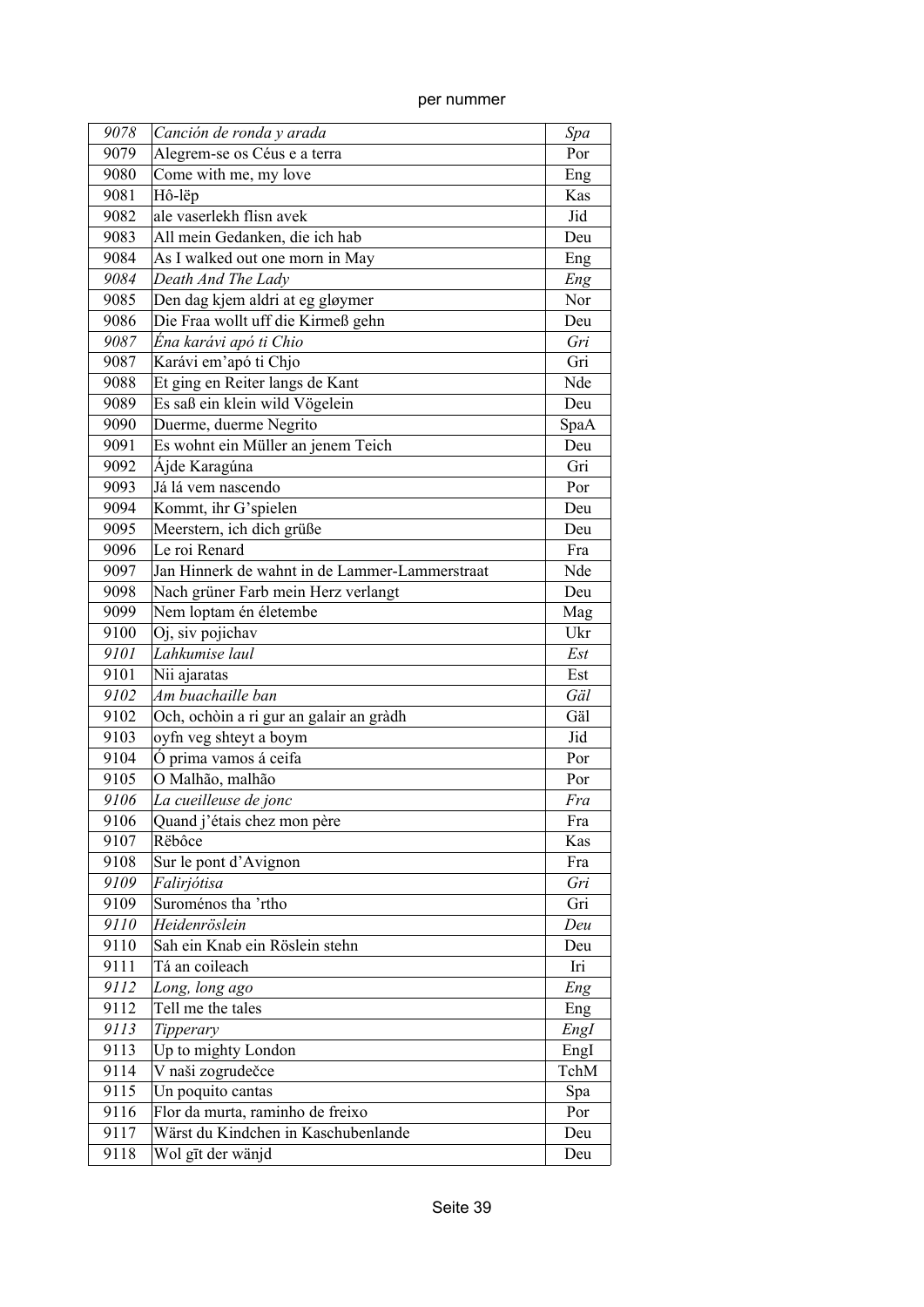| 9119 | Wohl in der Wiederschwing                   | Deu                 |
|------|---------------------------------------------|---------------------|
| 9120 | Pajarillo, pajarillo, pajarillo barranqueño | SpaA                |
| 9121 | Een karretje langs e zandweg reed           | Nie                 |
| 9122 | Oj, ty ničen'ko                             | Ukr                 |
| 9123 | Lup! Cup!                                   | Pol                 |
| 9123 | Wypił Kuba                                  | Pol                 |
| 9124 | Veselá je dědina                            | TchM                |
| 9125 | Ja mogilu miloj iskal                       | Rus                 |
| 9125 | Suliko                                      | Rus                 |
| 9126 | Vinečko bílé                                | TchM                |
| 9127 | Apita a comboio                             | Por                 |
| 9128 | Deus te salva Rosa                          | PorB                |
| 9129 | Meu lírio roxo do campo                     | Por                 |
| 9130 | Iz za ostorova na strežen'                  | Rus                 |
| 9130 | Stenka Razin                                | Rus                 |
| 9131 | Apanhar o trevo                             | Por                 |
| 9132 | Como pode vivir o pexe                      | Por                 |
| 9133 | Ole muié rendera                            | PorB                |
| 9134 | Oliveira pequenina                          | Por                 |
| 9135 | Naveira do mar                              | Gal                 |
| 9135 | Ollos verdes son traidores                  | Gal                 |
| 9136 | De colores se visten                        | Spa                 |
| 9137 | La firolera                                 | <b>SpaA</b>         |
| 9137 | Mi marido està en la cama                   | SpaA                |
| 9138 | El tortillero                               |                     |
| 9138 | Noche oscura, nada veo sólo llevo mi farol  | <b>SpaA</b><br>SpaA |
| 9139 | Guantanamera                                | SpaA                |
|      | A vinticinc de Desembre                     | Kat                 |
| 9140 |                                             |                     |
| 9141 | Coupo Santo                                 | Okz                 |
| 9141 | Provençau, veici la coupo                   | Okz                 |
| 9142 | Jeanneton prend sa faucille                 | Fra                 |
| 9143 | La Carmagnole                               | Fra                 |
| 9143 | Madame Veto                                 | Fra                 |
| 9144 | O pescador del onde                         | Ita                 |
| 9145 | On the first day of Christmas               | Eng                 |
| 9146 | Hill you ho boys                            | EngS                |
| 9146 | Mingulay Boat Song                          | EngS                |
| 9147 | In Dublin's fair city                       | EngI                |
| 9147 | Molly Malone                                | EngI                |
| 9148 | Londonderry Air                             | EngI                |
| 9149 | Spanish is a loving tongue                  | EngA                |
| 9150 | 'Twas in the moon of wintertime             | EngA                |
| 9151 | Fui colher uma romã                         | Por                 |
| 9152 | Heb je van de zilveren vloot wel gehoord    | Nie                 |
| 9152 | Piet Hein                                   | Nie                 |
| 9153 | 'k Heb een rooske                           | Nie                 |
| 9154 | Komt hier al bij                            | Nie                 |
| 9154 | Pierlala                                    | Nie                 |
| 9155 | Lestmaal op ene zomerse dag                 | Nie                 |
| 9155 | Van Jezus en Sint Janneke                   | Nie                 |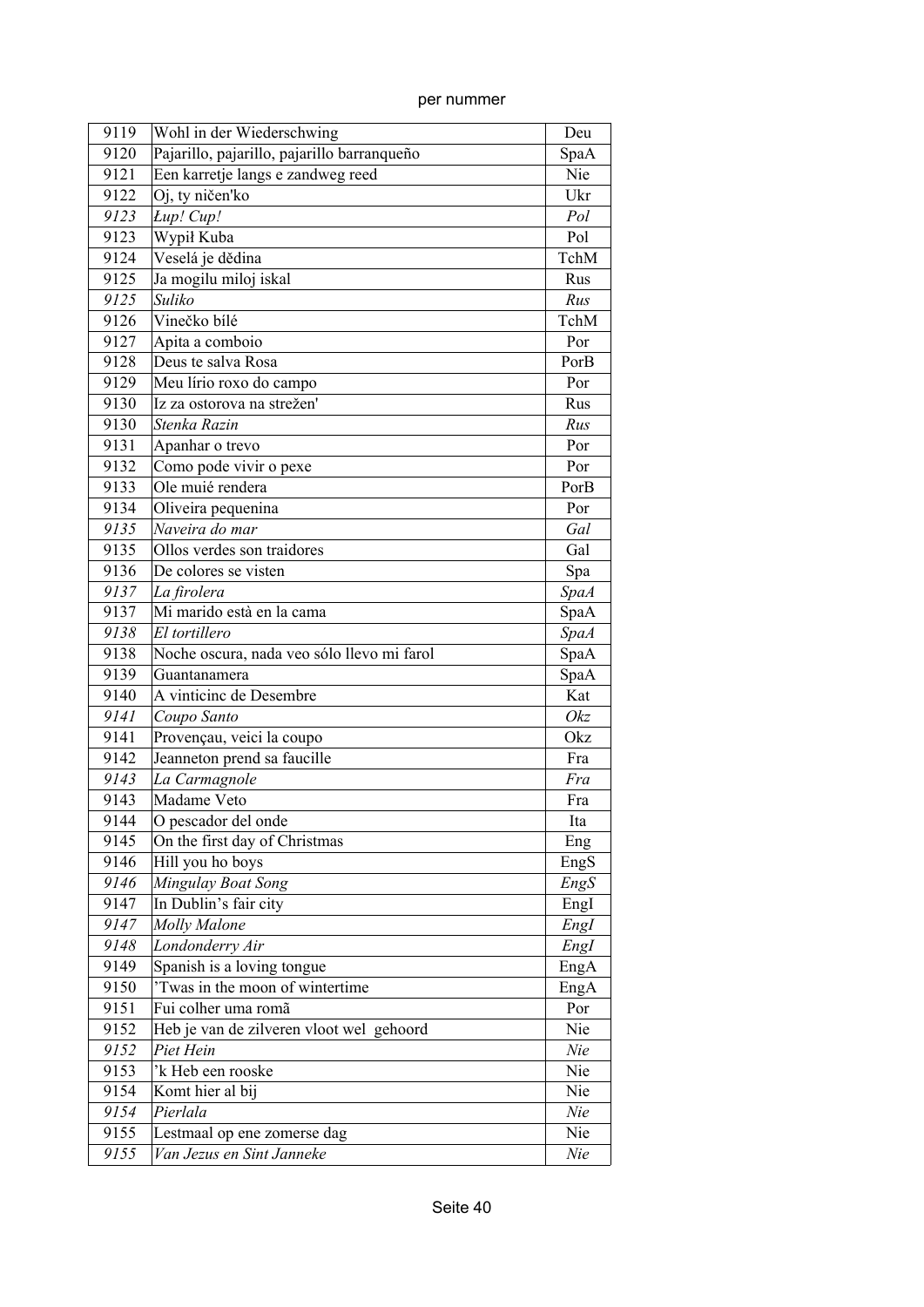| per nummer |
|------------|

| 9156 | Daar kom die Alibama                            | Afr         |
|------|-------------------------------------------------|-------------|
| 9157 | Daar kom die wa, die vierperdewa                | Afr         |
| 9158 | As Burlala                                      | Nde         |
| 9159 | Nu lat uns sin'n dat Abendleed                  | Nde         |
| 9160 | Ej, volari, volari                              | TchM        |
| 9161 | Ade zur guten Nacht                             | Deu         |
| 9162 | Guten Abend, guten Nacht (Brahms)               | Deu         |
| 9163 | Ist das nit a Schnitzelbank                     | Deu         |
| 9164 | Vi går över daggstänkta berg                    | Sch         |
| 9165 | Det var en lørdag aften                         | Dän         |
| 9166 | Ej, uch-nem                                     | Rus         |
| 9167 | Nepij, Jano                                     | TchM        |
| 9168 | A csanádi bíró háza                             | Mag         |
| 9169 | Za starú Breclavú                               | TchM        |
| 9170 | Šano, dušo, Šano, mori                          | Ser         |
| 9171 | Za tú horu, za vysokú                           | TchM        |
| 9172 | Bolen leži mlad Stojan                          | Mak         |
| 9173 | Trăgnala Rumjana                                | Bul         |
| 9174 | Anthisméni amighdhaljá                          | Gri         |
| 9174 | Mja kóri me sghurá olóxantha maljá              | Gri         |
| 9175 | Tuoll' on mun kultani                           | Fin         |
| 9176 | Tin ídha tin xanthúla                           | Gri         |
| 9177 | Mikor Rózsa Sandor                              | Mag         |
| 9178 | Túl a Tiszán                                    | Mag         |
| 9179 | Birjina Maite                                   | <b>Bas</b>  |
| 9180 | Aurtxo polita                                   | <b>Bas</b>  |
| 9180 | Aurtxo seaskan                                  | <b>Bas</b>  |
| 9181 | Vriend  is een brave man                        | Nie         |
| 9182 | Come Mirth, thou foe                            | Eng         |
| 9183 | Margot, labourez les vignes, vignevignevignolet | Fra         |
| 9184 | Štó ma njewjesta być                            | Sor         |
| 9185 | Tría pedhjá                                     | Gri         |
| 9186 | Nova Scotia Farewell                            | <b>EngA</b> |
| 9186 | The sun was setting                             | EngA        |
| 9187 | La flor de canela                               | Spa         |
| 9187 | Si me pierdo, que me busquen                    | Spa         |
| 9188 | El sol le dijo a la luna                        | Spa         |
| 9188 | Tanguillo gitano                                | Spa         |
| 9189 | Der helle Tag bricht an                         | Deu         |
| 9190 | L'ombre s'évapore                               | Fra         |
| 9190 | Tableau de Paris à cinq heures du mati          | Fra         |
| 9191 | Der Bauernhimmel                                | Deu         |
| 9191 | Wenn wir sind in' Himmel                        | Deu         |
| 9192 | Glück auf, ihr Bergleut                         | Deu         |
| 9193 | La mer                                          | Fra         |
| 9194 | Allons, enfants de la patrie                    | Fra         |
| 9194 | La Marseillaise                                 | Fra         |
| 9195 | Wer das Elent bawen will                        | Deu         |
| 9196 | Als ich ein jung Geselle war                    | Deu         |
| 9196 | Der Tod von Basel                               | Deu         |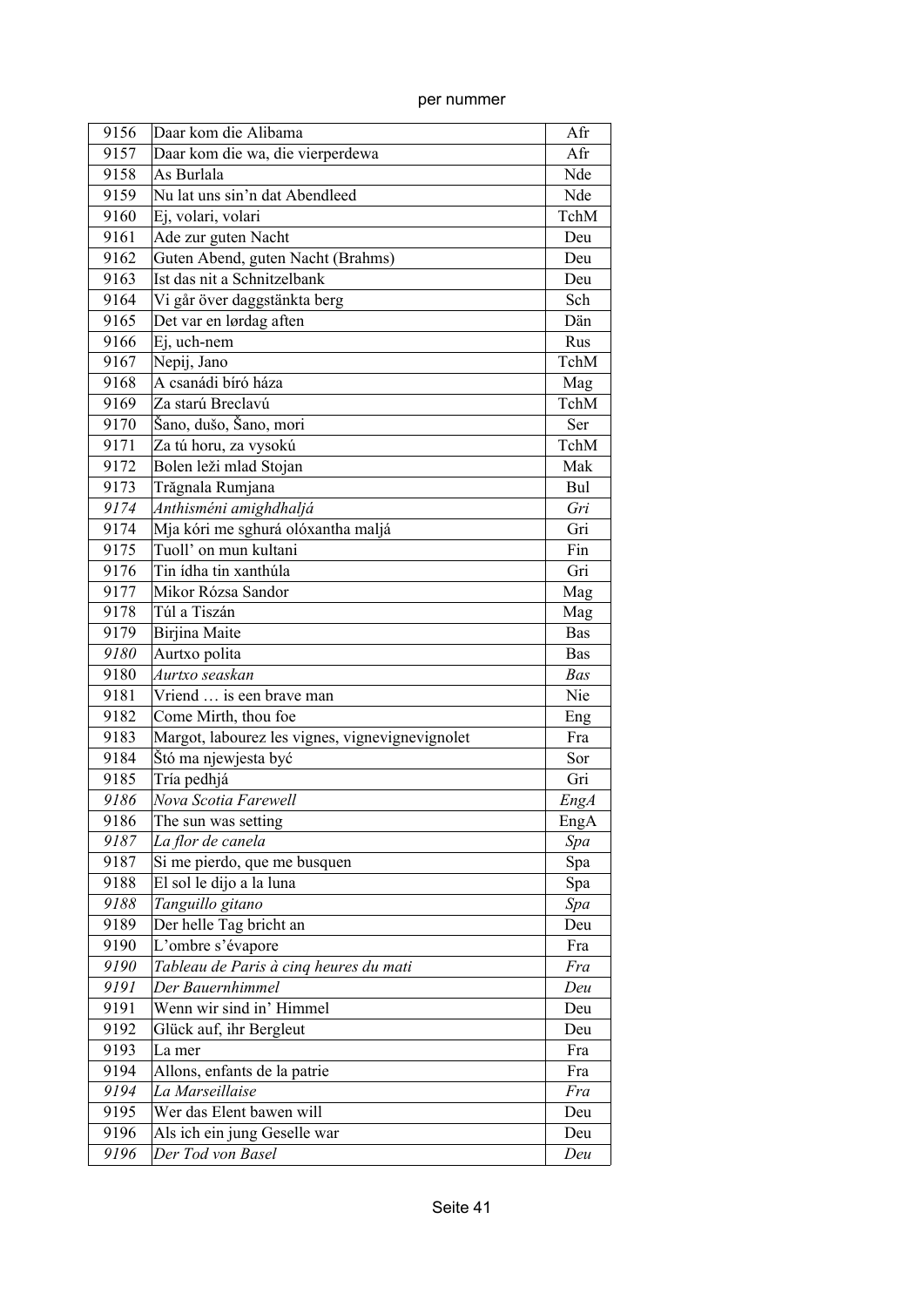| 9197 | Es, es, es und es                            | Deu  |
|------|----------------------------------------------|------|
| 9198 | Aprieta bien el cántaro                      | Spa  |
| 9198 | El cantarico                                 | Spa  |
| 9199 | Deep blue sea                                | EngA |
| 9200 | The pale moon was rising                     | EngI |
| 9200 | The Rose of Tralee                           | EngI |
| 9201 | Ah! Que j'ai z'une cruelle mère              | Fra  |
| 9201 | La rencontre á la fontaine                   | Fra  |
| 9202 | Mein Handwerk fällt mir schwer               | Deu  |
| 9203 | Hol haltal ar éjjel                          | Mag  |
| 9204 | He, ho spann den Wagen an                    | Deu  |
| 9205 | E col cifolo del vapore                      | Ita  |
| 9206 | Mennyböl az angyol                           | Mag  |
| 9207 | Kinderen zwijgt                              | Nie  |
| 9208 | Nu zijt wellekome (canon)                    | Nie  |
| 9209 | Na poljci                                    | Slv  |
| 9209 | Tri kaplje krvi Jezusove                     | Slv  |
| 9210 | Marija je rožice brala                       | Slv  |
| 9211 | Where have all the flowers gone              | EngA |
| 9212 | I gave my love a cherry                      | Eng  |
| 9213 | Down yonder green valley                     | Eng  |
| 9213 | The Ash Grove                                | Eng  |
| 9214 | Ym mhalas Llwyn Onn                          | Wal  |
| 9215 | Pour le repos, le plaisir du militaire       | Fra  |
| 9215 | <b>Ouand Madelon</b>                         | Fra  |
| 9216 | Aschelied                                    | Deu  |
| 9216 | So mancher steigt herum                      | Deu  |
| 9217 | Ne zadevaj se, mori Vendo                    | Mak  |
| 9218 | Ik ben de groene straatjes zo dikwijls       | Nie  |
| 9219 | Chanson pour l'Auvergnat                     | Fra  |
| 9219 | Elle est à toi, cette chanson                | Fra  |
| 9220 | Bitola moj roden kraj                        | Mak  |
| 9221 | 't Was op ene maandag                        | Nie  |
| 9222 | Allt bakom oxar tio                          | Sch  |
| 9222 | Oxdragarsång                                 | Sch  |
| 9223 | Ich hört' ein Sichlein rauschen              | Deu  |
| 9224 | di mezinke oysgegebn                         | Jid  |
| 9224 | shtarker! beser! di rod, di rod makht greser | Jid  |
| 9225 | Pust' begut neukljuže                        | Rus  |
| 9226 | Van minne ben ik dus gewond                  | Nie  |
| 9227 | Si le roi m'avait donné Paris                | Fra  |
| 9228 | De mei die ons de groente geeft              | Nie  |
| 9229 | Déjà mal mariée                              | Fra  |
| 9229 | Mon pèr' m'a mariée                          | Fra  |
| 9230 | Zamba de mi esperanza                        | SpaA |
| 9231 | Gekwetst ben ik van binnen                   | Nie  |
| 9232 | Caminito del puerto ya no va naide           | Spa  |
| 9233 | Spinn, spinn Spinnerin                       | Deu  |
| 9234 | Belle rose du printemps                      | Fra  |
| 9234 | Que fais tu làbas, ma jolie bergère          | Fra  |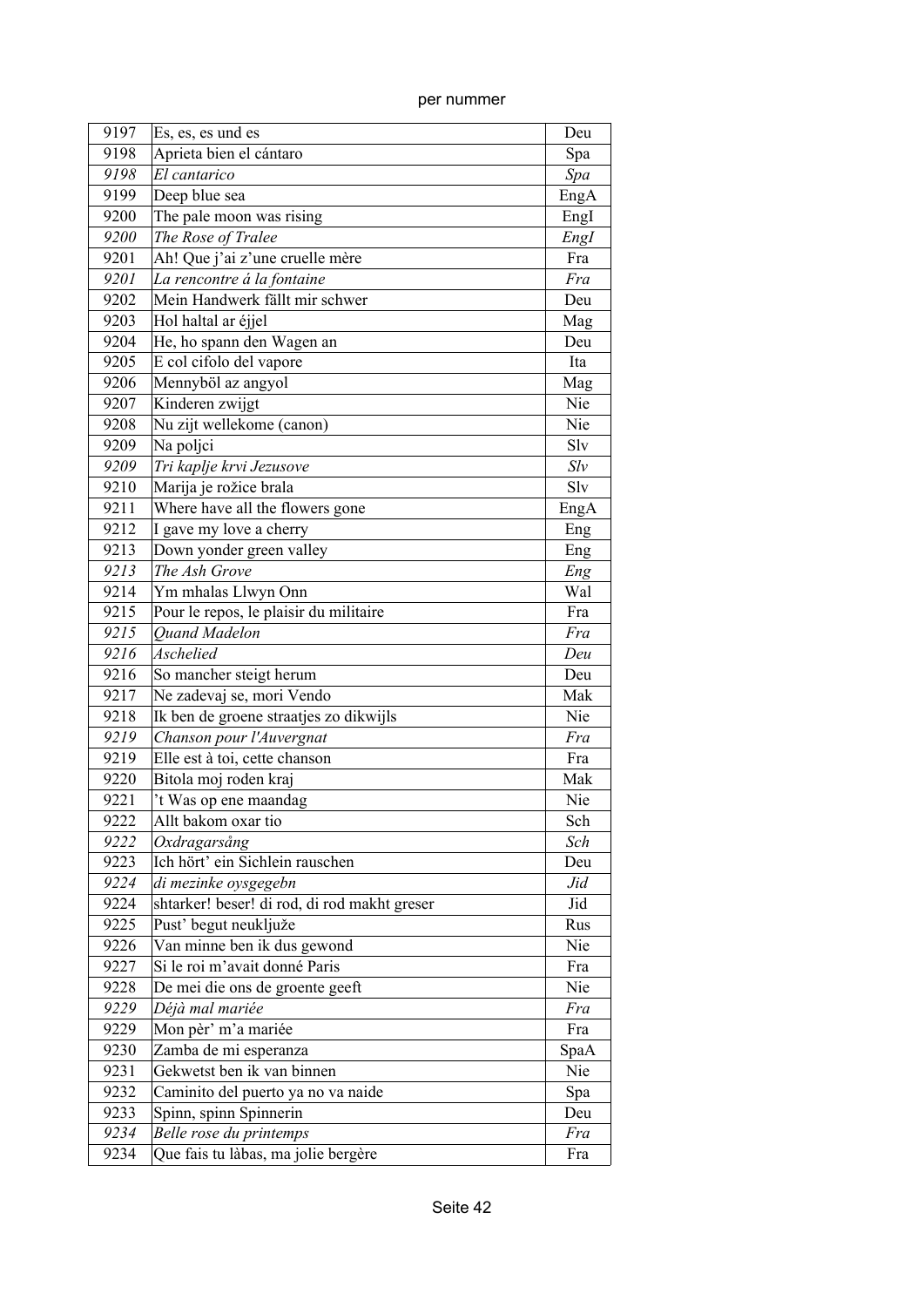| 9235 | Harmonie der Sterne                      | Deu         |
|------|------------------------------------------|-------------|
| 9235 | Wie die hohen Sterne kreisen             | Deu         |
| 9236 | How Can I Keep From Singing              | EngA        |
| 9236 | My life flows on in endless song         | EngA        |
| 9237 | Eště som sa neoženil                     | TchM        |
| 9238 | Single Girl                              | <b>EngA</b> |
| 9238 | When I was single, I went                | EngA        |
| 9239 | When I was single again                  | EngA        |
| 9240 | Gu ma slán                               | Iri         |
| 9241 | Zipprebom                                | Deu         |
| 9242 | Mir treatet uf ui hohe stui              | Deu         |
| 9243 | Ela, vre Charalámbi                      | Gri         |
| 9244 | Three bulls                              | Eng         |
| 9245 | The fox                                  | EngA        |
| 9246 | Es flog ein kleins Waldvögelein          | Deu         |
| 9247 | Het Afzijn                               | Nie         |
| 9247 | Wel Island, gij 'n bedroefde kust        | Nie         |
| 9248 | Al alva venid, buen amigo                | Spa         |
| 9249 | Ich will den Herrn loben                 | Deu         |
| 9250 | Wo man singt, da lass dich ruhig nieder  | Deu         |
| 9251 | Pod moim okienkiem                       | Pol         |
| 9252 | Dove tu te na vai belle                  | Ita         |
| 9253 | Sera jette, sera jette a la marina       | Ita         |
| 9253 | Tiritomba                                | Ita         |
| 9254 | Een groffsmidt                           | Nde         |
| 9255 | O rico Menino do meu coração             | Por         |
| 9256 | Smoothly glide, thou stream of live      | Eng         |
| 9257 | Sanie cu zurgălăi                        | Rum         |
| 9258 | Ein Stimm beginnt im Abend sacht         | Deu         |
| 9259 | When the rosy morn appearing             | Eng         |
| 9260 | Cuando salí de Habana                    | SpaA        |
| 9260 | La Paloma                                | <b>SpaA</b> |
| 9261 | Wel Annemarieke, waar gaat gij naar toe  | Nie         |
| 9262 | En 's avonds                             | Nie         |
| 9263 | Es führt über den Main                   | Deu         |
| 9264 | De avond die is goed                     | Nie         |
| 9264 | De morgen, de morgen                     | Nie         |
| 9265 | Auf ihrem Leibrößlein                    | Deu         |
| 9266 | Makedonsko devojče                       | Mak         |
| 9267 | Viva Jujuy, viva la Puna                 | SpaA        |
| 9268 | Il faut toujours lustig sein             | Deu         |
| 9269 | Achter de meijers huizeke staat ene boom | Nie         |
| 9270 | Buffalo gals                             | EngA        |
| 9271 | Ave Maria (Arcadelt)                     | Lat         |
| 9272 | Lueget, vo Bärg und Tal                  | Deu         |
| 9273 | Quand je menais mes chevaux              | Fra         |
| 9274 | Het daghet in het Oosten                 | Nie         |
| 9275 | Da zou er een magetje                    | Nie         |
| 9276 | Colinde                                  | Rum         |
| 9277 | En Kölle am Rhing                        | Deu         |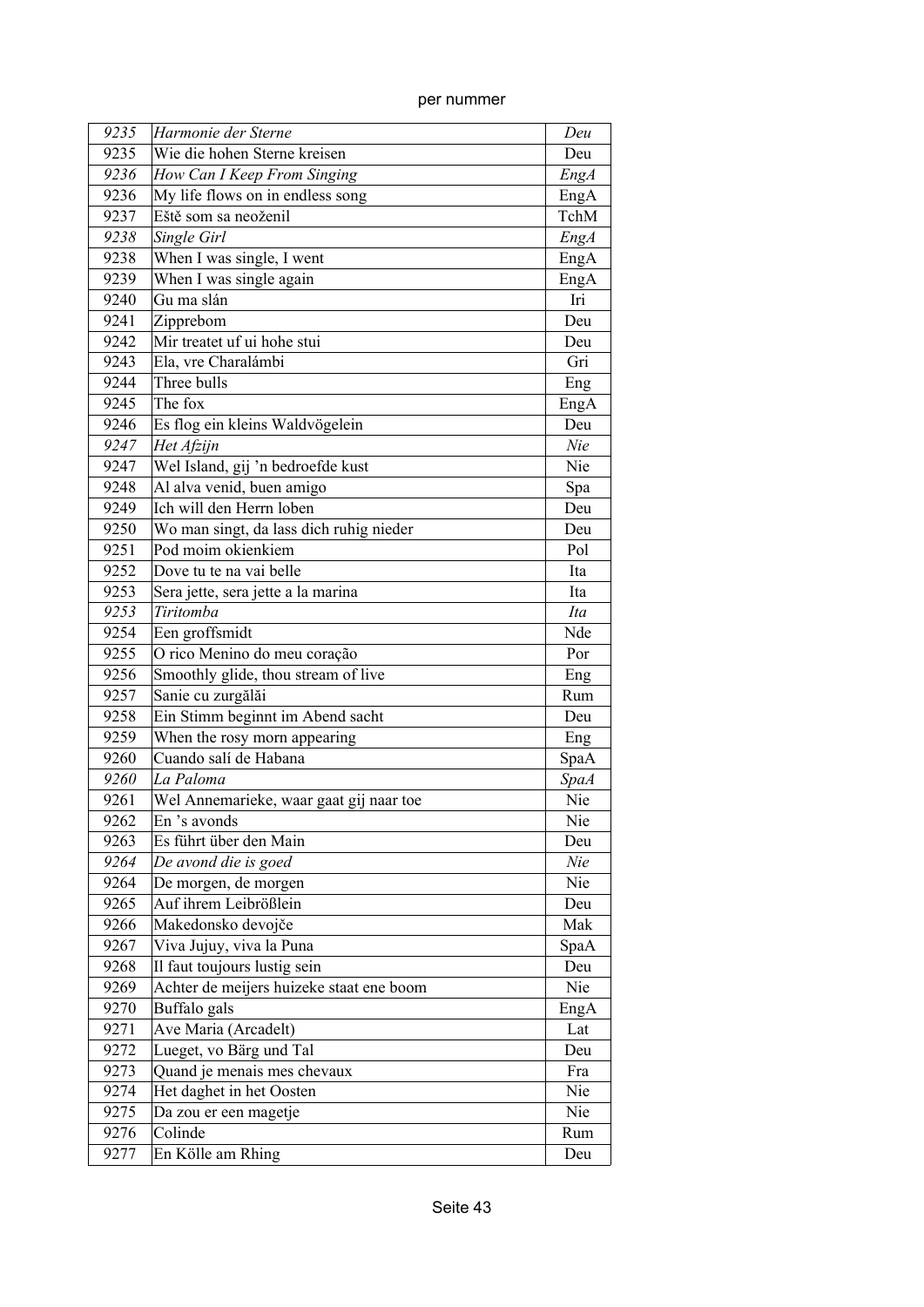| per nummer |
|------------|
|            |

| 9277 | Heimweh no Kölle                                 | Deu         |
|------|--------------------------------------------------|-------------|
| 9278 | The Bonny Boy                                    | EngI        |
| 9278 | The trees are growing tall, my love              | EngI        |
| 9279 | Slaperige kleine vogels                          | Nie         |
| 9280 | Und in dem Schneegebirge                         | Deu         |
| 9281 | Mir samma die lustign Hammerschmiedsgölln        | Deu         |
| 9282 | Daar is de lente, daar is de zon                 | Nie         |
| 9282 | Een vrolijk lentelied                            | Nie         |
| 9283 | Santa Lucia                                      | Ita         |
| 9283 | Sul mare luccica (Santa Lucia)                   | Ita         |
| 9284 | De colores, de colores                           | SpaA        |
| 9285 | Verbovaja doščečka                               | Ukr         |
| 9286 | 's Bettlmandl                                    | Deu         |
| 9287 | Wann i zum Tanzen geh                            | Deu         |
| 9288 | Šia naktelę, per naktelę                         | Lit         |
| 9289 | La llama la pobrecita                            | SpaA        |
| 9289 | La pobrecita                                     | <b>SpaA</b> |
| 9290 | Laat ons de landman loven                        | Nie         |
| 9291 | Wij boeren en boerinnen                          | Nie         |
| 9292 | De boll weevil                                   | EngA        |
| 9293 | Bėkit, bareliai                                  | Lit         |
| 9294 | Hop hej! Cibuláři                                | Tch         |
| 9295 | Gott hat alles recht gemacht                     | Deu         |
| 9296 | A la una yo naci                                 | SpaJ        |
| 9297 | Avre tu puerta cerrada                           | SpaJ        |
| 9298 | Ik ben van nergens en overal                     | Nie         |
| 9299 | Konopa, konopa                                   | TchM        |
| 9300 | Ist einer ausgegangen zur Liab für's Fensterlein | Deu         |
| 9301 | Le déserteur                                     | Fra         |
| 9301 | Monsieur le président                            | Fra         |
| 9302 | Mellow the moonlight                             | EngI        |
| 9302 | The Spinning Wheel Song                          | EngI        |
| 9303 | Kapıları çalan benim                             | Tür         |
| 9303 | Kız çocuğu                                       | Tür         |
| 9304 | I come and stand at every door                   | EngA        |
| 9305 | Bright morning stars                             | EngA        |
| 9306 | Ziet de arme peerdebeesten                       | Nie         |
| 9306 | Zoete Mariton                                    | Nie         |
| 9307 | Da v sadu derevo                                 | Rus         |
| 9308 | I woiß a Liadli                                  | Deu         |
| 9309 | So lange wie die Kesselflickerei                 | Deu         |
| 9310 | Ärkamise aeg                                     | Est         |
| 9310 | Meri siin                                        | Est         |
| 9311 | O edelstes Grün                                  | Deu         |
| 9312 | In der Måltinger Wand hängt a Schleiale          | Deu         |
| 9313 | Amott legel                                      | Mag         |
| 9314 | Wech op!                                         | Nie         |
| 9315 | Chume, chum geselle min                          | Deu         |
| 9316 | Het liedeken van Rozemarijn                      | Nie         |
| 9316 | Ik kwam laatst door den bogaard                  | Nie         |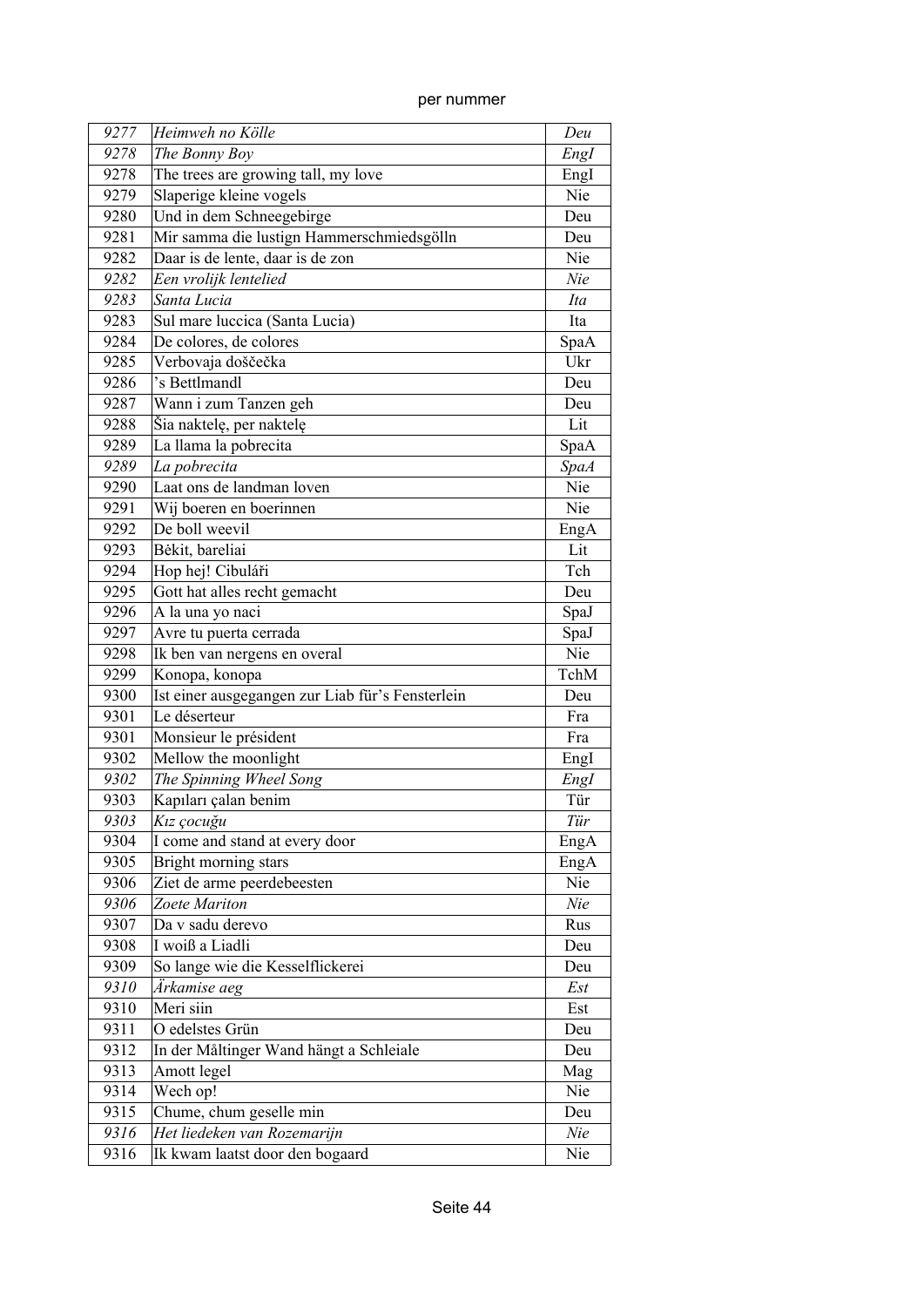| 9317 | Cançó del lladre                                     | Kat         |
|------|------------------------------------------------------|-------------|
| 9317 | Quan jo n'era petitet                                | Kat         |
| 9318 | Lulajże, Jezuniu                                     | Pol         |
| 9319 | Andachtsjodler                                       | Deu         |
| 9319 | Tjotjoiri                                            | Deu         |
| 9320 | Een serafinse tonge                                  | Nie         |
| 9321 | O blijde nacht                                       | Nie         |
| 9322 | Stille Nacht, Heilige Nacht                          | Deu         |
| 9323 | Drie koningen rijk en groot van macht                | Nie         |
| 9324 | Yo me soy la morenica                                | Spa         |
| 9325 | Är jag född, så vill jag leva (Fredmans Sång n:o 16) | Sch         |
| 9326 | Tineke van Heule                                     | Nie         |
| 9327 | Die Liebe hemmet nichts                              | Deu         |
| 9328 | Pájaro campana                                       | SpaA        |
| 9329 | Morenica a mi me llama                               | SpaJ        |
| 9330 | Éna mítho tha sas po                                 | Gri         |
| 9331 | Sobotěnka ide                                        | TchM        |
| 9332 | Wenn einer alleine träumt                            | Deu         |
| 9333 | <b>Sanctus</b>                                       | Lat         |
| 9334 | Polegnala Todora                                     | Bul         |
| 9335 | Suliram suliram, ram, ram                            | Ind         |
| 9336 | Kad ja pođoh na Bembašu                              | <b>Bos</b>  |
| 9337 | In 't zoetste van de meie                            | Nie         |
| 9338 | La rosa enflorece                                    |             |
|      |                                                      | SpaJ        |
| 9339 | Haragszom az olyan szóra                             | Mag         |
| 9340 | A juhásznak jól van dolga                            | Mag         |
| 9341 | Megismerni a kanászt                                 | Mag         |
| 9342 | Tiszán innen, Dunán túl                              | Mag         |
| 9343 | Pada deščyk pada                                     | Rsn         |
| 9344 | mayn rue plats                                       | Jid         |
| 9344 | nit zukh mikh vu di mirtn grinen                     | Jid         |
| 9345 | Zondag morgen toen kregen wij de loods aan boord     | Nie         |
| 9346 | Bodaj sja kohut                                      | Rsn         |
| 9347 | Bröder, vi ha långt att gå                           | Sch         |
| 9348 | Dobri v Hamerýcy                                     | Rsn         |
| 9349 | O voso galo, comadre                                 | Gal         |
| 9350 | Čorni očka                                           | Rsn         |
| 9351 | Das Schifflein schwingt sich dani von Land           | Deu         |
| 9351 | Wachauer Schifferlied                                | Deu         |
| 9352 | lomir ale in eynem                                   | Jid         |
| 9353 | Canción jangadero                                    | <b>SpaA</b> |
| 9353 | Río abajo voy llevando la jangada                    | Spa         |
| 9354 | In Flander's Fields                                  | EngA        |
| 9355 | trink brider, trink oys                              | Jid         |
| 9356 | Mae gennyf                                           | Wal         |
| 9357 | Da dengelimaa                                        | Deu         |
| 9358 | $\overline{C}$ ainc yr aradwr                        | Wal         |
| 9358 | Fe gwyd yr haul                                      | Wal         |
| 9359 | Bei vrie ischt aüf                                   | Deu         |
| 9359 | Dia Meerarin                                         | Deu         |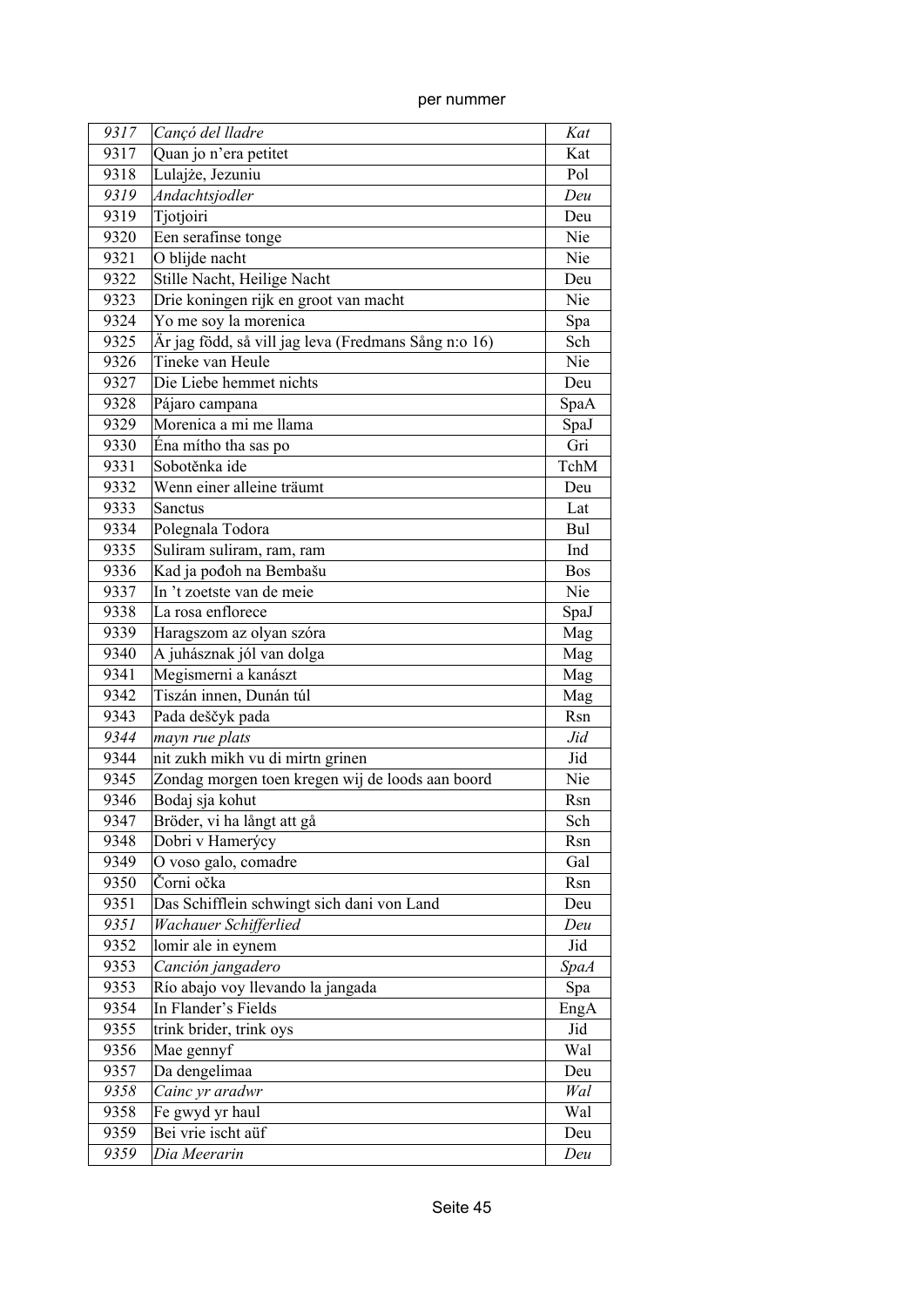| 9360 | Otče naš, iže esi                    | Rus  |
|------|--------------------------------------|------|
| 9361 | While shepherds watched their flocks | Eng  |
| 9362 | Since first I saw your face          | Eng  |
| 9363 | Ecce quod natura                     | Lat  |
| 9364 | Hush, my babe                        | Eng  |
| 9364 | Lullaby                              | Eng  |
| 9365 | Een kindekijn is ons geboren         | Nie  |
| 9366 | Részeg, vagyok, rózsám               | Mag  |
| 9367 | Signor Abbate                        | Deu  |
| 9368 | Magos kösziklának                    | Mag  |
| 9369 | Virgin Mary had-a one son            | EngA |
| 9370 | Wo man singt, das lieblich klingt    | Deu  |
| 9371 | Kis szegvári lányok                  | Mag  |
| 9372 | Kalenin bedenleri yar yar yar yandım | Tür  |
| 9372 | Niksarı fidenları                    | Tür  |
| 9372 | Síko chórepse kuklí mu               | Gri  |
| 9373 | In 't hemelrijk hierboven            | Nie  |
| 9374 | The darke is my delight              | Eng  |
| 9375 | By the waters, the waters of Babylon | Eng  |
| 9376 | Plovi, plovi, duboko je more         | Kro  |
| 9377 | Nun wolle Gott, daß unser Gesang     | Deu  |
| 9377 | Zum neuen Jahr                       | Deu  |
| 9378 | La hierbabuena se cria               | Spa  |
| 9379 | Wade in the water                    | EngA |
| 9380 | To ev'rything                        | EngA |
| 9380 | Turn, turn, turn                     | EngA |
| 9381 | Wenn alle Brünnlein fließen          | Deu  |
| 9382 | Hold on!                             | EngA |
| 9382 | If you want to get to heaven         | EngA |
| 9383 | I Mirtjá                             | Gri  |
| 9383 | Icha mja thálassa sto nu             | Gri  |
| 9384 | Und wär mein Lieb ein Brünnlein kalt | Deu  |
| 9385 | Ceciderunt                           | Lat  |
| 9386 | Die Gedanken sind frei               | Deu  |
| 9387 | Jūriņ' prasa smalku tīklu            | Let  |
| 9388 | L'eau vive                           | Frau |
| 9388 | Ma petite est comme l'eau            | Fra  |
| 9389 | Nu wil ik een liedeken zingen        | Nie  |
| 9390 | Wat voor een vijand durft ons naken  | Nie  |
| 9391 | Et zon zon zon mon violon            | Fra  |
| 9392 | Eerst wordt de druif getreden        | Nie  |
| 9393 | Grad aus dem Wirtshaus               | Deu  |
| 9394 | Still, still, still, weil's Kindlein | Deu  |
| 9395 | As I walked by the docks one evening | EngI |
| 9395 | Fiddler's Green                      | EngI |
| 9396 | Wahre Freundschaft soll nicht wanken | Deu  |
| 9397 | Rada pila, rada jedla                | Slw  |
| 9398 | Señora Doña María aqui               | SpaA |
| 9399 | Ehre sei Gott in der Höhe            | Deu  |
| 9400 | A los cerros Tucumanos               | SpaA |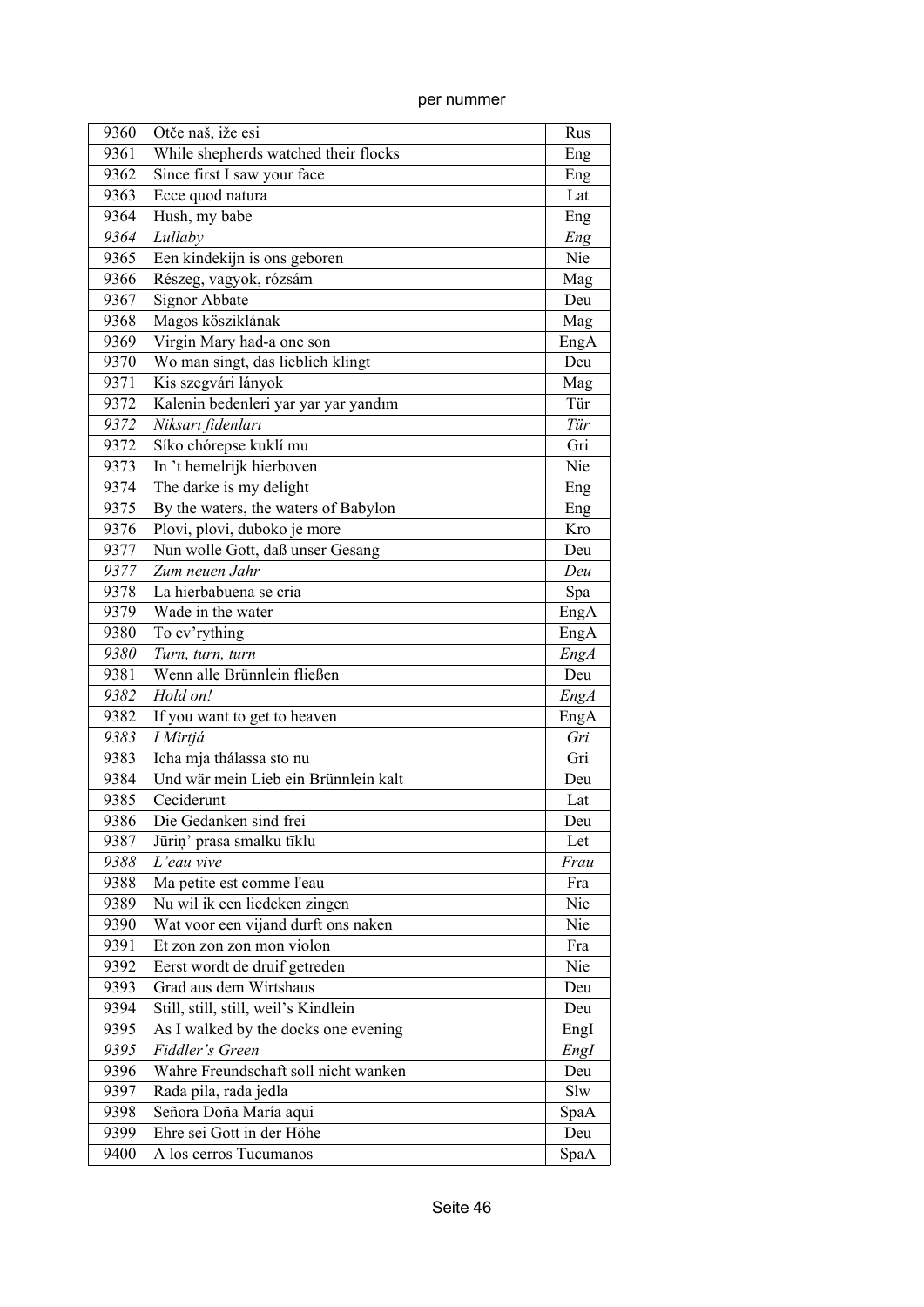| 9400 | Zamba del grillo                             | <b>SpaA</b> |
|------|----------------------------------------------|-------------|
| 9401 | An cluinn thu mi, mo nighean donn            | Gäl         |
| 9402 | 'S truagh nach do dh'fhuirich mi             | Gäl         |
| 9403 | An ribhinn donn                              | Gäl         |
| 9403 | Ochòin a ri, 's i mo rhibhinn                | Gäl         |
| 9404 | Schoon jonkvrouw, ik moet u klagen           | Nie         |
| 9405 | erev shel shoshanim                          | Heb         |
| 9406 | May does ev'ry fragrance bring               | Eng         |
| 9407 | Bubbling and splashing                       | Eng         |
| 9408 | Ik ging op enen morgen                       | Nie         |
| 9409 | S Pánem bohem                                | TchM        |
| 9410 | Kocsi szekér                                 | Mag         |
| 9411 | A las doce de la noche nació                 | SpaA        |
| 9412 | Mmangwane mpulele                            | Sot         |
| 9413 | The Golden Vanity                            | Eng         |
| 9413 | There was a ship                             | Eng         |
| 9414 | Come, buy my cherries                        | Eng         |
| 9415 | Oaken leaves                                 | Eng         |
| 9416 | Bache bene venies                            | Lat         |
| 9417 | Lütt Matten, de haas                         | Nde         |
| 9418 | Vasija de barro                              | <b>SpaA</b> |
| 9418 | Yo quiero que a mi me entierren              | SpaA        |
| 9419 | In yonder valley there flows sweet union     | EngA        |
| 9420 | Una matika de ruda                           | SpaJ        |
| 9421 | Schläft ein Lied in allen Dingen             | Deu         |
| 9422 | Camino de mi pueblo                          | <b>SpaA</b> |
| 9422 | Tengo que llegar al pueblo                   | SpaA        |
| 9423 | Isakene, taadikene                           | Est         |
| 9423 | Tütre tänu                                   | Est         |
| 9424 | T'al o baxtalo                               | Rom         |
| 9425 | Zal ik nog lang in hete tranen               | Nie         |
| 9426 | Ik wil deze nacht door de straten verdwalen  | Nie         |
| 9427 | Kyrie (Byrd)                                 | Lat         |
| 9428 | Ev chistr' ta Laou                           | <b>Bre</b>  |
| 9428 | Son ar chistr                                | <i>Bre</i>  |
| 9429 | Siyahamb' ekukhanyen' kwenkhos'              | Zul         |
| 9430 | De ster, de ster moet ommegaan               | Nie         |
| 9431 | Kein gröszer freud                           | Deu         |
| 9432 | Het regende zeer                             | Nie         |
| 9433 | V Hodonině za vojačka mňa vzali              | TchM        |
| 9434 | One, two, three, our number is tight         | Eng         |
| 9435 | Die Lorelei                                  | Deu         |
| 9435 | Ich weiß nicht was soll es bedeuten          | Deu         |
| 9436 | Camina la Virgen pura                        | Spa         |
| 9437 | Ik kwam lest over een berg                   | Nie         |
| 9438 | Brighter the sun seems                       | Eng         |
| 9439 | Ego sum pauper                               | Lat         |
| 9440 | Daar kwamen drie koningen met ene ster, daar | Nie         |
| 9441 | Legnala Dana                                 | Mak         |
| 9442 | As I went out over Tawny Marsh               | Eng         |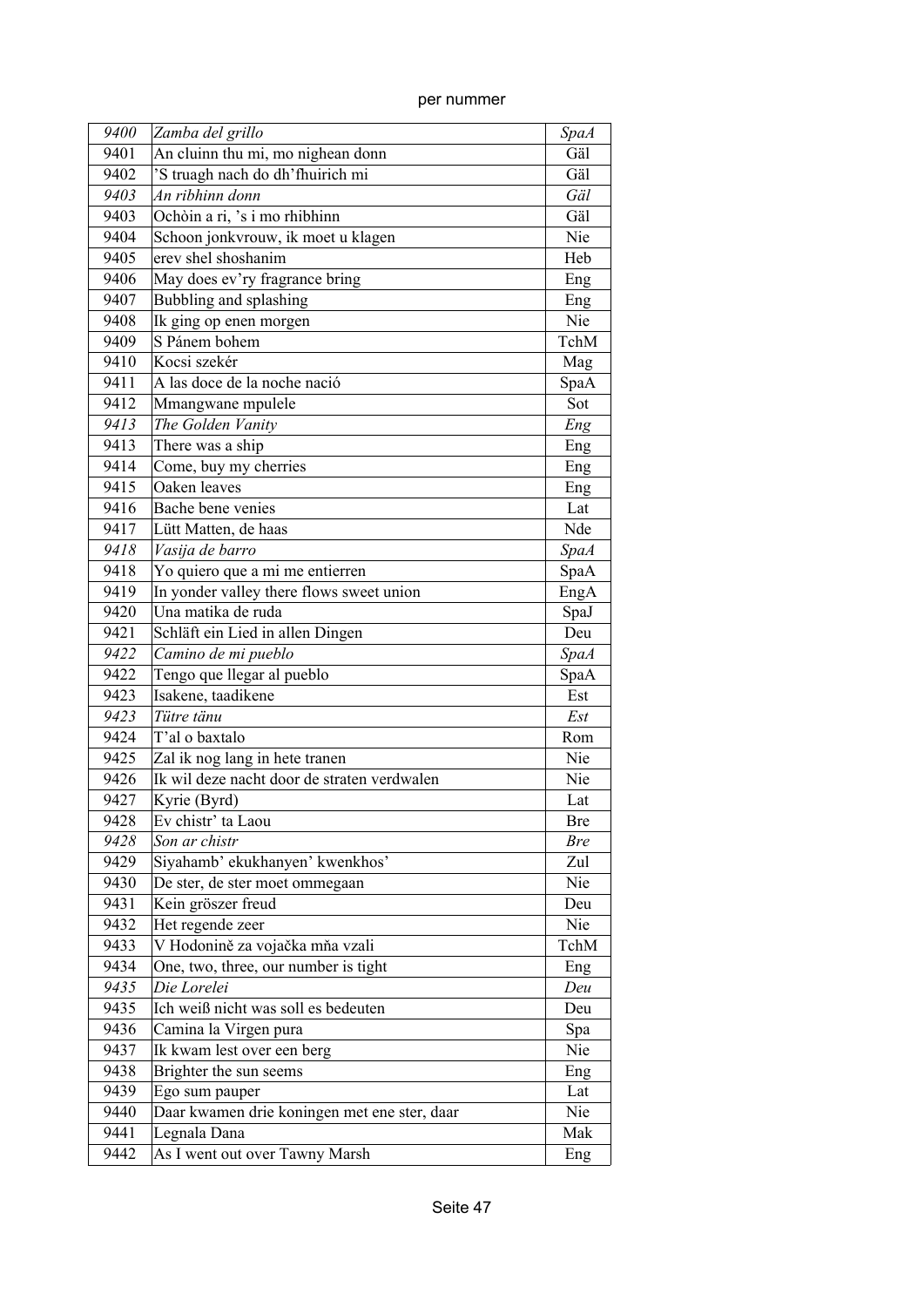| 9443 | Il a tout dit                               | Fra         |
|------|---------------------------------------------|-------------|
| 9443 | J'ai connu dans mon jeune âge               | Fra         |
| 9444 | Allelu, allelu                              | Nie         |
| 9445 | Laat nu de vedels en luiten weerklinken     | Nie         |
| 9446 | Dolina, dolina                              | TchM        |
| 9447 | O my luve is like a red, red rose           | EngS        |
| 9448 | Mocht ik met een lied                       | Nie         |
| 9449 | homentash                                   | Jid         |
| 9449 | Yakhne-dvoshe                               | Jid         |
| 9450 | Arvoles yoran                               | SpaJ        |
| 9451 | Kak na pole da na poljane                   | Rus         |
| 9452 | Yo soy el chullita quiteño                  | SpaA        |
| 9453 | Co to tam šupoce                            | TchM        |
| 9454 | When griping griefs                         | Eng         |
| 9455 | Chubava Milka                               | Bul         |
| 9455 | Milkina mama                                | Bul         |
| 9456 | <b>Humor</b>                                | Deu         |
| 9456 | Nicht immer leuchten Sonne, Mond und Sterne | Deu         |
| 9457 | Jan, mijne man, zou ruiter worden           | Nie         |
| 9458 | Om kvelden når det mørkner                  | Nor         |
| 9459 | Cine m-aude cântând                         | Rum         |
| 9460 | Miks nii hilja                              | Est         |
| 9461 | A b c Liebe kinder                          | Deu         |
| 9462 | Agus lá breá                                | Iri         |
| 9462 | Iníón an Phailítínigh                       | Iri         |
| 9463 | Aj me, aj me, aj me meni                    | Kro         |
| 9464 | <b>Banana Boat Song</b>                     | <b>EngA</b> |
| 9464 | Day, o!                                     | EngA        |
| 9465 | Bella ciao                                  | Ita         |
| 9465 | Stamattina mi sono alzata                   | Ita         |
| 9466 | Daar nu het feest van Pasen                 | Nie         |
| 9467 | De Störtebecker                             | Nde         |
| 9468 | Der Möbelpacker                             | Deu         |
| 9469 | Der Vogelfänger                             | Deu         |
| 9470 | Aseară vântul bătea                         | Rum         |
| 9471 | Die winter is vergangen                     | Nie         |
| 9472 | Dhiúbhailfainn                              | Iri         |
| 9472 | Eibhlín a rúin                              | Iri         |
| 9473 | Ena pulaki tin avgin                        | Gri         |
| 9474 | Es gibt ein Tier                            | Deu         |
| 9475 | Es hatt' ein Bauer ein schönes Weib         | Deu         |
| 9476 | Es komt ein schiff geladen                  | Deu         |
| 9477 | Eyes like the morning star                  | EngA        |
| 9477 | The Colorado Trail                          | <b>EngA</b> |
| 9478 | File la laine                               | Fra         |
| 9479 | Fornyrðislag                                | <i>Isl</i>  |
| 9479 | Þot mælti                                   | Isl         |
| 9480 | From the great Atlantic Ocean               | EngA        |
| 9480 | Wabash Canon Ball                           | EngA        |
| 9481 | Red River Valley                            | EngA        |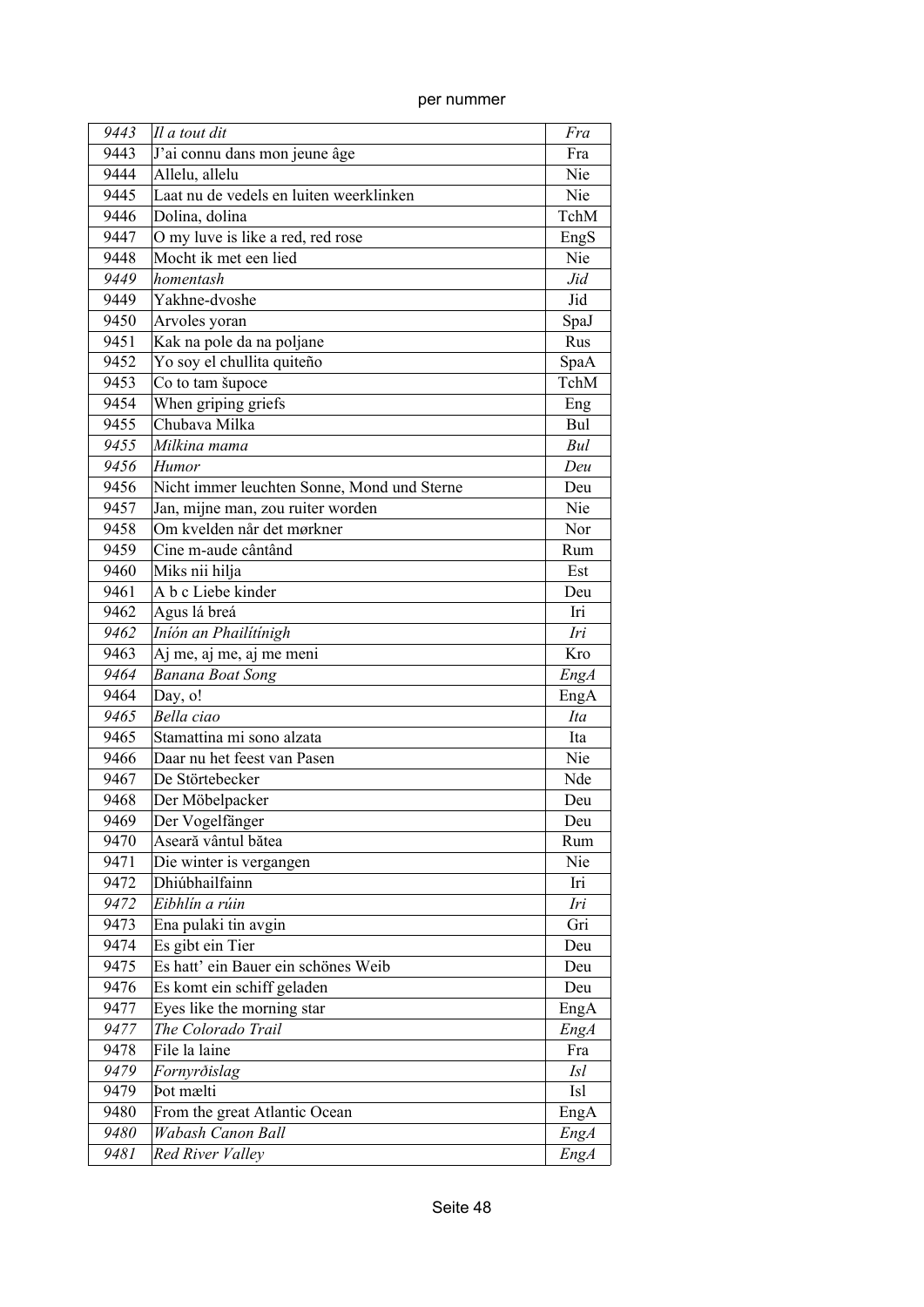| per nummer |
|------------|
|            |

| 9481 | Tis a long time that I have been waiting     | EngA        |
|------|----------------------------------------------|-------------|
| 9482 | <b>Guter Mond</b>                            | Deu         |
| 9483 | Heer Halewijn                                | Nie         |
| 9484 | I dreamed I saw Joe Hill                     | EngA        |
| 9485 | I ride an old paint                          | EngA        |
| 9486 | I skovens dybe                               | Dän         |
| 9487 | Ich hatt' einen Kameraden                    | Deu         |
| 9488 | Ik zat te spinnen                            | Nie         |
| 9489 | Im schönsten Wiesengrunde                    | Deu         |
| 9490 | Isabeau se promène le long de son jardin     | Fra         |
| 9491 | Jag år spelman, jag skall spela              | Sch         |
| 9492 | Jutge n'està                                 | Kat         |
| 9492 | La jutgessa                                  | Kat         |
| 9493 | A csitári hegyek alatt                       | Mag         |
| 9494 | La Bamba                                     | <b>SpaA</b> |
| 9494 | Para bailar la bamba                         | SpaA        |
| 9495 | Lakstīgala, kroni pina                       | Let         |
| 9496 | Lange Wap                                    | Nie         |
| 9497 | Láska, bože láska                            | Slw         |
| 9498 | Lien, pelīle                                 | Let         |
| 9499 | Lustig, lustig, ihr lieben Brüder            | Deu         |
| 9500 | Cantique de Noël                             | Fra         |
| 9500 | Minuit, Chrétiens, c'est l'heure solennellé  | Fra         |
| 9501 | Moeke, doar staait 'n vrijer aan de deur     | Nie         |
| 9502 | Muß i denn                                   | Deu         |
| 9503 | Danielis prophetia                           | Lat         |
| 9504 | Negrinho do pastorinho                       | PorB        |
| 9505 | O du liabs Ängeli                            | Deu         |
| 9506 | O menino está no berce                       | Gal         |
| 9507 | Ingrids vise                                 | Nor         |
| 9507 | Og reven lå under birkerot                   | Nor         |
| 9508 | Öck ging önne Goarde Lönnwand bleeke         | Nde         |
| 9509 | Home On The Range                            | <b>EngA</b> |
| 9509 | Oh, give me a home, where the buffaloes roam | EngA        |
| 9510 | Oh, happy day                                | EngA        |
| 9511 | Oh, what a beautiful city                    | EngA        |
| 9511 | Twelve Gates of the City                     | EngA        |
| 9512 | Oi de la val Camonica                        | Ita         |
| 9513 | Onze Jan die kwam eens laat naar huis        | Nie         |
| 9514 | Señora chichera                              | SpaA        |
| 9515 | She'll be coming round the mountain          | EngA        |
| 9516 | Times are getting hard, boys                 | EngA        |
| 9517 | <b>Tochter Zion</b>                          | Deu         |
| 9518 | Tres ermanikos eran                          | SpaJ        |
| 9519 | Uit die blou van onse hemel                  | Afr         |
| 9520 | Fifteen                                      | <b>EngA</b> |
| 9520 | The sweetes wine in the world                | EngA        |
| 9521 | Vdol' po Piterskoj                           | Rus         |
| 9522 | Vêr in die wêreld, Kitty                     | Afr         |
| 9523 | Viva tutte le vezzose                        | Ita         |
|      |                                              |             |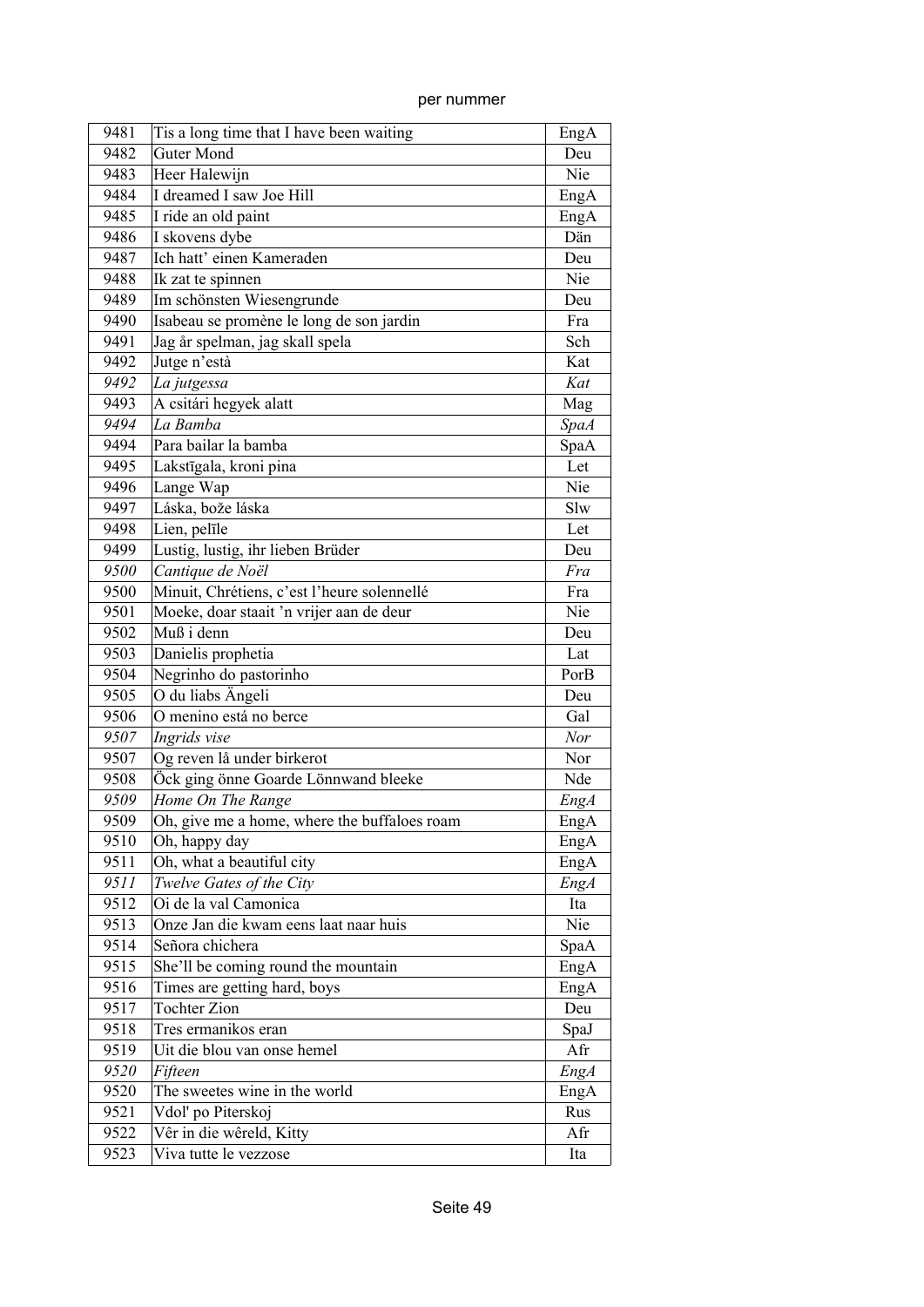| 9524         | Vom Himmel hoch, da komm ich                         | Deu          |
|--------------|------------------------------------------------------|--------------|
| 9525         | Vysoký jalovec                                       | Tch          |
| 9526         | Wenn ich ein Vöglein war                             | Deu          |
| 9527         | Wia lustig ist im Winter                             | Deu          |
| 9528         | Der Mond ist aufgegangen                             | Deu          |
| 9529         | 's Morgens is den riep zo kold                       | Nie          |
| 9530         | Per spelman                                          | Nor          |
| 9531         | Da pacem, domine                                     | Lat          |
| 9532         | We zullen doorgaan                                   | Nie          |
| 9533         | $V'$ jun                                             | Rus          |
| 9534         | Run come and look out                                | EngA         |
| 9534         | Run Come See The Sun                                 | EngA         |
| 9535         | Willkommen, lieber schöner Mai                       | Deu          |
| 9536         | Het was een maged uitverkoren                        | Nie          |
| 9537         | Come they told me                                    | EngA         |
| 9537         | Little drummer boy                                   | <b>EngA</b>  |
| 9538         | Lasst die Wurzel unsres Handels                      | Deu          |
| 9539         | Mamma mia damme cento lire                           | Ita          |
| 9540         | Przybieżel do Betlejem                               | Pol          |
| 9541         | Het waren geen terroristen                           | Nie          |
| 9542         | Als ik omkeer                                        | Nie          |
| 9543         | Here's adieu sweet lovely Nancy                      | Eng          |
| 9544         | October winds lament                                 | EngI         |
| 9544         | The Castle Of Dromore                                | EngI         |
| 9545         | Ta siju red'ku čepurnen'ku                           | Ukr          |
| 9546         | Het klokske van Kafarnaom                            | Nie          |
| 9547         | Les bèsties al naixement                             | Kat          |
| 9547         | Les gallinas van pujant, juntes van                  | Kat          |
| 9548         | J'ai vu le loup                                      | Fra          |
| 9549         | Angelique, oh!                                       | Fra          |
| 9550         | All through the night                                | Eng          |
| 9550         | Sleep, my love                                       | Eng          |
| 9551         | Ar hyd y nos                                         | Wal          |
| 9551         | Holl am rantau'r                                     | Wal          |
| 9552         | Lente is weer in 't land                             | Nie          |
| 9553         | Koekoek, roept de koekoek                            | Nie          |
| 9554         | Nu is die roe van Jesse gebloeid                     | Nie          |
| 9555         | saqvarlis sap'lavs vedzebdi                          | Geo          |
| 9555         | Suliko                                               | Geo          |
|              |                                                      |              |
| 9556<br>9556 | Come all ye young fellows<br>Dark as a dungeon       | EngA<br>EngA |
| 9557         | Sakura sakura                                        |              |
| 9558         | Slumber my darling, thy mother is near               | Jap          |
|              |                                                      | EngA         |
| 9559         | Rhythm and syncopation                               | Eng          |
| 9560         | Belle je m'en vais en Allemagne<br><b>Hard Times</b> | Fra          |
| 9561         |                                                      | EngA         |
| 9561         | Let us pause of live's pleasures                     | EngA         |
| 9562         | Vitti na crozze                                      | Ita          |
| 9563         | Bel galante                                          | Ita          |
| 9563         | Il moru Sarrassin                                    | Ita          |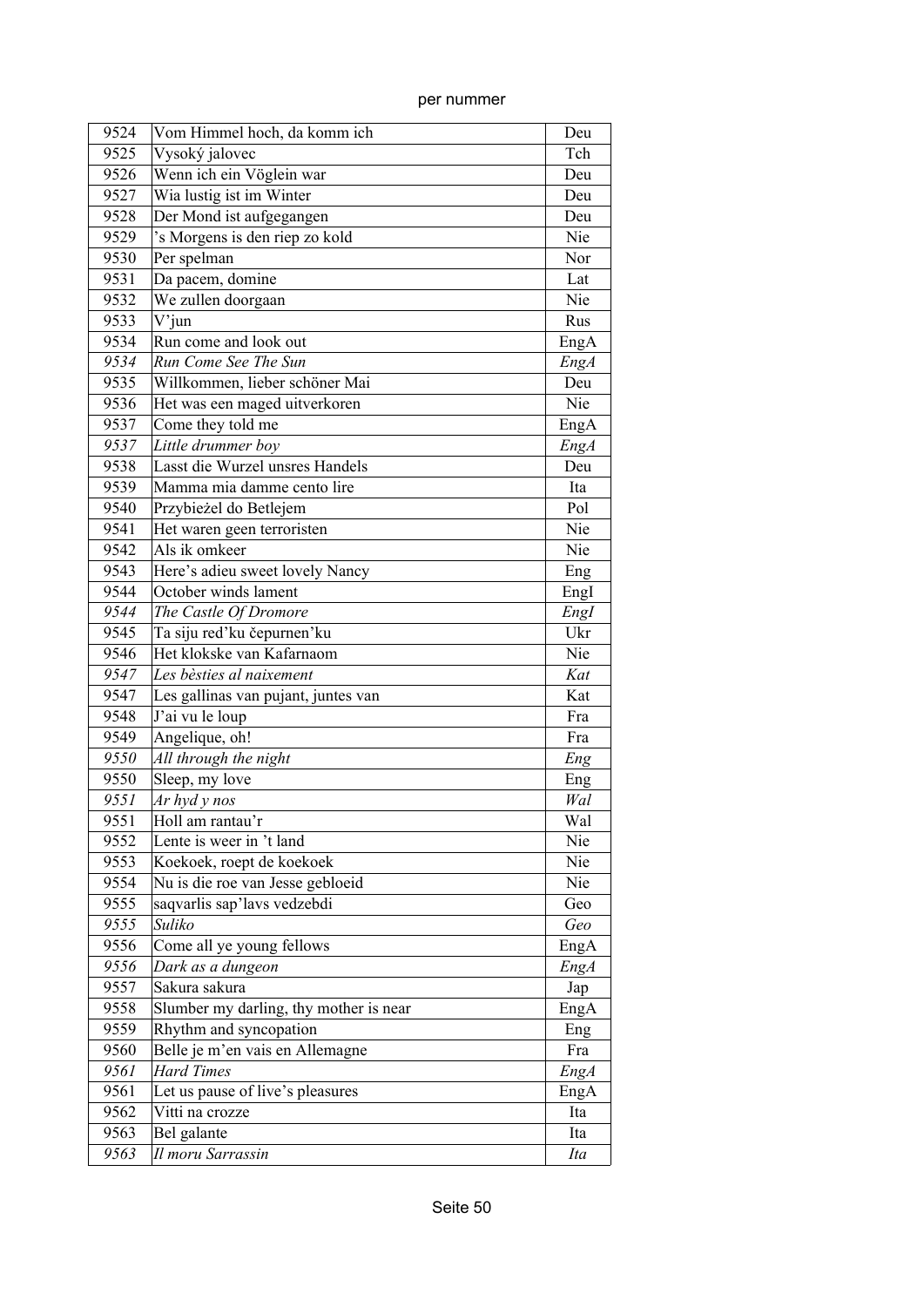| 9564 | I dream of Jeanie with the light brown hair | EngA        |
|------|---------------------------------------------|-------------|
| 9565 | <b>Addio Morettin</b>                       | Ita         |
| 9566 | Den dag en wil niet verborgen zijn          | Nie         |
| 9567 | Old Folks At Home                           | EngA        |
| 9567 | Way down upon the Swanee River              | EngA        |
| 9568 | Plompaert en zyn wuvetje                    | Nie         |
| 9569 | O roosken root, vol melodijen               | Nie         |
| 9570 | Blanchefleur                                | Nie         |
| 9570 | Een stuk van liefde                         | Nie         |
| 9571 | Cantemos, cantemos                          | SpaA        |
| 9572 | Het soude een fier Margrietken              | Nie         |
| 9573 | Een zaaier gaat uit                         | Nie         |
| 9574 | Mi barrio                                   | Spa         |
| 9574 | Todas las mañanitas                         | Spa         |
| 9575 | Malaika                                     | Swa         |
| 9576 | Puer nobis nascitur                         | Lat         |
| 9577 | Daar is vandenacht geboren een kind         | Nie         |
| 9578 | Vreugd ende deugd                           | Nie         |
| 9579 | Bind deg ein blomekrans                     | Nor         |
| 9580 | Af dieser Ierd do äs a Land                 | Deu         |
| 9581 | Were you there when they crucified my Lord  | EngA        |
| 9582 | Waar ik ga, waar ik sta                     | Nie         |
| 9583 | I got a shoes                               | EngA        |
| 9584 | Foaie verde și-o sipică                     | Rum         |
| 9584 | Trenule, mașină mică                        | Rum         |
| 9585 | Apó tin pórta su pernó                      | Gri         |
| 9585 | Ejiótissa                                   | Gri         |
| 9586 | En lo alto de aquella montaña               | Spa         |
| 9586 | Serranilla                                  | Spa         |
| 9587 | Câtu-i Maramureșu                           | Rum         |
| 9588 | Tarina de la Gaia                           | Rum         |
| 9588 | Vară, vară, vina iute                       | Rum         |
| 9589 | Codrule cu frunza-chis'                     | Rum         |
| 9590 | Bun e vinul ghiurghiuliu                    | Rum         |
| 9591 | Chorós tu Zalóngu                           | Gri         |
| 9591 | Éche ja kajméne kósme                       | Gri         |
| 9592 | Donna Lombarda                              | Ita         |
| 9593 | Voici la Saint-Jean, la grande journée      | Fra         |
| 9594 | Ó rama, ó que linda rama                    | Por         |
| 9595 | As I went down to Dublin town               | EngI        |
| 9595 | The Spanish Lady                            | EngI        |
| 9596 | Nada te turbe                               | Spa         |
| 9597 | Willen wij, willen wij 't haaske jagen      | Nie         |
| 9598 | Wach auf, wach auf                          | Deu         |
| 9599 | Los mozos de Monleón                        | Spa         |
| 9600 | Somagwaza                                   | Xho         |
| 9601 | Is this the little girl                     | EngA        |
| 9601 | Sunrise, Sunset                             | <b>EngA</b> |
| 9602 | Cântul și jocul miresei                     | Rum         |
| 9602 | Ia-ti mireasă                               | Rum         |
|      |                                             |             |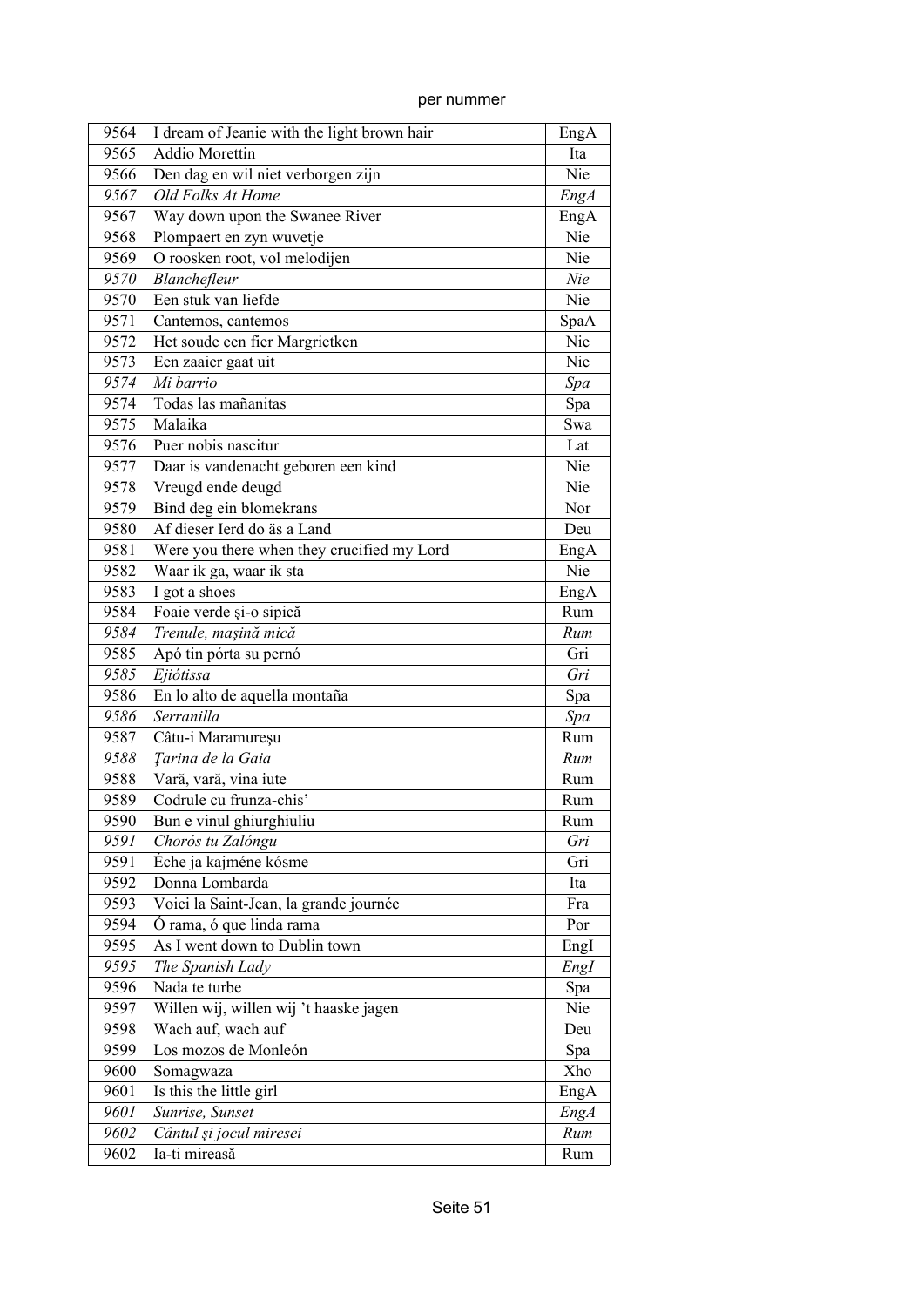| 9603 | Röda stugor                                           | Sch  |
|------|-------------------------------------------------------|------|
| 9604 | Lu purmessa                                           | Ita  |
| 9604 | Signora mia                                           | Ita  |
| 9605 | Psindrí vasilidžá mu                                  | Gri  |
| 9606 | La fe coumando de crèire                              | Okz  |
| 9607 | <b>Bessarello</b>                                     | Okz  |
| 9607 | Sant Jousè, dou ped                                   | Okz  |
| 9608 | Que disès, mei bon fraire                             | Okz  |
| 9609 | Canten Nouvé                                          | Okz  |
| 9609 | Pèr noun langui                                       | Okz  |
| 9610 | Jan Petit danso                                       | Okz  |
| 9610 | Jan Pichon                                            | Okz  |
| 9611 | Ich lebe mein Leben in wachsenden Ringen              | Deu  |
| 9612 | De muziek drijft de zorgen uit ons leven              | Nie  |
| 9613 | Schrijf mijn naam niet in de steen                    | Nie  |
| 9614 | Lieb Nachtigall, wach auf                             | Deu  |
| 9615 | Het windeke dat uit het oosten waait                  | Nie  |
| 9616 | Viel Glück zum neuen Jahr                             | Deu  |
| 9617 | La laine des moutons                                  | Fra  |
| 9618 | Sve ptičice iz gore                                   | Kro  |
| 9619 | Is het lichtmis                                       | Nie  |
| 9620 | Ach bittrer Winter                                    | Deu  |
| 9621 | De wijn                                               | Nie  |
| 9621 | Laat ons te gader zijn                                | Nie  |
| 9622 | Dear thoughts are in my mind                          | EngI |
| 9622 | The Lark In The Clear Air                             | Engl |
| 9623 | Roze Mareintje, twintig in de rei                     | Nie  |
| 9624 | Morgen muss ich fort von hier                         | Deu  |
| 9625 | Vi elsker vort land                                   | Dän  |
| 9626 | Oh seda elu ja                                        | Est  |
| 9626 | Puulma rõõm                                           | Est  |
| 9627 | Mijn tijd gaat weg                                    | Nie  |
| 9628 | Kuusu laaksossa                                       | Fin  |
| 9628 | Yksi ruusu on kas vanut                               | Fin  |
| 9629 | Hej, haj, hej, haj zelený háj                         | TchM |
| 9630 | Alli kausayta                                         | Kwa  |
| 9630 | Tukuy runa llaktakuna                                 | Kwa  |
| 9631 | La vida es un pasahe                                  | SpaJ |
| 9632 | Mbube                                                 | Zul  |
| 9633 | Einde van de zomer                                    | Nie  |
| 9633 | Kijk, het ooft hangt blozend aan de bomen             | Nie  |
| 9633 | Van Ijsland tot de warme tropen                       | Nie  |
| 9634 | Quand le roi entra la cour                            | Fra  |
| 9635 | La chanson de la Ribotesse                            | Fra  |
| 9635 | Les berbiettes, les asphodelles, les fleurs de trèfle | Fra  |
| 9636 | I tourne, i' tourne le furet                          | Fra  |
| 9637 | Bouan houme Andrio                                    | Fra  |
| 9638 | Padrone mio te vogl' arricchire                       | Ita  |
| 9639 | Der Frühling ist                                      | Deu  |
| 9639 | Wenn der Herbst nicht wär'                            | Deu  |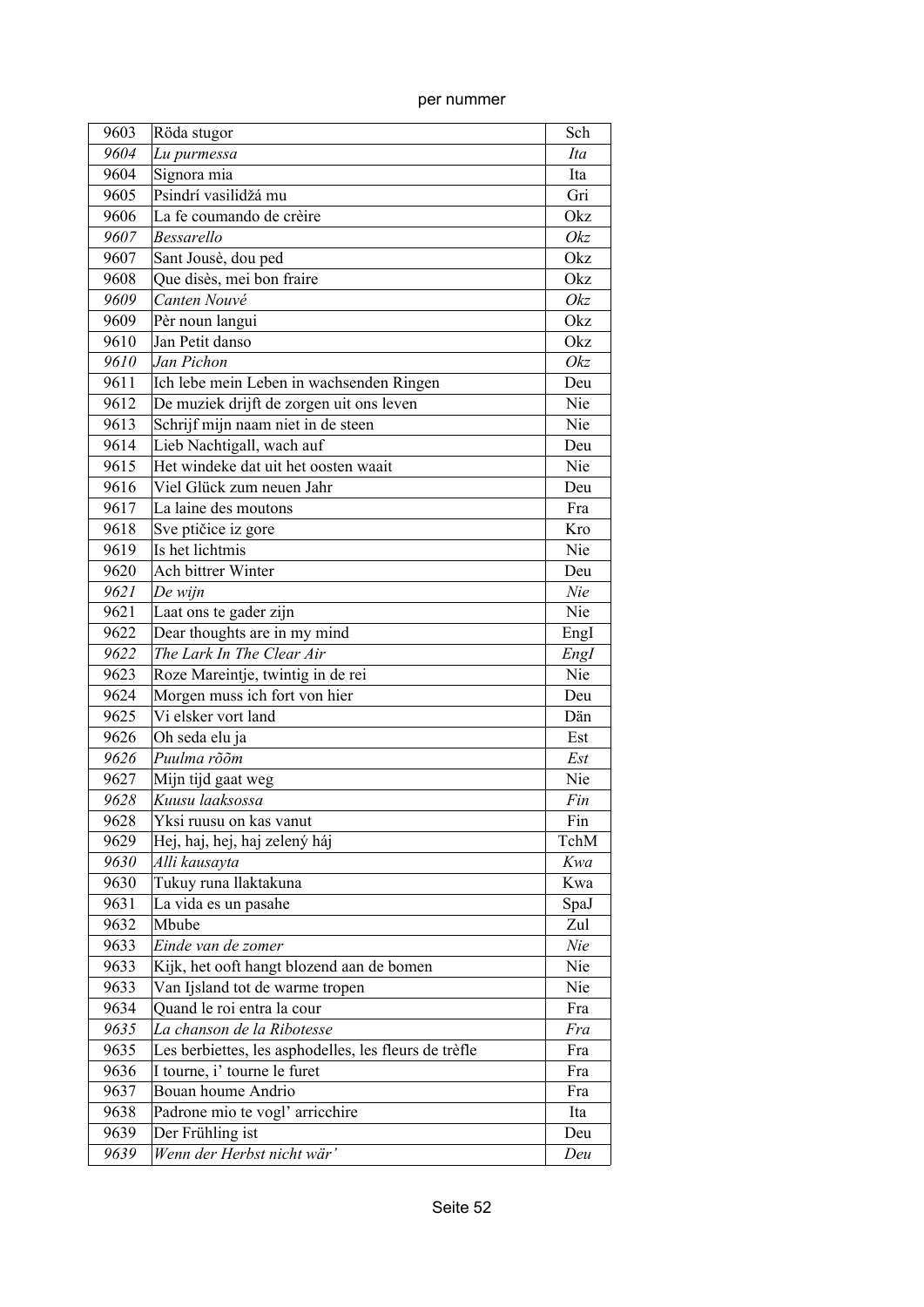| 9640 | N'eran tres fraires                          | Okz         |
|------|----------------------------------------------|-------------|
| 9641 | A Vidrócki híres nyája                       | Mag         |
| 9642 | Chtíc, aby spal                              | Tch         |
| 9643 | Brala moma kapini                            | Mak         |
| 9644 | A horgosi csárda                             | Mag         |
| 9645 | See, the conqu'ring hero comes               | Eng         |
| 9646 | Arirang, arirang                             | Kor         |
| 9647 | Yyaî Jesuchristo                             | Cht         |
| 9648 | Chola cuencana                               | SpaA        |
| 9649 | Guayaquil de mis amores                      | <b>SpaA</b> |
| 9649 | Tu eres perla que surgiste                   | SpaA        |
| 9650 | Wo der perlende Wein                         | Deu         |
| 9651 | Laat ons maar van liefde zingen              | Nie         |
| 9652 | Pitat me, mamo, v selo                       | Bul         |
| 9653 | Compère Guilleri                             | Fra         |
| 9653 | Il était un petit homme                      | Fra         |
| 9654 | Lule bore                                    | Alb         |
| 9654 | Tuj kërkue n'ar e 'nkodër                    | Alb         |
| 9655 | Begin, begin my singers all                  | EngA        |
| 9656 | Komm lieber Mai, und mache                   | Deu         |
| 9657 | Pay me or go to jail                         | EngA        |
| 9658 | Fadinho serrano                              | Por         |
| 9658 | Muito boa noite                              | Por         |
| 9659 | A la vore de la mar                          | Kat         |
| 9659 | El mariner                                   | Kat         |
| 9660 | To sínnefo éfere                             | Gri         |
| 9660 | Ximeróni                                     | Gri         |
| 9661 | Inspector Powell gave the command            | EngA        |
| 9661 | Out The Fire                                 | EngA        |
| 9662 | Drei Laub auf einer Linde                    | Deu         |
| 9663 | hashivenu                                    | Heb         |
| 9664 | Parado de Valldemosa                         | Kat         |
| 9664 | Ses atlotes                                  | Kat         |
| 9665 | Paxaro d'hermozura                           | <b>SpaJ</b> |
| 9665 | Por una caza chica vidi una hijica           | SpaJ        |
| 9666 | shalom aleykhem malakheyy                    | Heb         |
| 9667 | Anévika sta Ágrafa                           | Gri         |
| 9668 | Is ton afró, is ton afró tis thálassas       | Gri         |
| 9668 | Jaló jaló                                    | Gri         |
| 9669 | Ap' to parathiró mu stélno éna, dhjo ke tría | Gri         |
| 9669 | Ta pedhjá tu Pireá                           | Gri         |
| 9670 | Amerzaliwa Bwana                             | Swa         |
| 9671 | Aurora Borealis                              | Eng         |
| 9672 | It's a rosebud in June                       | Eng         |
| 9673 | The trees they grow high                     | Eng         |
| 9674 | As I roved out one May morning so early      | Eng         |
| 9675 | Sovay, Sovay                                 | Eng         |
| 9676 | Les plaisirs, les jeux et les ris            | Fra         |
| 9677 | donna, donna, donna                          | Jid         |
| 9677 | oyfn vogn ligt a kelbl                       | Jid         |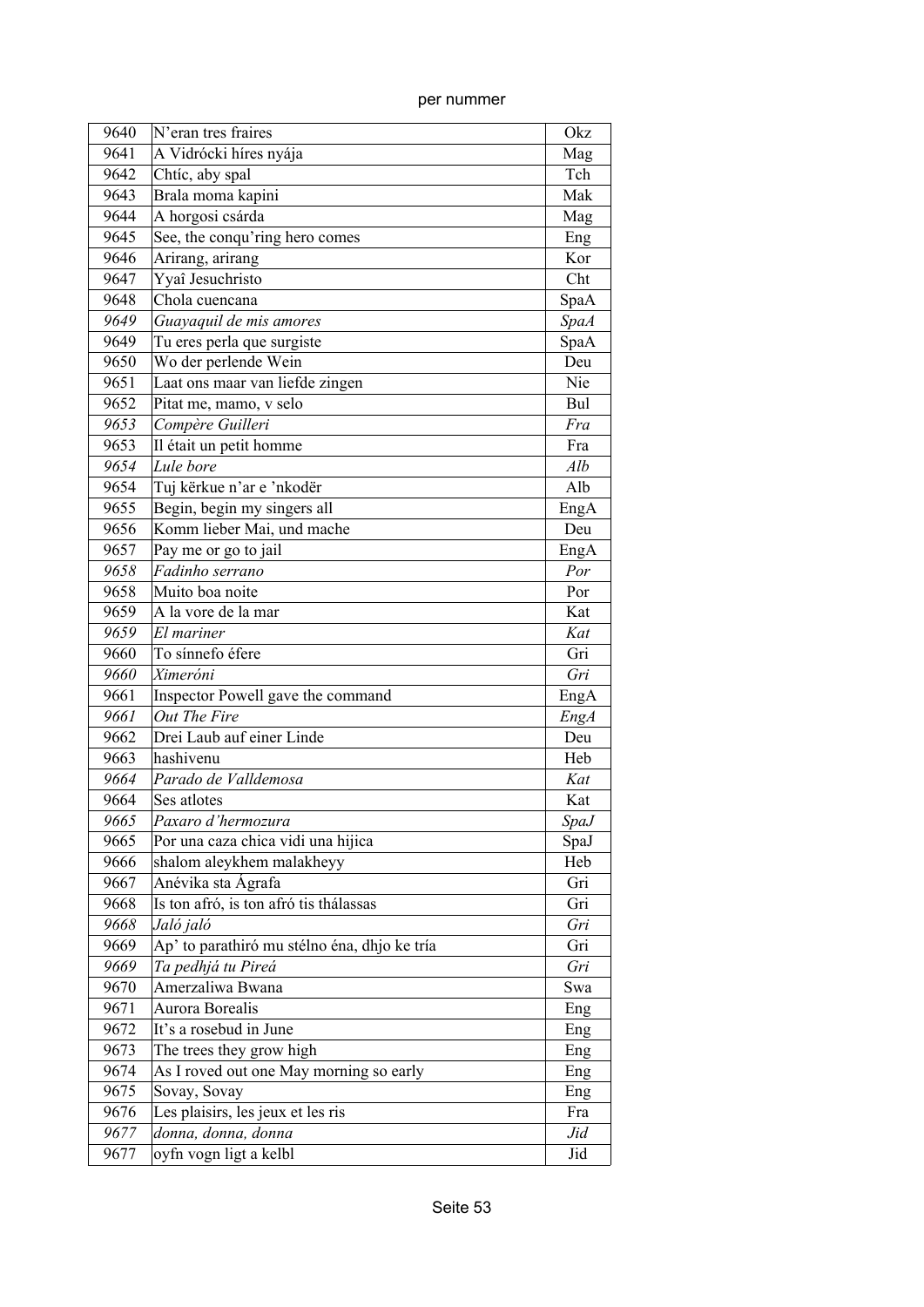| 9678 | Uit vele richtingen zijn wij gekomen      | Nie         |
|------|-------------------------------------------|-------------|
| 9679 | Një dit' shkova nga Drenova               | Alb         |
| 9680 | Nevestinki                                | Mak         |
| 9680 | Prsten mi padne                           | Mak         |
| 9681 | Čiribiri bela Mare moje                   | Kro         |
| 9681 | To nisu jarboli moje brodice              | Kro         |
| 9682 | Quebrada de San Lorenzo                   | SpaA        |
| 9682 | Zamba del chalchalero                     | <i>SpaA</i> |
| 9683 | Komm nun, weihnachtlicher Geist           | Deu         |
| 9684 | a ganeyve                                 | Jid         |
| 9684 | bay mayn rebe                             | Jid         |
| 9685 | In my memory, I will always               | Engl        |
| 9685 | The Town I Loved So Well                  | Engl        |
| 9686 | Een kind en een kind en een kleine kind   | Nie         |
| 9686 | Halewijn en het kleine kind               | Nie         |
| 9687 | stayt a bokher                            | Jid         |
| 9687 | tumbalalayka                              | Jid         |
| 9688 | Hull a szilva a fáról                     | Mag         |
| 9689 | Apríli mu                                 | Gri         |
| 9690 | Koj što me čue da peam                    | Mak         |
| 9691 | Na srce mi leži, mila mamo                | Mak         |
| 9692 | Praša li Tinke majka ti                   | Mak         |
| 9693 | Devojče, devojče, crveno jabolče          | Mak         |
| 9694 | Blaguno dejče mori Požaranče              | Mak         |
| 9695 | di zun vet aruntergeyn                    | Jid         |
| 9696 | Thula thu' thula bhabha                   | Zul         |
| 9697 | Shosholoza kulezo ntaba                   | Zul         |
| 9698 | Wir reiten geschwinde durch Feld und Wald | Deu         |
| 9699 | Toen ik stond op hoge bergen              | Nie         |
| 9700 | Daar kwam een muis gelopen                | Nie         |
| 9701 | The silver swan                           | Eng         |
| 9702 | 's Avonds als ik slapen ga                | Nie         |
| 9703 | Dvaštiš, trištiš                          | Bul         |
| 9704 | Dodo dodo titite                          | Fra         |
| 9705 | Can you be like an eagle                  | EngA        |
| 9706 | Ally Croaker                              | Eng         |
| 9706 | There lived a man in Balenocrazy          | Eng         |
| 9707 | As I walked out one May morning           | Eng         |
| 9707 | I'am Seventeen Come Sunday                | Eng         |
| 9708 | Fine Flowers In The Valley                | Eng         |
| 9708 | She sat down below a thorn                | Eng         |
| 9709 | I gave her cakes and ale                  | Eng         |
| 9710 | Turn Around                               | EngA        |
| 9710 | Where are you going my little one         | EngA        |
| 9711 | Al olivo, al olivo                        | Spa         |
| 9712 | Domak'ine dobri gosti dojdoa              | Mak         |
| 9713 | Snošti sakav da ti dojdam                 | Mak         |
| 9714 | El desembre congelat                      | Kat         |
| 9715 | This land is your land                    | EngA        |
| 9716 | Hart'lijk welkom, beste mensen            | Nie         |
|      |                                           |             |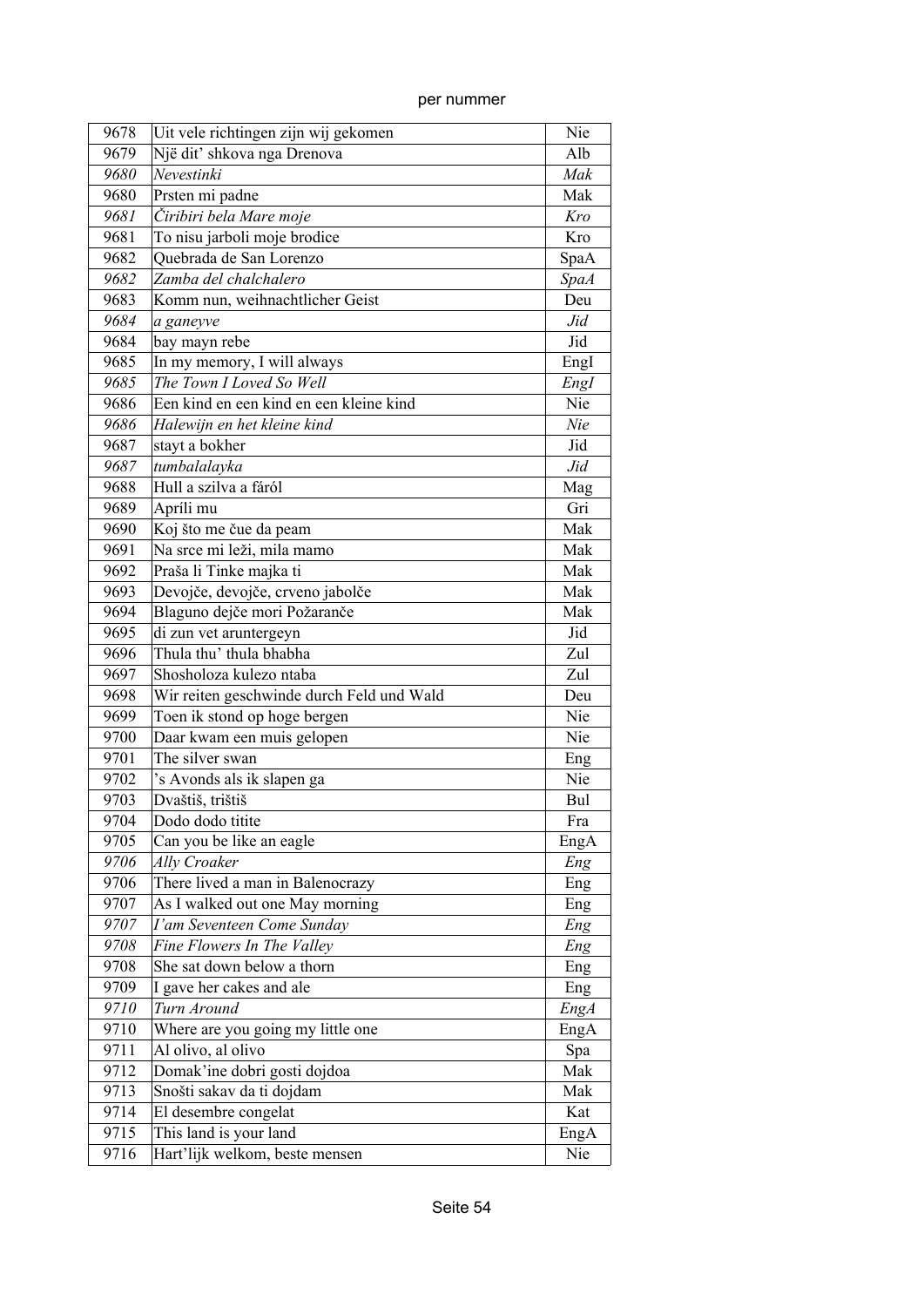| 9717 | Een kind geboren in Bethlehem                   | Nie         |
|------|-------------------------------------------------|-------------|
| 9718 | Izak, Jakob, Abraham                            | Slv         |
| 9719 | Den blomstertid nu kommer                       | Sch         |
| 9720 | Edno maloj mome                                 | Mak         |
| 9721 | En vänlig grönskas rika dräkt                   | Sch         |
| 9721 | Sommarpsalm                                     | Sch         |
| 9722 | De Lutine                                       | Nie         |
| 9722 | Voor Schellinge lag een schip                   | Nie         |
| 9723 | O healing river                                 | EngA        |
| 9724 | Betreden wij met moed                           | Nie         |
| 9725 | el helwa di                                     | Ara         |
| 9726 | Vaarwel, vaarwel, mijn zoetelief                | Nie         |
| 9727 | Deportees                                       | EngA        |
| 9727 | The crops are all in                            | EngA        |
| 9728 | Slušam kaj šumat šumite                         | Mak         |
| 9729 | Sednav da večeram                               | Mak         |
| 9730 | Golema ridža tičinam                            | Mak         |
| 9731 | Sade ti se čudam cveto                          | Mak         |
| 9732 | Sanok' le Nado                                  | Mak         |
| 9733 | Zaljubiv male tri momi                          | Mak         |
| 9734 | Lígho akóma tha idhúme                          | Gri         |
| 9735 | Dejgidi, ludi mladi godini                      | Mak         |
| 9736 | Pavle mi pie                                    | Mak         |
| 9737 | Vino pijam em rakija                            | Mak         |
| 9738 | Es waren zwei Königskinder                      | Deu         |
| 9739 | Sanna sannanina                                 | Zul         |
| 9740 | Cuando muere el angelito                        | SpaA        |
| 9741 | Daar stak op een morgend                        | Nie         |
| 9741 | Van 't Maseurken                                | Nie         |
| 9742 | Avez-vous vu la Péronelle                       | Fra         |
| 9743 | Dessous le pont de Nantes                       | Fra         |
| 9744 | Le roi Louis                                    | Fra         |
| 9745 | Réveillez-vous, belle endormie                  | Fra         |
| 9746 | Mon père avait un gars                          | Fra         |
| 9747 | Pokarekare ana                                  | Mao         |
| 9748 | Daar drijft een rustig schip                    | Nie         |
| 9749 | Maria durch ein Dornwald ging                   | Deu         |
| 9750 | Ludo mlado săn zasănilo                         | Bul         |
| 9751 | Il était un petit navire                        | Fra         |
| 9752 | Freundschaft ist die Quelle                     | Deu         |
| 9753 | Maita, nun zira                                 | <b>Bas</b>  |
| 9754 | Erdelezi                                        | Rom         |
| 9754 | Same amala oro khelena                          | Rom         |
| 9755 | A ja taká čárna, jak čárna čárnica              | Slw         |
| 9756 | Ca să mi te fac nevastă am dus viață de năpastă | Rum         |
| 9756 | Căsuța noastră                                  | Rum         |
| 9757 | Kom, o zonne                                    | Nie         |
| 9758 | Oh, Peter, go ring dem bells                    | EngA        |
| 9759 | Aquí canta un caminante                         | SpaA        |
| 9759 | Chacarera de las piedras                        | <b>SpaA</b> |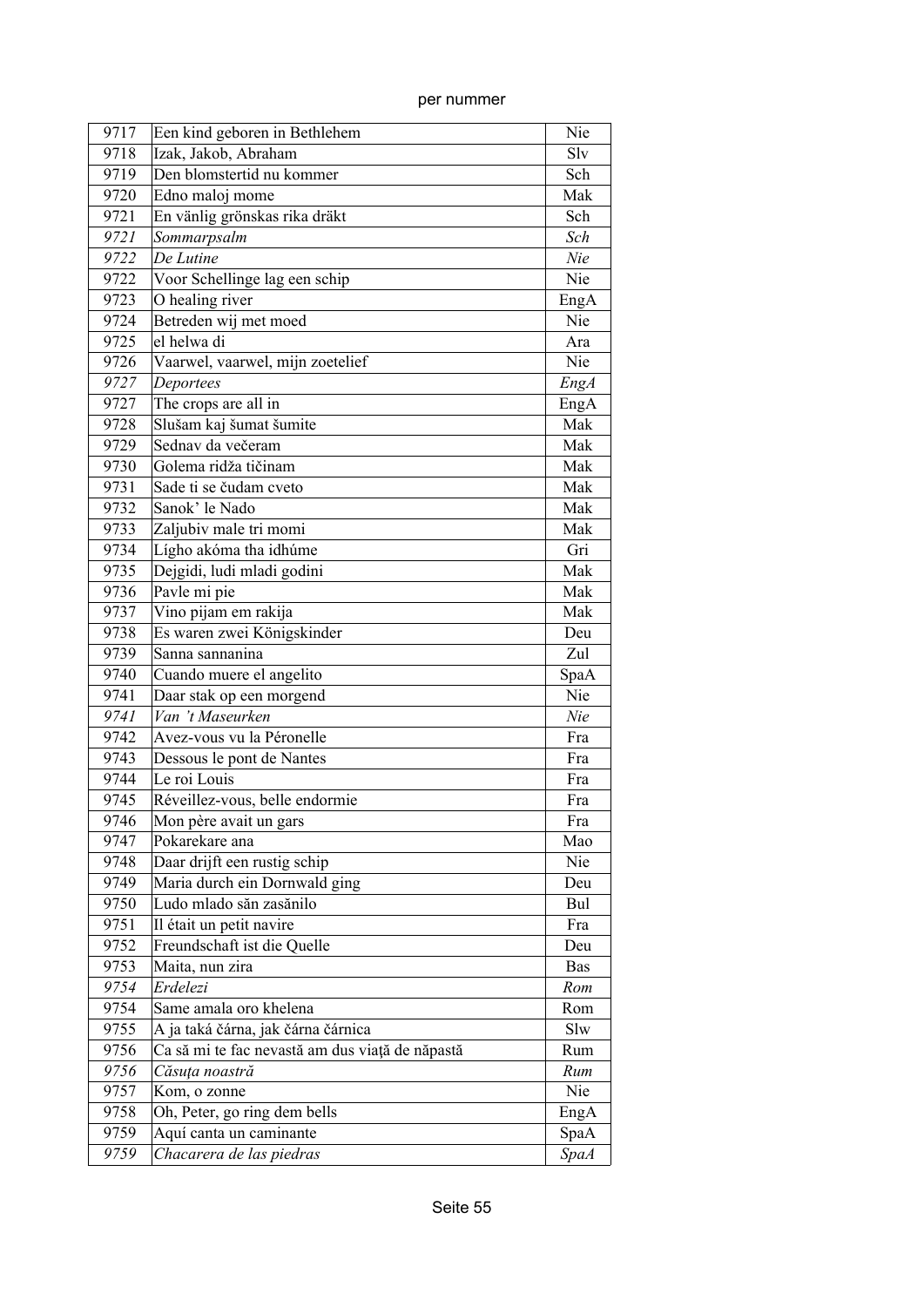| 9760 | Odakle si sele                                 | Ser         |
|------|------------------------------------------------|-------------|
| 9761 | Bel uselin del bosch                           | Ita         |
| 9762 | C'était dedans un petit bois                   | Fra         |
| 9763 | Aprendimos a querer                            | SpaA        |
| 9763 | Hasta siempre                                  | <b>SpaA</b> |
| 9764 | Alles schweiget, nachtigallen locken           | Deu         |
| 9765 | A las orillas tel Titicaca                     | SpaA        |
| 9766 | My father's mansion                            | EngA        |
| 9767 | Ben urosa la naissença                         | Okz         |
| 9768 | Coratge, moainada                              | Okz         |
| 9769 | Li prou de gens                                | Okz         |
| 9770 | Noël nouveau pour l'année 1641                 | Fra         |
| 9770 | O monde que tu es                              | Fra         |
| 9771 | Éna to chelidhóni                              | Gri         |
| 9772 | Dhéndro to dhéndro                             | Gri         |
| 9773 | Luna Tucumana                                  | <b>SpaA</b> |
| 9773 | Yo no le canto a la luna                       | SpaA        |
| 9774 | Valentina, Valentina                           | SpaA        |
| 9775 | Mávra mu mátja                                 | Gri         |
| 9775 | Túto to mína, ton apó páno                     | Gri         |
| 9776 | Kanelóriza                                     | Gri         |
| 9776 | Káto sto jaló, káto sto perijáli, kórin aghapó | Gri         |
| 9777 | Apó ta pollá pu mu 'chis kamoména              | Gri         |
| 9777 | Dhe se thélo pja                               | Gri         |
| 9778 | Arabás perná, skóni jínete                     | Gri         |
| 9779 | Armenák' íme kirá mu, páre me                  | Gri         |
| 9780 | Sto parathíri stékosun                         | Gri         |
| 9781 | Pénde pénde dhéka                              | Gri         |
| 9781 | Várka sto jaló                                 | Gri         |
| 9782 | Tu mikrú vorjá                                 | Gri         |
| 9783 | Se pótisa rodhóstamo                           | Gri         |
| 9783 | Ston állo kósmo pu tha pas                     | Gri         |
| 9784 | A la huella, a la huella, José y María         | SpaA        |
| 9784 | La peregrinación                               | SpaA        |
| 9785 | Komt, verwondert u hier mensen                 | Nie         |
| 9786 | Ir pasėjau žalią liną                          | Lit         |
| 9787 | Oh, what was your name in the States           | EngA        |
| 9788 | Glück, Glück zum neuen Jahr                    | Deu         |
| 9789 | Ando llorando pa' adentro (Doña Ubenza)        | SpaA        |
| 9790 | I've been a wild rover                         | EngI        |
| 9791 | Dhóse mu dhjósmo                               | Gri         |
| 9791 | Marína                                         | Gri         |
| 9792 | Banana                                         | Swa         |
| 9792 | Sisi, sisi, sisi tunata                        | Swa         |
| 9793 | Mujer preciosa                                 | SpaA        |
| 9793 | Riobambeñita                                   | SpaA        |
| 9794 | for ikh mir aroys                              | Jid         |
| 9795 | A alter Weana Friaker                          | Deu         |
| 9795 | I hab halt zwa kohlschwarze Rappen             | Deu         |
| 9796 | Take me riding in the car                      | EngA        |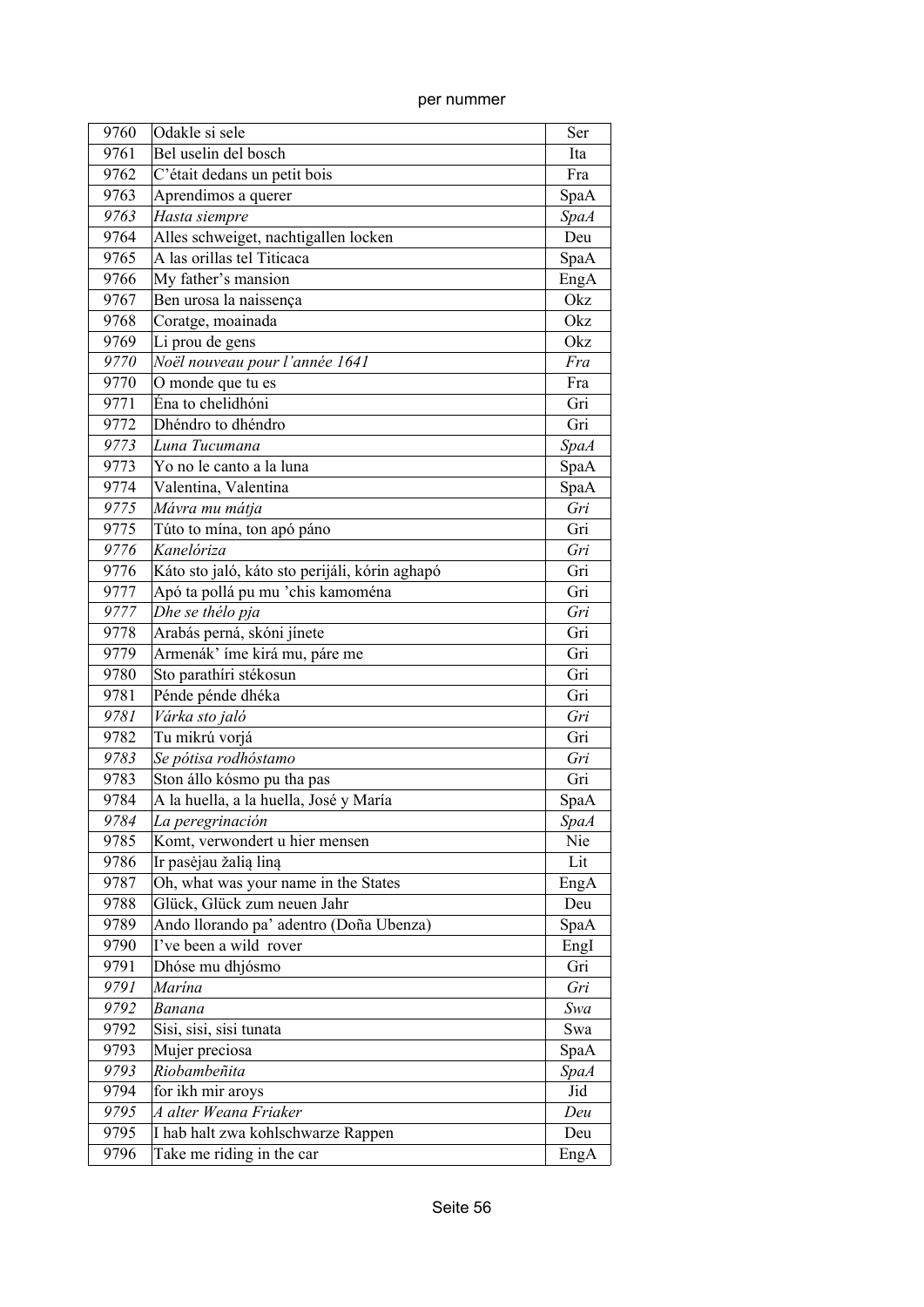| 9797 | Auf de schwäbsche Eisabähna                      | Deu         |
|------|--------------------------------------------------|-------------|
| 9798 | shtil, di nakht iz oysgeshternt                  | Jid         |
| 9799 | As I walked forth                                | Eng         |
| 9800 | Am Brunnen vor dem Tore                          | Deu         |
| 9801 | Look ahead, look astern                          | EngA        |
| 9801 | The Coast of High Barbary                        | EngA        |
| 9802 | There were twa Bonnie Maidens                    | EngS        |
| 9803 | Thapelo                                          | Ses         |
| 9804 | Ontwaak, loop, herders                           | Nie         |
| 9805 | The Virgin Mary had a baby boy                   | EngA        |
| 9806 | Jadą goście                                      | Pol         |
| 9807 | Es zogen drei Burschen wohl über den Rhein       | Deu         |
| 9808 | Das Wandern ist des Müllers Lust                 | Deu         |
| 9809 | Zaspala nevěsta                                  | TchM        |
| 9810 | Kókkina chíli                                    | Gri         |
| 9811 | Już miesiąc zeszedl                              | Pol         |
| 9811 | Laura i Filon                                    | Pol         |
| 9812 | Kein schöner Land in dieser Zeit                 | Deu         |
| 9813 | As I went down in the river to pray              | EngA        |
| 9813 | Down to the river to pray                        | EngA        |
| 9814 | Wesół i szczęśliwy (Krakowiaczek)                | Pol         |
| 9815 | Ung Åslaug                                       | Nor         |
| 9816 | O comboio vai                                    | Por         |
| 9817 | All around my hat                                |             |
| 9818 |                                                  | Eng<br>Ita  |
|      | Ninna nanna alla napolitana<br>Lo bouno nouvello | Okz         |
| 9819 |                                                  |             |
| 9820 | Farewell to you, my own true love                | EngI        |
| 9820 | The Leaving of Liverpool                         | Engl        |
| 9821 | Gildebroeders, maakt plezieren                   | Nie         |
| 9822 | Oj, čyj to kin' stojit'                          | Ukr         |
| 9823 | Oh, I went down South                            | EngA        |
| 9823 | Polly Wolly Doodle                               | <b>EngA</b> |
| 9824 | As I came thro' Sandgate                         | Eng         |
| 9824 | The Keel Row                                     | Eng         |
| 9825 | O zalig heilig Bethlehem                         | Nie         |
| 9826 | Bubamara                                         | Rom         |
| 9826 | Sa e romen                                       | Rom         |
| 9827 | My Old Kentucky Home                             | EngA        |
| 9827 | The sun shines bright                            | EngA        |
| 9828 | Hej, tam gdieś (Hej sokoły)                      | Pol         |
| 9829 | Pust' vsegda budet solnce                        | Rus         |
| 9829 | Solnečnyj krug, nebo vokrug                      | Rus         |
| 9830 | Als wir jüngst in Regensburg waren               | Deu         |
| 9831 | Papaveri e papere                                | Ita         |
| 9831 | Su un campo di grano                             | Ita         |
| 9832 | Amighdhaláki tsákisa                             | Gri         |
| 9832 | Chílja kalosorísate                              | Gri         |
| 9833 | Durme, durme mi alma                             | SpaJ        |
| 9834 | Los kaminos de Sirkeci                           | SpaJ        |
| 9835 | Chubava si, moja goro                            | Bul         |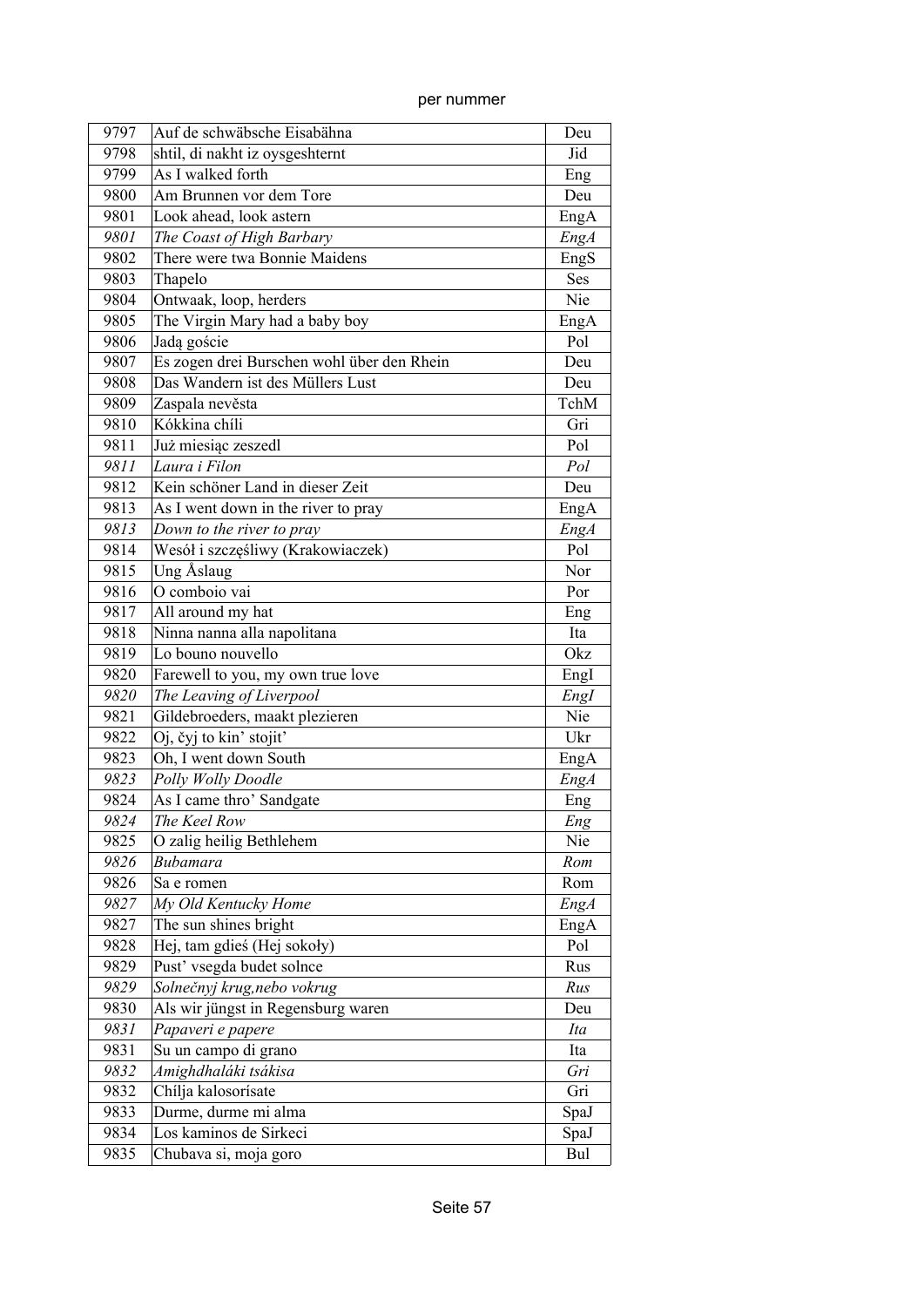| 9836 | Der Furchtsame                    | Deu         |
|------|-----------------------------------|-------------|
| 9836 | Kaum seh ich den Donner           | Deu         |
| 9837 | un az der rebe zingt              | Jid         |
| 9838 | Sov du lilla vide und             | Sch         |
|      | Videvisan                         |             |
| 9838 |                                   | Sch         |
| 9839 | Sen gemicileriz                   | Tür         |
| 9840 | O little town of Bethlehem        | EngA        |
| 9841 | Snošti pominav, zaminav           | Mak         |
| 9842 | Betlehems stjärna                 | Sch         |
| 9842 | Gläns över sjö                    | Sch         |
| 9843 | Devote ziel die God mint bovenal  | Nie         |
| 9844 | Te recuerda Amanda                | SpaA        |
| 9845 | Gracias a la vida                 | SpaA        |
| 9846 | Little boxes                      | EngA        |
| 9847 | Białe róże                        | Pol         |
| 9847 | Rozkwitały pąki                   | Pol         |
| 9848 | Oj, moroz, moroz                  | Rus         |
| 9849 | There is a tavern in the town     | EngA        |
| 9850 | Im Maien, im Maien                | Deu         |
| 9851 | Lihnida kajče veslaše             | Mak         |
| 9852 | Kupalinka, kupalinka              | Bel         |
| 9853 | This little light of mine         | EngA        |
| 9854 | As we go marching                 | EngA        |
| 9854 | <b>Bread and Roses</b>            | EngA        |
| 9855 | Sebben che siamo donne            | Ita         |
| 9856 | Á Sprengisandi                    | <i>Isl</i>  |
| 9856 | Riðum, riðum                      | <b>Isl</b>  |
| 9857 | Üüs Söl'ning Lön'                 | Fri         |
| 9858 | Dođi, Mile, u naš kraj            | Ser         |
| 9858 | Šetnja                            | Ser         |
| 9859 | A-roving                          | Eng         |
| 9859 | In Amsterdam there lived a maid   | Eng         |
| 9860 | <b>Rolling Home</b>               | Eng         |
| 9860 | Up aloft amid the rigging         | Eng         |
| 9861 | Cançoun dóu galerian              | Okz         |
| 9861 | Iéu ause amount lo gau            | Okz         |
| 9862 | Slavnoe more, svjaščennyj Bajkal  | Rus         |
| 9863 | Desde Santurce a Bilbao           | Spa         |
| 9864 | Quando el rey Nimrod              | SpaJ        |
| 9865 | Pesah a la mano                   | <i>SpaJ</i> |
| 9865 | Purim, purim                      | SpaJ        |
| 9866 | numi numi yaldati                 | Heb         |
| 9867 | Don't you weep after me           | EngA        |
| 9867 | When I'm dead and buried          | EngA        |
| 9868 | Are you going to Scarborough Fair | Eng         |
| 9869 | zog nit keynmol                   | Jid         |
| 9870 | Burung kakatua                    | Ind         |
| 9871 | Po dikim stepjam Zabajkal'ja      | Rus         |
| 9872 | Hej, tomtegubbar                  | Sch         |
| 9873 | Stehn zwei Stern am hohen Himmel  | Deu         |
|      |                                   |             |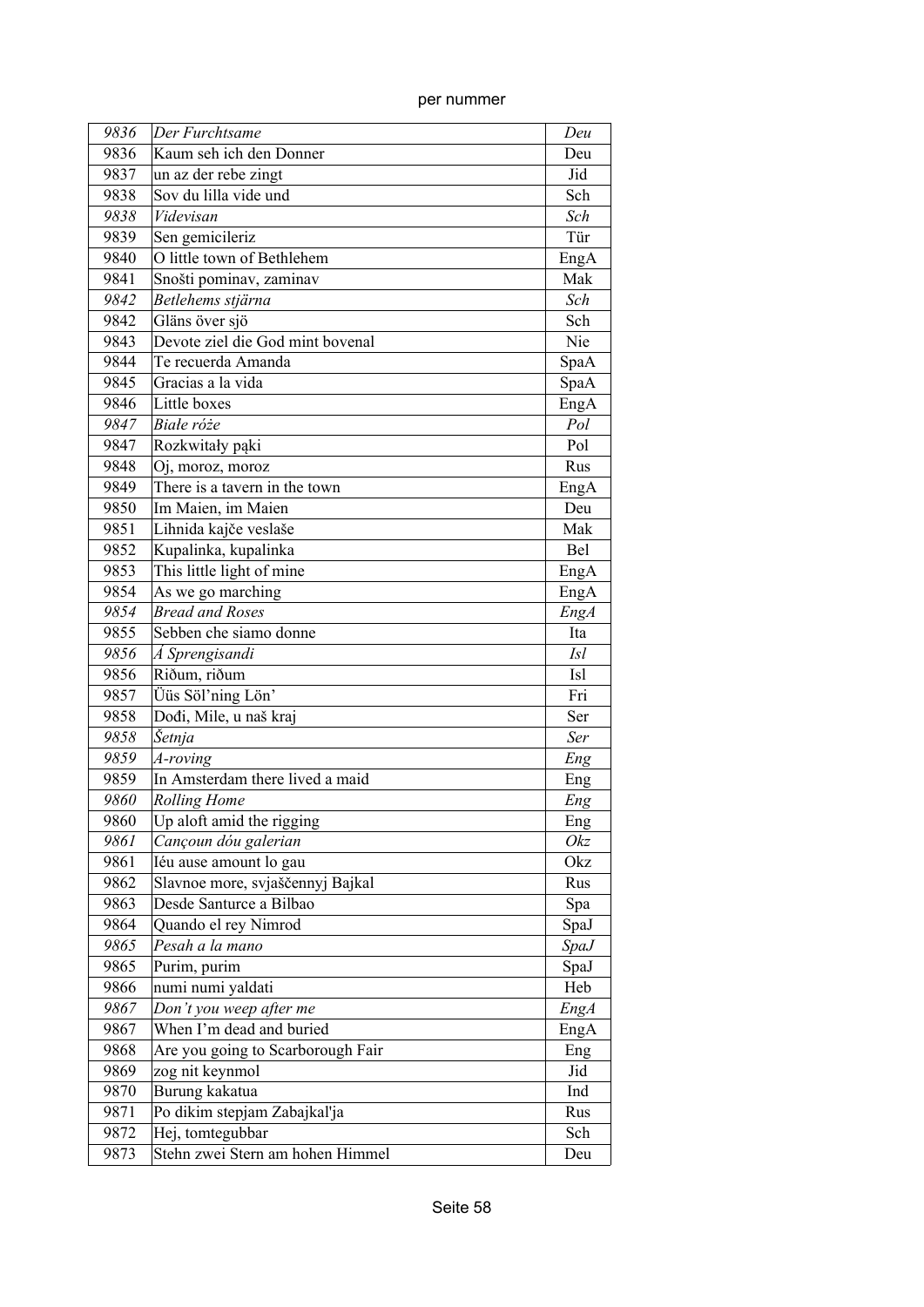| per nummer |
|------------|
|            |

| 9874 | Das Lieben bringt groß Freud              | Deu         |
|------|-------------------------------------------|-------------|
| 9875 | <b>Biikensung</b>                         | Fri         |
| 9875 | Kam jurt, we wan en iilj heer mååge       | Fri         |
| 9876 | Projām jāiet                              | Let         |
| 9877 | Jūdz tautietis, jūdz brālītis             | Let         |
| 9878 | Ich bin ein freier Mann                   | Deu         |
| 9878 | Leicht Gepäck                             | Deu         |
| 9879 | Herrojen kanssa pellon laidassa           | Fin         |
| 9879 | Mä kuljin herrojen                        | Fin         |
| 9880 | Dere geliyor dere                         | Tür         |
| 9881 | Ako umram il zaginam                      | Mak         |
| 9882 | Dej mi, Bože, joči sokolove               | Kro         |
| 9883 | Glimmande nymph (Fredmans Epistel n:o 72) | Sch         |
| 9884 | Ojitos negros                             | SpaA        |
| 9885 | Gauži raud saulīte                        | Let         |
| 9886 | Mitt hjerte alltid vanker                 | Nor         |
| 9887 | Au logis de mon père                      | Fra         |
| 9888 | Bonsoir, maître de la maison              | Fra         |
| 9889 | Ach ty, step' širokaja                    | Rus         |
| 9890 | Bunt sind schon die Wälder                | Deu         |
| 9891 | Auf der Töne goldenen Schwingen           | Deu         |
| 9892 | Resham firiri                             | Nep         |
| 9893 | Ai, acabadas são as festas                | Por         |
| 9894 | Gaudete, gaudete, Christus est natus      | Lat         |
| 9895 | Ons is geboren een kindekijn              | Nie         |
| 9896 | Staad, staad, heit is Advent              | Deu         |
| 9897 | Çobankat moj që shkojnë zallit            | Alb         |
| 9898 | Güneşim                                   | Tür         |
| 9899 | De winter is vergangen                    | Nie         |
| 9900 | Nocturne                                  | Sch         |
| 9900 | Sov på min arm                            | Sch         |
| 9901 | Follow the drinking gourd                 | EngA        |
| 9902 | Uśnijže mi, uśnij                         | Pol         |
| 9903 | V tëmnom lese                             | Rus         |
| 9904 | Skalerika de oro                          | SpaJ        |
| 9905 | Morning has come, night is away           | Eng         |
| 9906 | Avrix mi galanika                         | SpaJ        |
| 9907 | Muchacha esta en el banyo                 | <i>SpaJ</i> |
| 9907 | Ya salyo de la mar la galanika            | SpaJ        |
| 9908 | Duormi, riposa                            | Ita         |
| 9908 | Ninna nanna ri la rosa                    | Ita         |
| 9909 | Ajde, Jano, kolo da igramo                | Ser         |
| 9910 | De boerkes smelten van vreugd en plezier  | Nie         |
| 9911 | Zeg kwezelke wilde gij dansen             | Nie         |
| 9912 | By a lonely prison wall                   | EngI        |
| 9912 | The Fields of Athenry                     | EngI        |
| 9913 | Der Hirsch                                | Deu         |
| 9913 | Jeder prüfe seine Stärke                  | Deu         |
| 9913 | Though my soul may set in darkness        | Eng         |
| 9913 | Willst du immer weiter schweifen          | Deu         |
|      |                                           |             |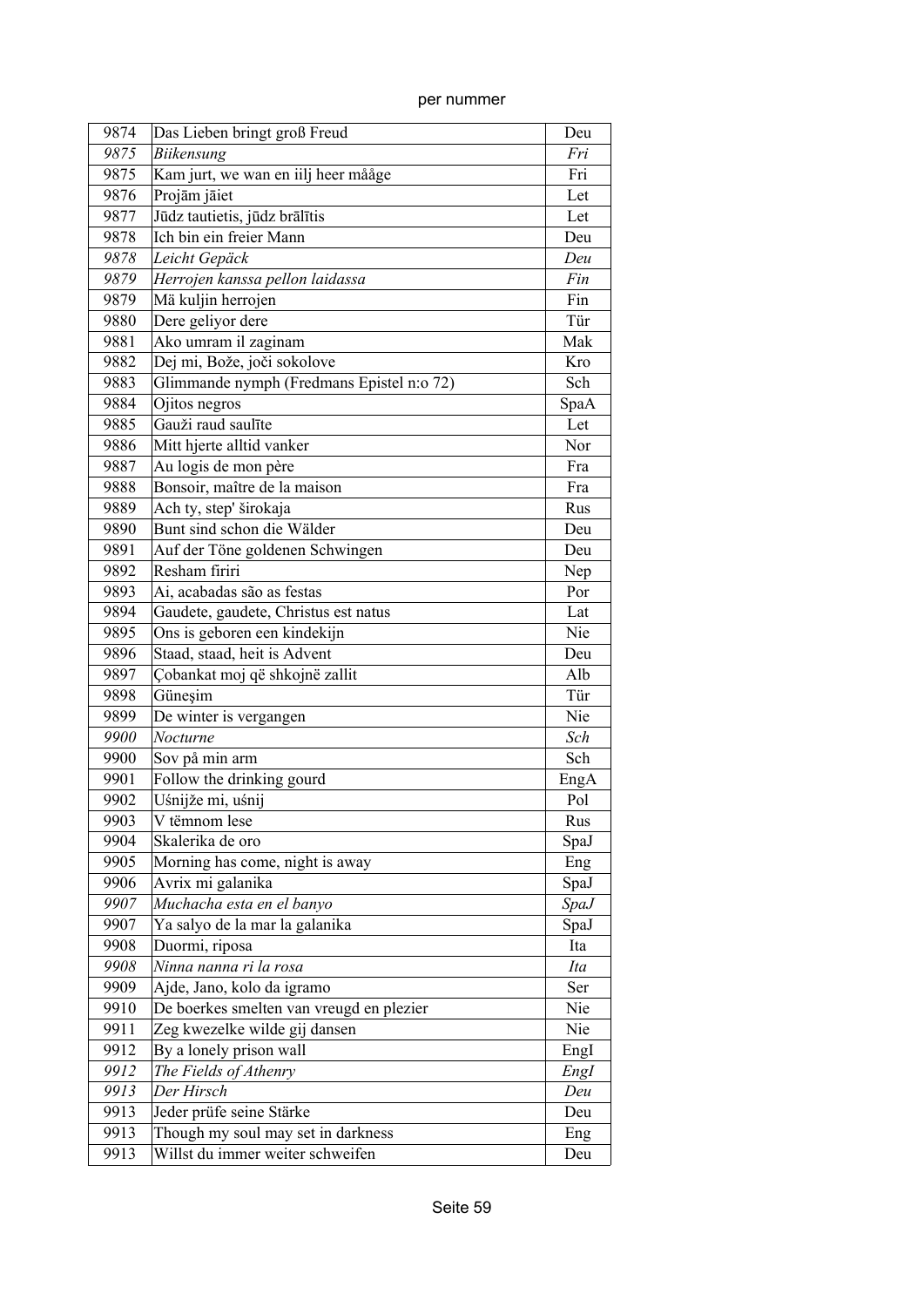| 9914 | Laat ons gaan om te bezoeken              | Nie         |
|------|-------------------------------------------|-------------|
| 9915 | Glück auf, Glück auf! Der Steiger kommt   | Deu         |
| 9916 | O du stille Zeit                          | Deu         |
| 9917 | Izgrala e mesečinka                       | Bul         |
| 9918 | Banujem za tebou                          | Slw         |
| 9919 | Opa-opa                                   | Rap         |
| 9919 | Vahine mata nīnamu                        | Rap         |
| 9920 | Brevet från Lillan                        | Sch         |
| 9920 | Pappa komhem                              | Sch         |
| 9921 | Canción mixteca                           | <b>SpaA</b> |
| 9921 | Que lejos estoy                           | SpaA        |
| 9922 | Wir wollen zu Land ausfahren              | Deu         |
| 9923 | Káthe proí pu kínagha                     | Gri         |
| 9923 | Tzamájka                                  | Gri         |
| 9924 | Csillagok, csillagok                      | Mag         |
| 9925 | Ty morjak                                 | Rus         |
| 9926 | So maki sum se rodila                     | Mak         |
| 9927 | Manhã de carnaval                         | <b>PorB</b> |
| 9927 | Manhã tão bonita                          | PorB        |
| 9928 | Heimwee doet ons hart verlangen           | Nie         |
| 9929 | Avoine, avoine                            | Fra         |
| 9930 | Good people all                           | Eng         |
| 9930 | Wexford Carol                             | Eng         |
| 9931 | The king has been a prisoner              | EngS        |
| 9931 | Willie O'Winsbury                         | EngS        |
| 9932 | Ah, Robin, gentle Robin                   | Eng         |
| 9933 | A Round of Three Country Dances in One    | Eng         |
| 9933 | Now foot it                               | Eng         |
| 9934 | Když jsem rozmarýnku trhala               | Tch         |
| 9935 | Morgenstund, Morgenstund hat Gold im Mund | Deu         |
| 9936 | Kdo má počernú galánku                    | TchM        |
| 9937 | Herderskoor                               | Nie         |
| 9937 | Laat ons nar Bethlehem gaan               | Nie         |
| 9938 | Ta-ta-ta  lieber, lieber Mälzer           | Deu         |
| 9938 | Auf den Erfinder des Metronoms            | Deu         |
| 9939 | New Year, New Year                        | Eng         |
| 9940 | Of, dor, dor, dor                         | Rum         |
| 9941 | La mulți ani                              | Rum         |
| 9941 | Mulți ani trăiască                        | Rum         |
| 9942 | Cântă cucu, bată-l vina                   | Rum         |
| 9942 | Cântec despre Bucovina                    | Rum         |
| 9943 | Så slår min Glock (Fredmans Sång n:o 5c)  | Sch         |
| 9944 | Pod borem                                 | Pol         |
| 9945 | Nane coxa, nane gad                       | Rom         |
| 9946 | Tri devojko                               | Ser         |
| 9947 | Jaan läeb jaanitulele                     | Est         |
| 9948 | Go, go, go, Daddy go                      | EngA        |
| 9948 | Rhythm of Life                            | <b>EngA</b> |
| 9949 | Wees niet wijzer dan het kind             | Nie         |
| 9950 | Là-haut, sur le rocher                    | Fra         |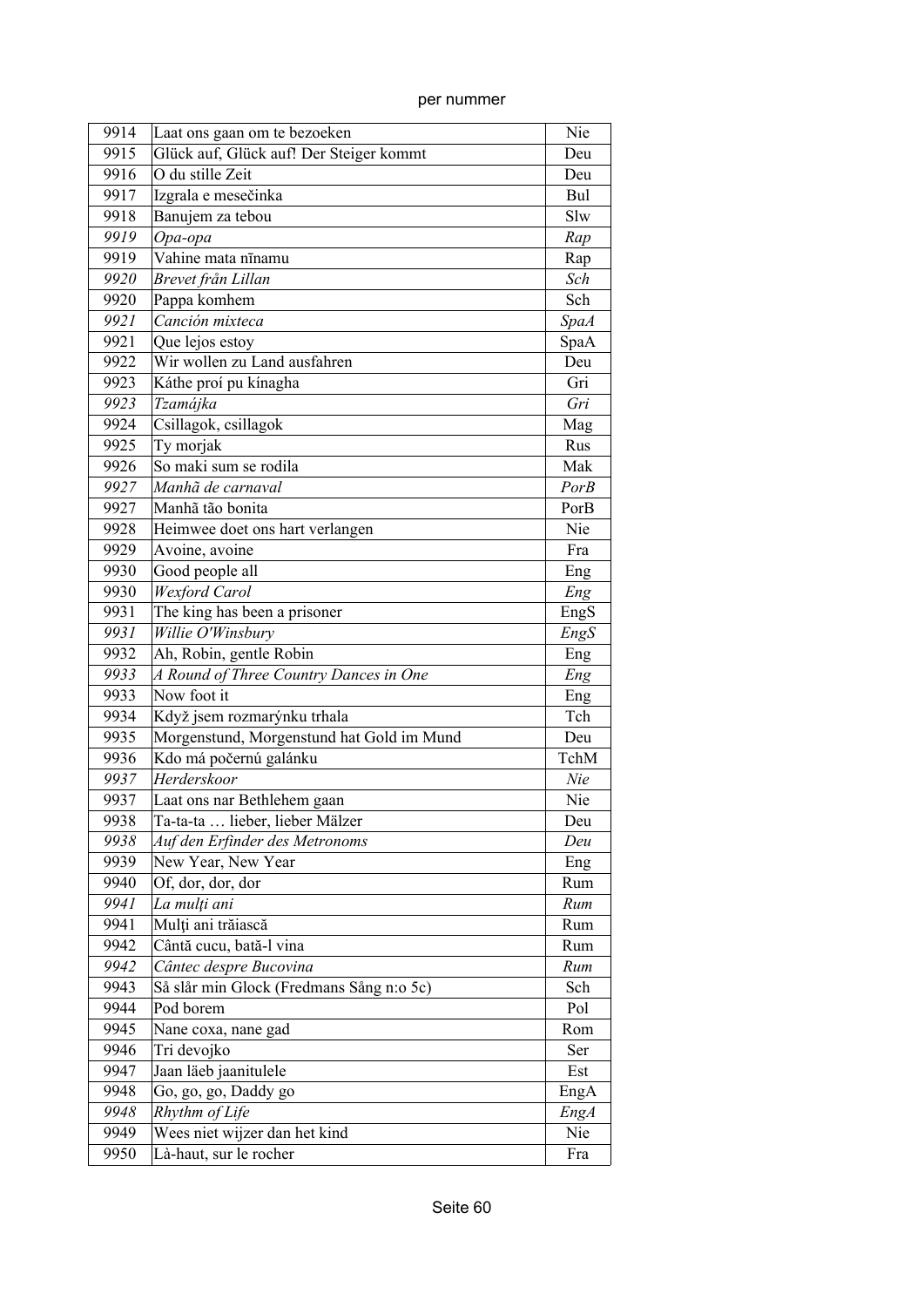| 9951 | Karamfil                              | Bul         |
|------|---------------------------------------|-------------|
| 9951 | Kaži mi, kaži                         | Bul         |
| 9952 | Eh! passo de deçay                    | Fra         |
| 9953 | Soun, soun, bèni, bèni, bèni          | Okz         |
| 9954 | Lo pensierato                         | Ita         |
| 9954 | Poi che'l mio toco                    | Ita         |
| 9955 | Liljano, mome, Liljano                | Mak         |
| 9956 | Mori šej, Sabina                      | Rom         |
| 9957 | La pluie                              | Fra         |
| 9957 | Ta ta ta  flic floc                   | Fra         |
| 9958 | O herders, laat uw bokskes en schapen | Nie         |
| 9959 | Sto jusurúm o belalís                 | Gri         |
| 9959 | To thélis jéro                        | Gri         |
| 9960 | Sneflokke kommer vrimlende            | Dän         |
| 9961 | Juntitos al fogón                     | <b>SpaA</b> |
| 9961 | Yo no sé que tendrán                  | SpaA        |
| 9962 | Ap' ton páno dhrómo                   | Gri         |
| 9962 | To spíti to akatíkito                 | Gri         |
| 9963 | Ta mátja pu aghapó                    | Gri         |
| 9963 | Ximeróni ke vradhjázi                 | Gri         |
| 9964 | Wenn der Frühling kommt               | Deu         |
| 9965 | Jag väntar vid min stockeld           | Sch         |
| 9966 | Aurēdama, Vēja mātē                   | Let         |
| 9967 | Sivas'ın yolların                     | Tür         |
| 9967 | Siyah saçım dolam dolam               | Tür         |
| 9968 | Le soleil et la lune                  | Fra         |
| 9968 | Sur le toit de l'hôtel                | Fra         |
| 9969 | Flying                                | Eng         |
| 9969 | Look at the birds                     | Eng         |
| 9970 | Lipo ti je čuti                       | Kro         |
| 9971 | Noyana                                | Zul         |
| 9972 | June, lovely June                     | Eng         |
| 9973 | Dorogoj dlinnoju                      | Rus         |
| 9973 | Echali na trojke s bubencami          | Rus         |
| 9974 | The Cliffs Of Doneen                  | EngI        |
| 9974 | You may travel far far                | EngI        |
| 9975 | Ija mia mi kerida                     | SpaJ        |
| 9976 | O fronte serena                       | Ita         |
| 9977 | Čemo tsitsinatela                     | Geo         |
| 9978 | Rež, rež, rež                         | TchM        |
| 9979 | Cvetinite oči čerešovi                | Mak         |
| 9980 | Oj Vardare makedonski                 | Mak         |
| 9980 | Srede Skopje Vardar vrvi              | Mak         |
| 9981 | O nacht, o blijde nacht               | Nie         |
| 9982 | Geh aus, mein Herz                    | Deu         |
| 9983 | Fäll dina ögon (Epistel n:o 64        | Sch         |
| 9984 | Mellom bakken og berg                 | Nor         |
| 9985 | In die Berg bin i gern                | Deu         |
| 9986 | Da mi je s tobom proći, Mare          | Kro         |
| 9986 | Ta divna splitska noć - Tri sulari    | Kro         |